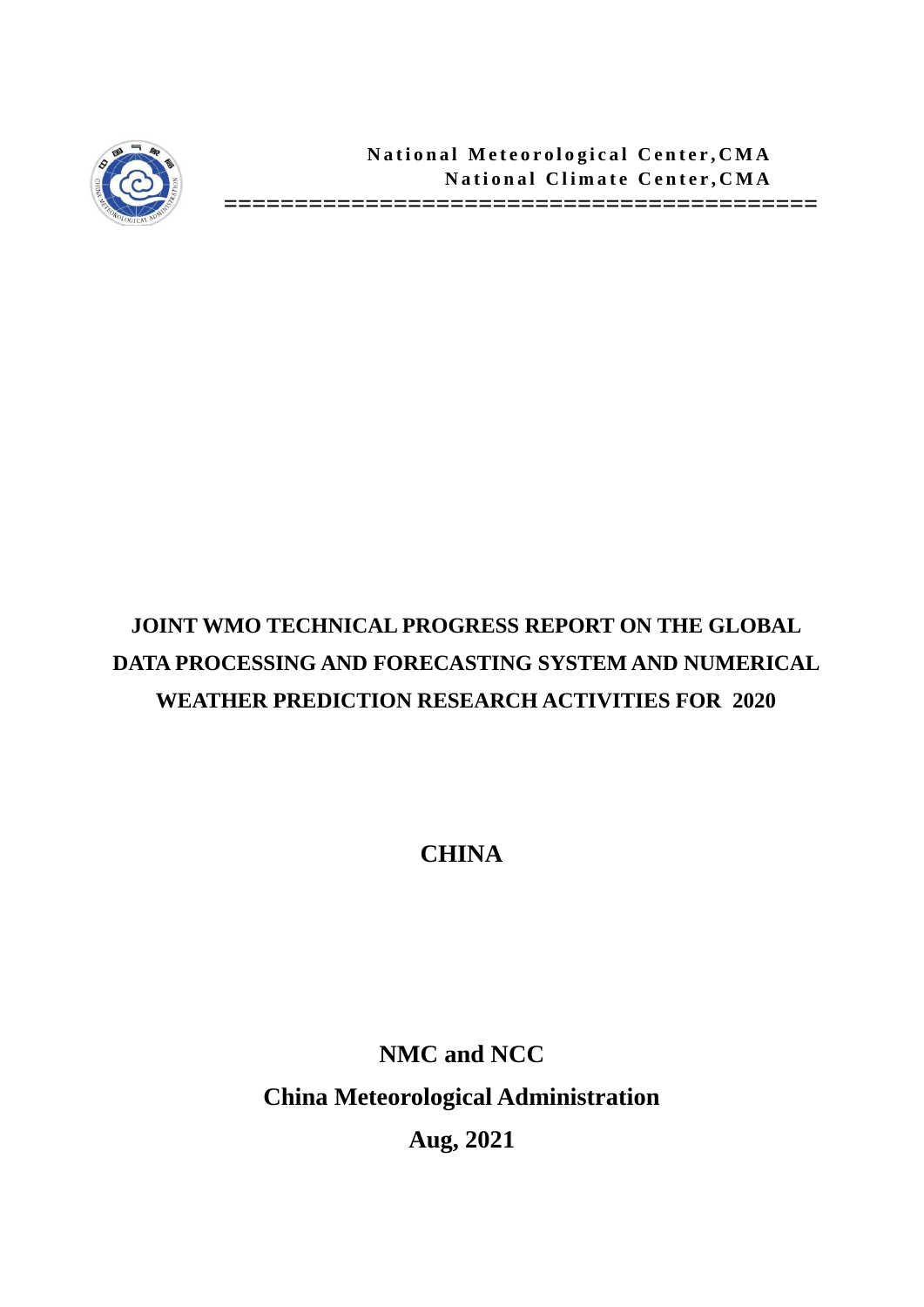## **JOINT WMO TECHNICAL PROGRESS REPORT ON THE GLOBAL DATA PROCESSING AND FORECASTING SYSTEM AND NUMERICAL WEATHER PREDICTION RESEARCH ACTIVITIES FOR 2020 CHINA Aug 2021**

## **CONTENTS**

| 4.1                                                                                                                                                                        |  |
|----------------------------------------------------------------------------------------------------------------------------------------------------------------------------|--|
|                                                                                                                                                                            |  |
|                                                                                                                                                                            |  |
|                                                                                                                                                                            |  |
| 4.2.3 Operationally available Numerical Weather Prediction (NWP) Products  - 5 -                                                                                           |  |
| 4.2.4 Operational techniques for application of NWP products (MOS, PPM, KF, Expert                                                                                         |  |
| 4.2.5 Ensemble Prediction System (EPS) (Number of members, initial state, perturbation<br>method, model(s) and number of models used, number of levels, main physics used, |  |
|                                                                                                                                                                            |  |
|                                                                                                                                                                            |  |
| 4.3.1.2                                                                                                                                                                    |  |
| 4.3.4 Operational techniques for application of NWP products (MOS, PPM, KF, Expert                                                                                         |  |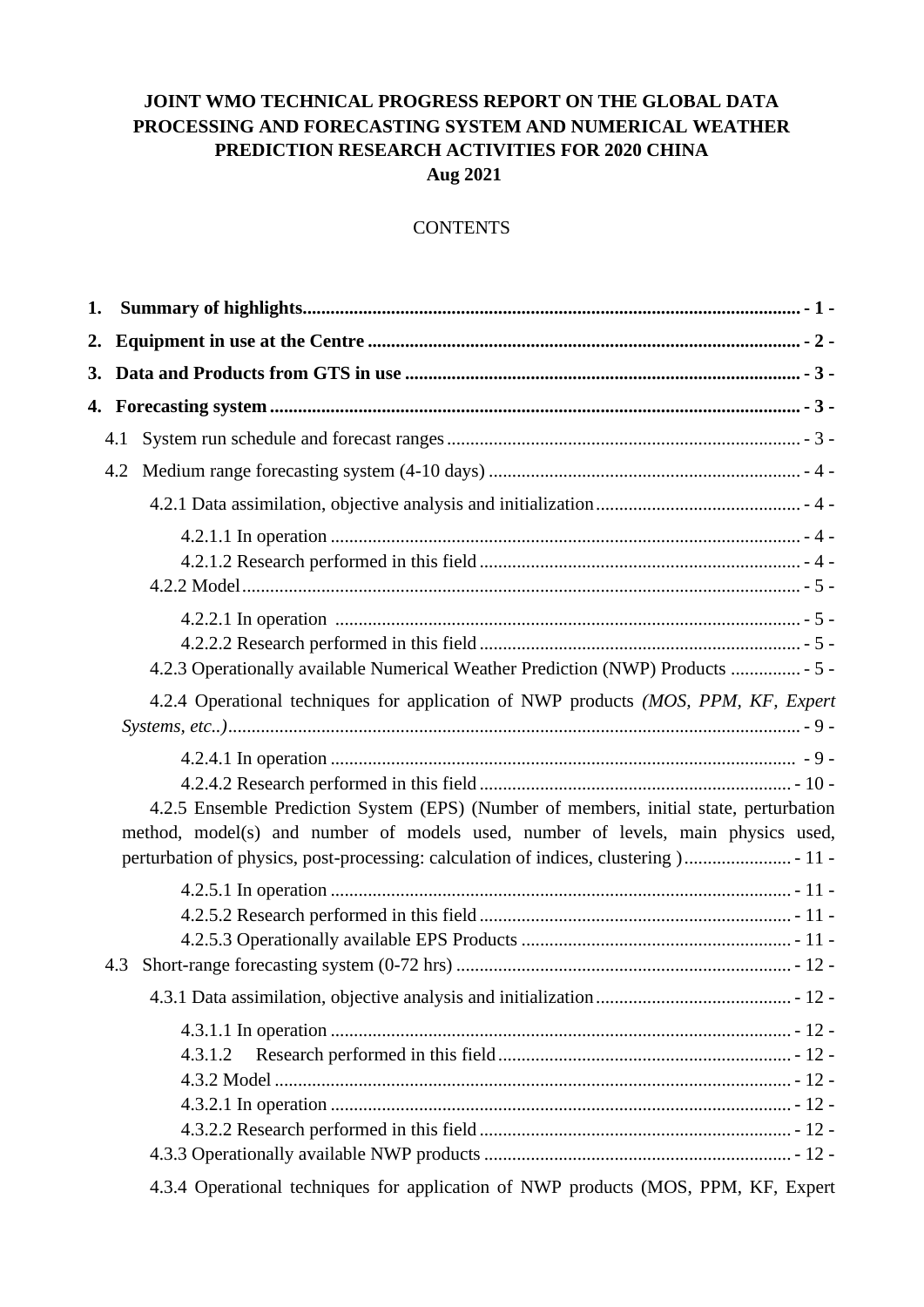| 4.3.5 Ensemble Prediction System (Number of members, initial state, perturbation method,              |  |
|-------------------------------------------------------------------------------------------------------|--|
| model(s) and number of models used, perturbation of physics, post-processing: calculation of          |  |
|                                                                                                       |  |
|                                                                                                       |  |
|                                                                                                       |  |
|                                                                                                       |  |
| 4.4 Nowcasting and Very Short-range Forecasting Systems (0-12 hrs)  - 20 -                            |  |
|                                                                                                       |  |
|                                                                                                       |  |
|                                                                                                       |  |
| Specialized numerical predictions (on sea waves, storm surge, sea ice, marine pollution<br>4.5        |  |
| transport and weathering, tropical cyclones, air pollution forecasting, smoke, sand and dust, etc.) - |  |
| $20 -$                                                                                                |  |
| 4.5.1 Assimilation of specific data, analysis and initialization (where applicable) - 20 -            |  |
|                                                                                                       |  |
|                                                                                                       |  |
|                                                                                                       |  |
|                                                                                                       |  |
|                                                                                                       |  |
|                                                                                                       |  |
| 4.5.4 Operational techniques for application of specialized numerical prediction products             |  |
|                                                                                                       |  |
|                                                                                                       |  |
|                                                                                                       |  |
|                                                                                                       |  |
|                                                                                                       |  |
|                                                                                                       |  |
|                                                                                                       |  |
| Extended range forecasts (ERF) (10 days to 30 days) (Models, Ensemble, Methodology)- 26<br>4.6        |  |
|                                                                                                       |  |
|                                                                                                       |  |
|                                                                                                       |  |
|                                                                                                       |  |
| 4.7                                                                                                   |  |
| Long range forecasts (30 days up to two years) (Models, Ensemble, Methodology) - 27 -                 |  |
|                                                                                                       |  |
|                                                                                                       |  |
|                                                                                                       |  |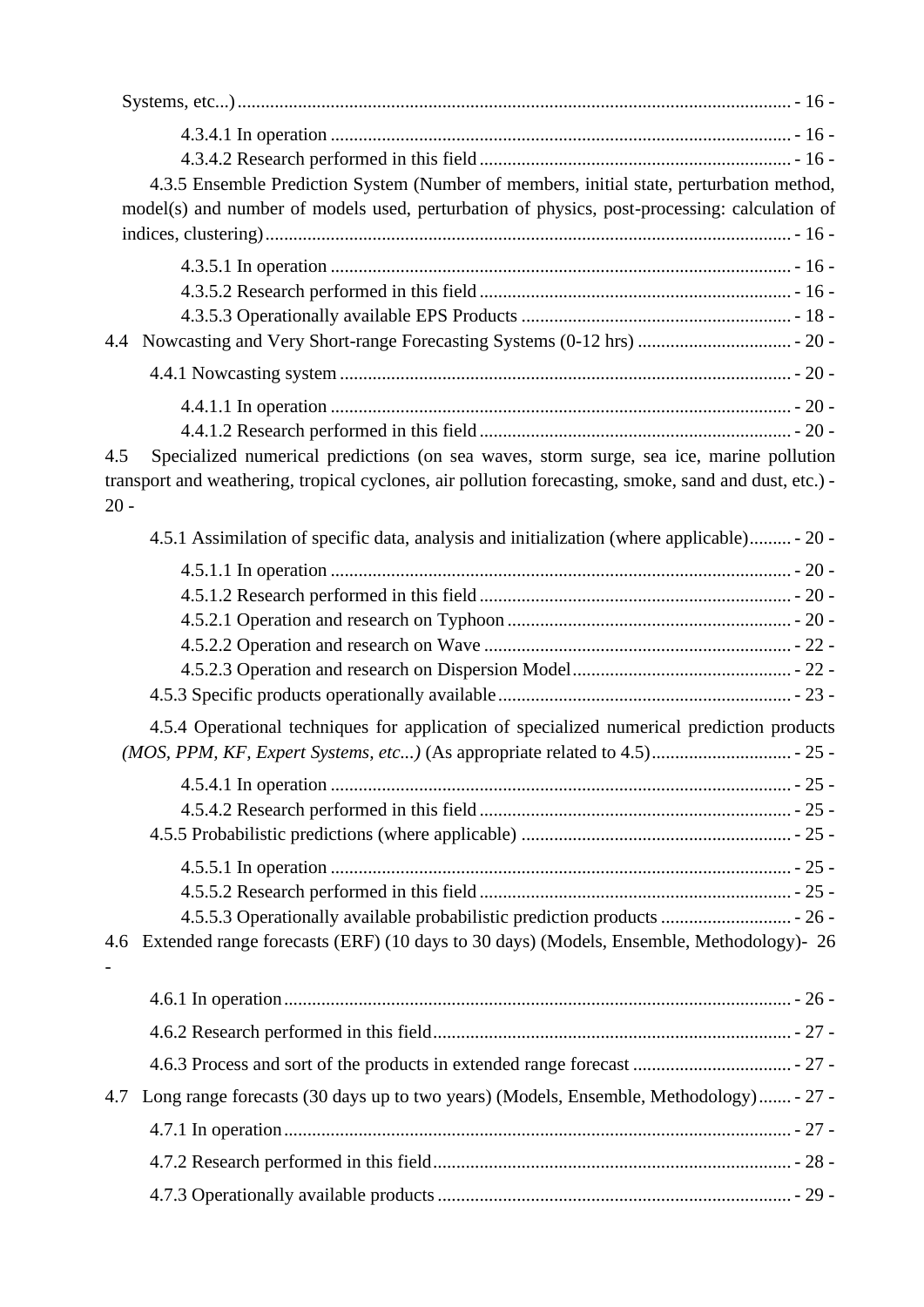|     | 6.1.1 Major changes in the Operational DPFS which are expected in the next year - 30 - |  |
|-----|----------------------------------------------------------------------------------------|--|
|     |                                                                                        |  |
| 6.2 | Planned research Activities in NWP, Nowcasting, Long-range Forecasting and Specialized |  |
|     |                                                                                        |  |
|     |                                                                                        |  |
|     |                                                                                        |  |
|     |                                                                                        |  |
|     |                                                                                        |  |
|     |                                                                                        |  |
|     |                                                                                        |  |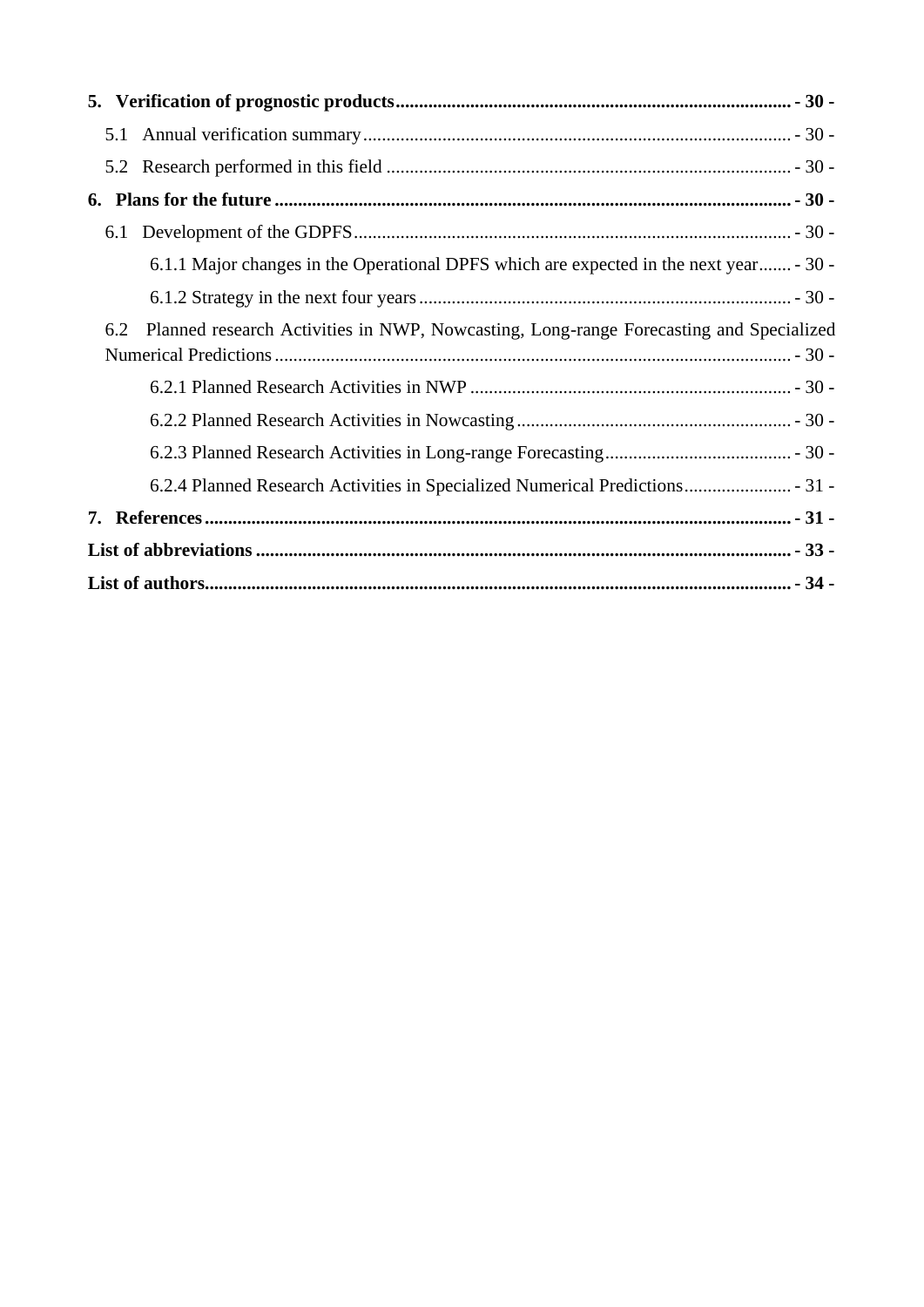## <span id="page-4-0"></span>**1. Summary of highlights**

#### ⚫ **The GRAPES\_GFS model has been updated to GRAPES\_GFS V3.0.**

The operation system GRAPES\_GFS has been updated twice. On 6<sup>th</sup> May, the GRAPES\_GFS was updated to GRAPES\_GFS V2.5. The 4D-var system incorporated FY-3D infrared hyperspectral data HIRAS, microwave thermometer data MWTS-2, FY-3C/D Microwave imager data MWRI, FY-2H imager data VISSR, FY-4A imager AGRI, FY-3D/KOMPSAT/PAZ occultation data.

On 25<sup>th</sup> July, the GRAPES\_GFS was updated to GRAPES\_GFS V3.0 with following improvements: using three-dimensional reference atmosphere and prediction-correction algorithm dynamic framework; the model top layer was raised to 0.1hPa; the non-terrain gravity wave parameterization was added to improve the stratospheric physical process depiction; background field error covariance was updated; the fast radiation transmission mode was upgraded to RTTOV12; upper-level satellite data was added; application of occultation data was optimized. The verification shows that GRAPES\_GFS V3.0 has significant improvements in assimilation and forecasting skills than GRAPES V2.5 and its operations are stable and reliable.

#### ● The GRAPES MESO has been upgraded to V5.0 with higher update frequency.

On 25<sup>th</sup> June, the regional high resolution NWP - GRAPES MESO has been upgraded to V5.0 and the operational update frequency was increased from 6 hours to 3 hours per day. The main improvements are as follows: the high-resolution assimilation system for meso-scale weather systems was developed; the land surface data assimilation system was developed; the cloud analysis system was optimized; rapid update cycle (RUC) technology was developed to establish a national 3km 3-hour RUC assimilation forecast system; the assimilation of radar radial wind, wind profiler radar, FY4-A imager radiance, satellite cloud motion wind, satellite GNSSRO, ground precipitation observation and near-surface data was applied to improve the assimilation capability of unconventional local dense data. The verification shows that test scores of GRAPES\_MESO V5.0 surpasses the quasi-operational GRAPES\_MESO 3km system with better forecasting skills in severe weather especially the warm-zone convection under weak large-scale forcing.

#### ⚫ **The updated GRAPES\_GEPS and GRAPES\_REPS have been put into operation.**

On  $6<sup>th</sup>$  May, the updated global EPS – GRAPES\_GEPS has been put into operation: the model version was updated to GRAPES\_GFS V2.4; the ensemble stochastic perturbation schemes SPPT and SKEB were updated; the 4 surface weather element extremes processing procedures were added into the post-processing module of GRAPES\_GESP. The 11-day continuous tests for 2019 winter demonstrate that the forecasting skill of GRAPES\_GEPS V1.1 outperforms GRAPES\_GEPS V1.0.

The regional EPS – GRAPES REPS has been updated with the new scheme for calculating the ensemble member's radar echo reflectivity of sub-grid precipitation that the radar echo forecasting skill was improved. The 30-day verification test shows that the new scheme can better simulate the sub-grid precipitation radar echo reflectivity than GRAEPS\_REPS V3.0.

- 1 -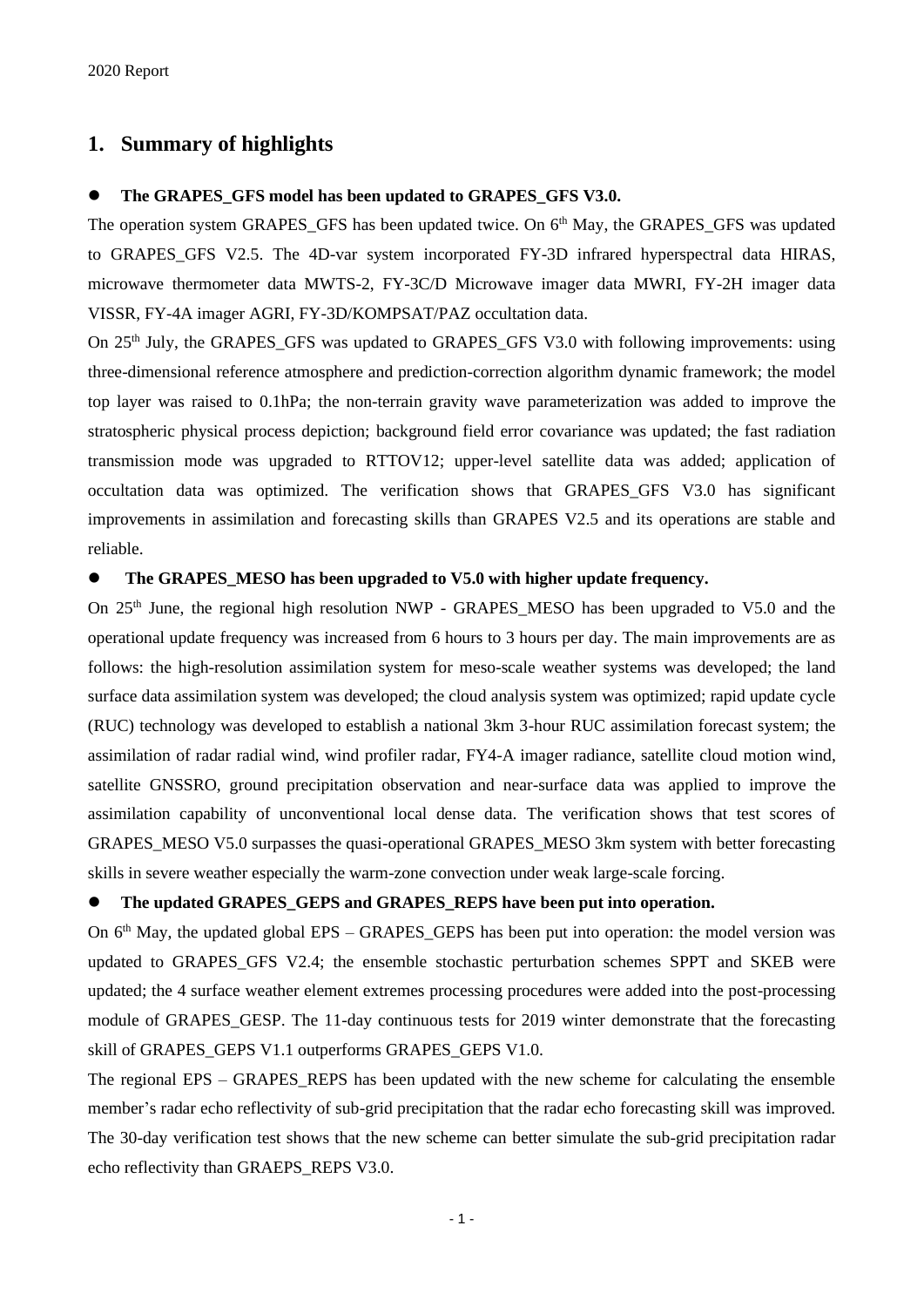### ⚫ **The new World Meteorological Centre (Beijing) products have been developed.**

The new World Meteorological Centre (Beijing) (WMC-Beijing) products including GRAPES Extreme Weather Index (EFI), CMA 40-yr Global Reanalysis (CRA-40) and climate monitoring indices have been developed and are made available on the WMC-Beijing website [\(http://www.wmc-bj.net\)](http://www.wmc-bj.net/). WMC-Beijing is the operational centre under the WMO GDPFS framework that provides all WMO members and other users with a variety of products including global NWP guidance as well as special reports for global severe weather monitoring and forecasting.

## <span id="page-5-0"></span>**2. Equipment in use at the Centre**

There are two major high-performance computer systems in CMA.

The total peak performance of Sugon HPC system is 8189.5 TFlops and the total storage capacity is about 35PB. Two sets of subsystems of this HPC were installed in Beijing in 2018. More details are showed in Table 2.1.

| <b>Subsystem</b>                 | SS1     | SS <sub>2</sub> |
|----------------------------------|---------|-----------------|
| <b>Site</b>                      | Beijing |                 |
| <b>Peak Performance (TFlops)</b> | 4094.77 | 4094.77         |
| Storage (TB)                     |         | 35688           |
| <b>CPU Cores</b>                 | 49216   | 49216           |
| <b>Memory (GB)</b>               | 345216  | 345216          |

Table 2.1 Details of sub-systems of CMA Sugon HPC Systems

The total peak performance of IBM Flex System P460 is 1759 TFlops and the total storage capacity is about 6925TB. Two sets of subsystems of this HPC, in which the peak performance was more than 1PFlops, were installed in Beijing in 2013. More details are showed in Table 2.2.

| <b>Subsystem</b>                        | SS <sub>1</sub> | SS <sub>2</sub> | SS <sub>3</sub> | SS <sub>4</sub> | SS <sub>5</sub> | SS <sub>6</sub> | SS7     |
|-----------------------------------------|-----------------|-----------------|-----------------|-----------------|-----------------|-----------------|---------|
| <b>Site</b>                             | Beijing         |                 | Guangzhou       | Shenyang        | Shanghai        | Wuhan           | Chengdu |
| <b>Peak Performance</b><br>(TFlops)     | 527.10          | 527.10          | 391.69          | 77.24           | 51.80           | 77.24           | 26.35   |
| <b>Storage (TB)</b>                     | 2109.38         | 2109.38         | 949.22          | 210.94          | 140.63          | 210.94          | 70.31   |
| <b>CPU</b> Cores<br>(Include I/O nodes) | 18560           | 18560           | 13792           | 2720            | 1824            | 2720            | 928     |
| <b>Memory (GB)</b>                      | 81792           | 81792           | 57856           | 10752           | 7168            | 10752           | 3584    |

Table 2.2 Details of sub-systems of CMA IBM Flex System and/or P460 HPC System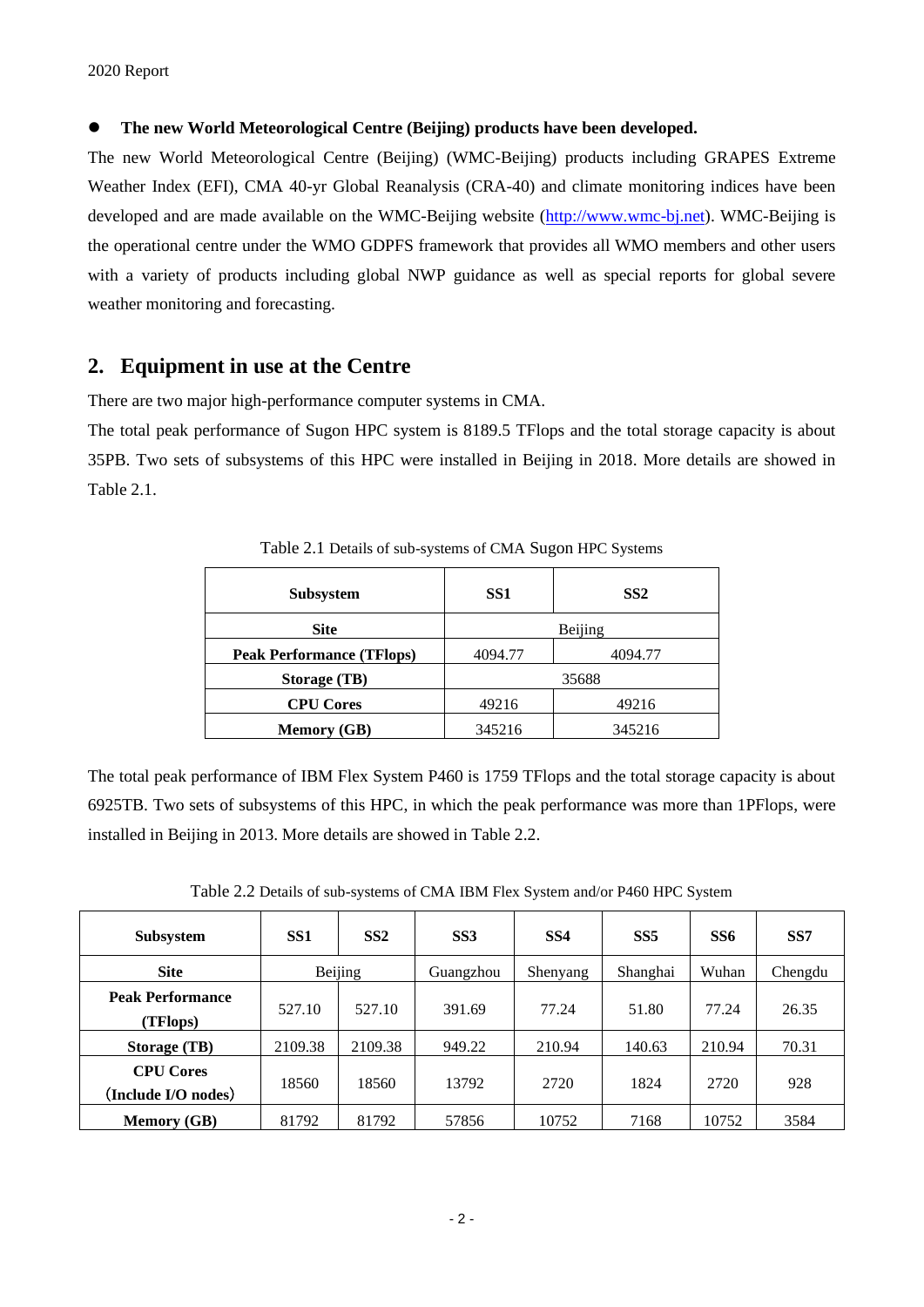## <span id="page-6-0"></span>**3. Data and Products from GTS in use**

Data from the database of National Meteorological Information Centre (NMIC) of CMA in use are shown in Table 3.1, according to one day data used by GRAPES\_GFS in Des 2020.

| Data type                 | Mean                  | Data type          | <b>Mean</b> | Data type          | Mean   |
|---------------------------|-----------------------|--------------------|-------------|--------------------|--------|
| <b>SYNOP</b>              | AIREP/AMDAR<br>131572 |                    | 156609      | NOAA15 AMSUA       | 87084  |
| SHIP/BUOY                 | 11016                 | SATOB (WIND)       | 313256      | NOAA18 AMSUA       | 94596  |
| <b>TEMP</b><br>2000       |                       | <b>AIRS</b>        | 76800       | METOP2 AMSUA       | 163625 |
| GNSS(including<br>COSMIC) | 382240                | NOAA19-AMSUA       | 131808      | METOP1_AMSUA       | 75673  |
| <b>ASCAT</b>              | 12180                 | NOAA19-MHS         | 23460       | <b>NPP-ATMS</b>    | 171056 |
| FY4A-hps                  | 74206                 | <b>METOP-BIASI</b> | 408660      | <b>FY3C-AMSUB</b>  | 1800   |
| <b>FY3-D MWTS2</b>        | 31668                 | <b>METOP-B MHS</b> | 24476       | <b>FY3-D MWHS2</b> | 8844   |
| <b>FY3-D HIRAS</b>        | 116364                | <b>FY3-D MWRI</b>  | 11828       |                    |        |

Table3.1 Observation data for assimilation system

## <span id="page-6-1"></span>**4. Forecasting system**

## <span id="page-6-2"></span>**4.1 System run schedule and forecast ranges**

The operational schedule is shown in Table 4.1.

| <b>Systems</b>                         | Cut-off time (UTC)            | Run time (UTC)        | <b>Computer used</b> |
|----------------------------------------|-------------------------------|-----------------------|----------------------|
|                                        | 03:40 (00Z_ASSIM+240HR_FCST)  | $03:40 \sim 05:40$    | PI-Sugon             |
|                                        | 07:10 (00Z_ASSIM. +6HR_.FCST) | $07:10 \sim 08:15$    | PI-Sugon             |
| Global Forecasting System              | 13:10(06Z_ASSIM +6HR_.FCST)   | $13:10 \sim 14:15$    | PI-Sugon             |
| (GRAPES_GFS3.0)                        | 15:40(12Z_ASSIM.+240HR_FCST)  | $15:40 \sim 17:40$    | PI-Sugon             |
|                                        | 19:10(12Z_ASSIM.+ 6HR_.FCST)  | $19:10 \approx 20:15$ | PI-Sugon             |
|                                        | 01:10(18Z_ASSIM.+ 6HR_.FCST)  | $01:10 \sim 02:15$    | PI-Sugon             |
| <b>Regional Forecasting</b>            | 03:20 (00Z_ASSIM +84HR_FCST)  | $03:20 \sim 04:30$    | PI-Sugon             |
| System<br>(GRAPES_MESO4.3)             | 15:20 (12Z_ASSIM +84HR_.FCST) | $15:20 \sim 16:30$    | PI-Sugon             |
| <b>Ensemble Forecasts</b>              | 04:30 (00Z_ASSIM+360HR_FCST)  | $04:30 \sim 07:00$    | PI-Sugon             |
| With 31 members<br>(GRAPES_GEPS)       | 16:30 (12Z_ASSIM+360HR_FCST)  | $16:30 \sim 19:00$    | PI-Sugon             |
|                                        | 04:20 (00Z_120HR_FCST)        | $04:20 \sim 05:50$    | PI-Sugon             |
| Regional Typhoon                       | 11:00 (06Z_120HR_FCST)        | $11:00 \sim 12:30$    | PI-Sugon             |
| Forecasting System<br>(GRAPES TYM 3.0) | 17:00 (12Z_120HR_FCST)        | $17:00 \sim 18:30$    | PI-Sugon             |
|                                        | 23:00 (18Z_120HR_FCST)        | $23:00 \sim 00:30$    | PI-Sugon             |
| Regional Ensemble                      | 05:20(00Z_84HR_FCST)          | $05:20-07:30$         | PI-Sugon             |

## Table 4.1 Operational Schedule of NWP system in CMA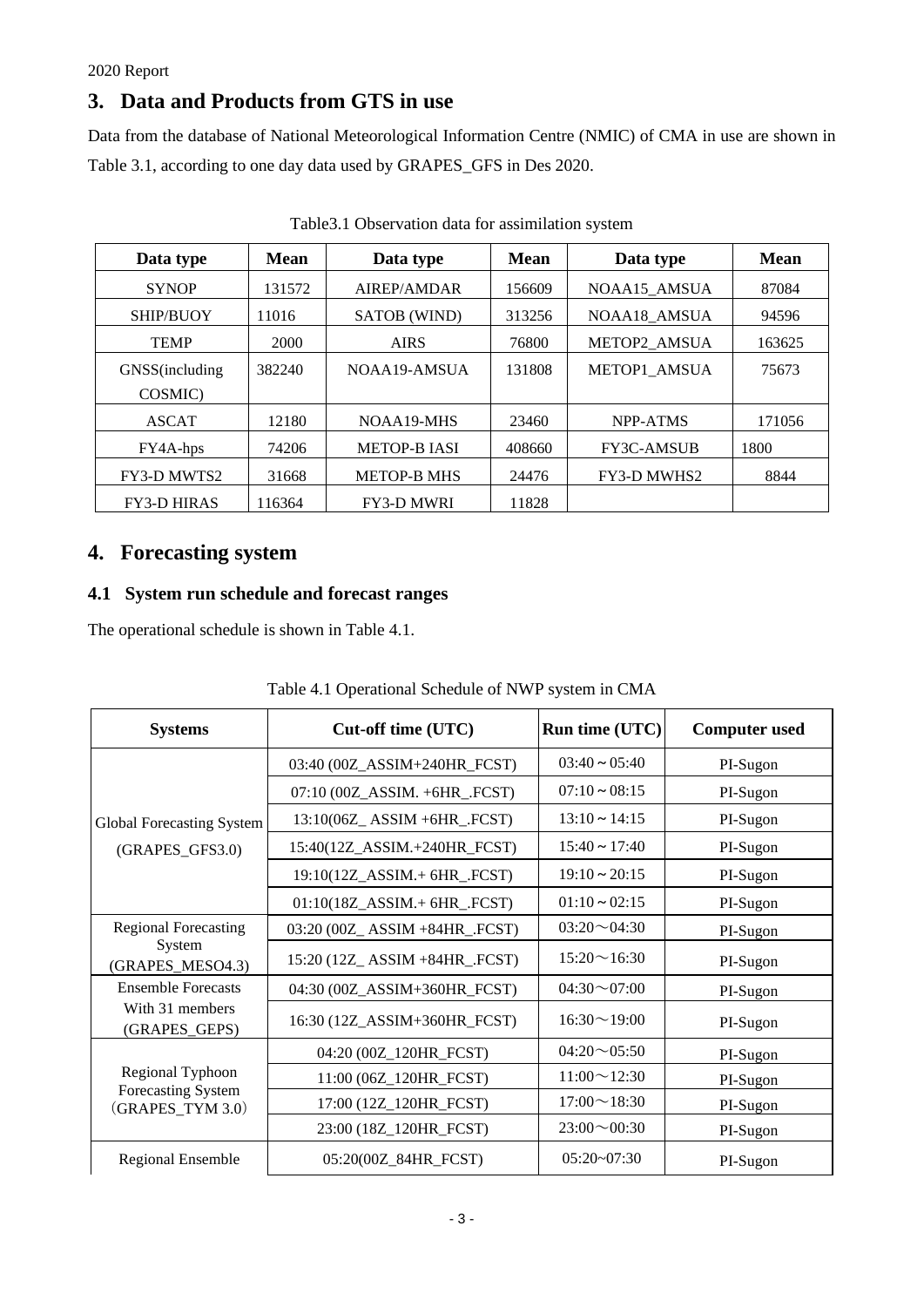| Forecasting system with 15<br>members<br>(GRAPES_REPS) | 17:20(12Z_84HR_FCST)        | $17:20 - 19:30$    | PI-Sugon |
|--------------------------------------------------------|-----------------------------|--------------------|----------|
| Sand/dust Forecasting                                  | 06:30 (00Z_120HR_FCST)      | $06:30 \sim 06:50$ | PI-Sugon |
| system                                                 | 18:30 (12Z_120HR_FCST)      | $18:30 \sim 18:50$ | PI-Sugon |
| Ocean Wave Forecasting                                 | 07:20 (00Z_120HR_FCST)      | $07:20 \sim 07:55$ | PI-Sugon |
| System<br>(WW3)                                        | 19:20 (12Z_120HR_FCST)      | $19:20 \sim 19:55$ | PI-Sugon |
|                                                        | $(00Z_216HR_FCST)$<br>00:10 | $00:10 - 02:10$    | PI-Sugon |
| <b>HAZE</b> Forecast System                            | $(12Z_216HR_FCST)$<br>12:10 | $12:10-14:10$      | PI-Sugon |
|                                                        | 03:50 (00Z+36HR_FCST)       | $03:50 \sim 05:50$ | PI-Sugon |
|                                                        | 05:30 (03Z+36HR_FCST)       | $05:30 \sim 07:30$ | PI-Sugon |
|                                                        | 08:30 (06Z+36HR_FCST)       | $08:30 \sim 10:30$ | PI-Sugon |
|                                                        | 11:30 (09Z+36HR_FCST)       | $11:30 \sim 13:30$ | PI-Sugon |
| <b>GRAPES_MESO(HR</b>                                  | 15:50 (12Z+36HR_FCST)       | $15:50 \sim 17:50$ | PI-Sugon |
| 3KM) Forecast System                                   | 17:30 (15Z+36HR_FCST)       | $17:30 \sim 19:30$ | PI-Sugon |
|                                                        | 20:30 (18Z+36HR_FCST)       | $20:30 \sim 22:30$ | PI-Sugon |
|                                                        | 23:30 (21Z+36HR_FCST)       | $23:30 \sim 01:30$ | PI-Sugon |

### <span id="page-7-0"></span>**4.2 Medium range forecasting system (4-10 days)**

### <span id="page-7-1"></span>**4.2.1 Data assimilation, objective analysis and initialization**

#### <span id="page-7-2"></span>**4.2.1.1 In operation**

The GRAPES global 4D-var system was upgraded to version 3.0 in 2020. This new version of model has been updated and extended vertically from 60L to 87L with the altitude of the model lid increased from 36 km to 60 km.

### <span id="page-7-3"></span>**4.2.1.2 Research performed in this field**

The radiative transfer model RTTOV has been upgraded from version 9.3 to 12.2 based on the 87-level global 4D-Var system. The FY-3C microwave hygrometer, microwave imager, FY-3D infrared hyperspectral, microwave thermometer, microwave hygrometer, microwave imager, FY-4A infrared hyperspectral and imager are introduced into the 87-level global 4D-Var system using the corresponding transmittance coefficient. The assimilation of NOAA18 MHS, NOAA19 MHS, METOP-A MHS, METOP-B MHS hygrometer observations are also included. The static bias correction coefficients for all satellite observations are revised from the forecasts using the ERA-Interim reanalysis as the initial fields.

Four sets of 4-month retrospective trials have been performed using the 87-level global 4D-Var system. The 4D-Var analysis and forecasts at the upper levels has been significantly improved.

A new linearized planetary boundary layer scheme is developed based on the nonlinear NMRF scheme using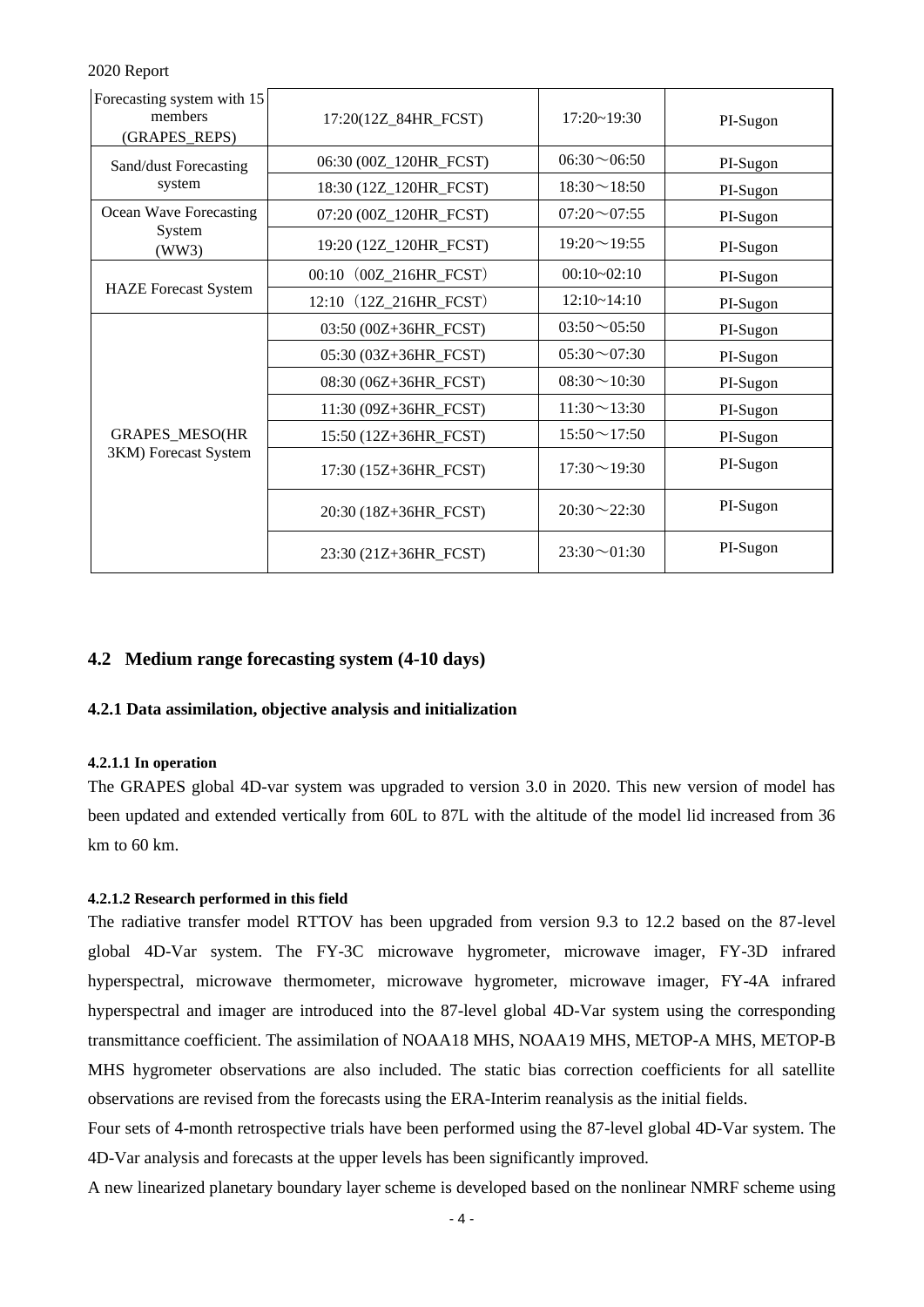the Charney-Phillips (C-P) grid. The linearized NMRF scheme using the C-P grid can improve the perturbed fields at the lower levels in the tangent-linear model and result in the better global forecast.

The prototype global 4D-Var system with the horizontal resolution of 0.125 degree has been set up. The model trajectories are provided by the standalone model integration for the calculation of the observation increment in the 4D-Var outer loop to save the computational cost in real-time environment. The input of the model trajectory and the output of the 4D-Var analysis are also accelerated. The cost for the global 4D-Var analysis with 0.125 degree horizontal resolution has been shortened from about 2 hours to 35 minutes.

The key parameters of the global En4DVar assimilation system have been optimized, including ensemble weighting coefficients, horizontal and vertical localization scales, ensemble error variance inflation coefficients, etc. The global En4DVar trials were carried out for 52 days each in winter and summer. The test results show that En4DVar has an overall improvement over 4D-Var.

As the preliminary study of global land surface data assimilation, Optimal Interpolation (OI) soil analysis scheme is planned to be used in GRAPES\_GFS. Some preparatory work has been done. The variables and coefficients used to calculate OI coefficients were carefully tested, and the weather conditions were strictly selected to exclude the column grids where the soil forecast error has low relationship with atmosphere.

A skin sea surface temperature model has been developed within the GRAPES-GFS. Within this model, the diurnal variability of sea surface temperature can be described.

#### <span id="page-8-0"></span>**4.2.2 Model**

#### <span id="page-8-1"></span>**4.2.2.1 In operation**

### <span id="page-8-2"></span>**4.2.2.2 Research performed in this field**

#### <span id="page-8-3"></span>**4.2.3 Operationally available Numerical Weather Prediction (NWP) Products**

In 2016, The GRAPES GFS model was put into operation. In 2020, GRAPES GFS was upgraded to version 3.0, main change is its vertical layers changing from 60 levels, 36km (about 4hPa), to 87 levels, 63km (about 0.1hPa). So many upper layers of some variables from the model integration are added to operationally available NWP products. List of GRAPES\_GFS model products are given in Table 4.2.3.1 and Table 4.2.3.2.

| <b>Variables</b>    | Unit | Layer | Level (hPa)                                 | Area                               |
|---------------------|------|-------|---------------------------------------------|------------------------------------|
| Geopotential height | Gpm  | 40    | $0.1, 0.2, 0.5, 1, 1.5, 2, 3, 4, 5, 7, 10,$ | global:                            |
| Temperature         | K    | 40    | 20, 30, 50, 70, 100, 125, 150,              | $0.25^{\circ} \times 0.25^{\circ}$ |
| U-wind              | m/s  | 40    | 175, 200, 225, 250, 275, 300,               | 1440×720                           |
| V-wind              | m/s  | 40    | 350, 400, 450, 500, 550, 600,               | $0^{\circ}N - 359.75^{\circ}N$ ,   |
|                     |      |       | 650, 700, 750, 800, 850, 900,               | 89.875°E - -89.875°E               |
|                     |      |       | 925, 950, 975, 1000                         |                                    |
| Vertical velocity   | m/s  | 30    | 10, 20, 30, 50, 70, 100, 125,               |                                    |

| Table 4.2.3.1 List of GRAPES_GFS model isobaric surface products (GRIB2 format) |  |  |  |
|---------------------------------------------------------------------------------|--|--|--|
|---------------------------------------------------------------------------------|--|--|--|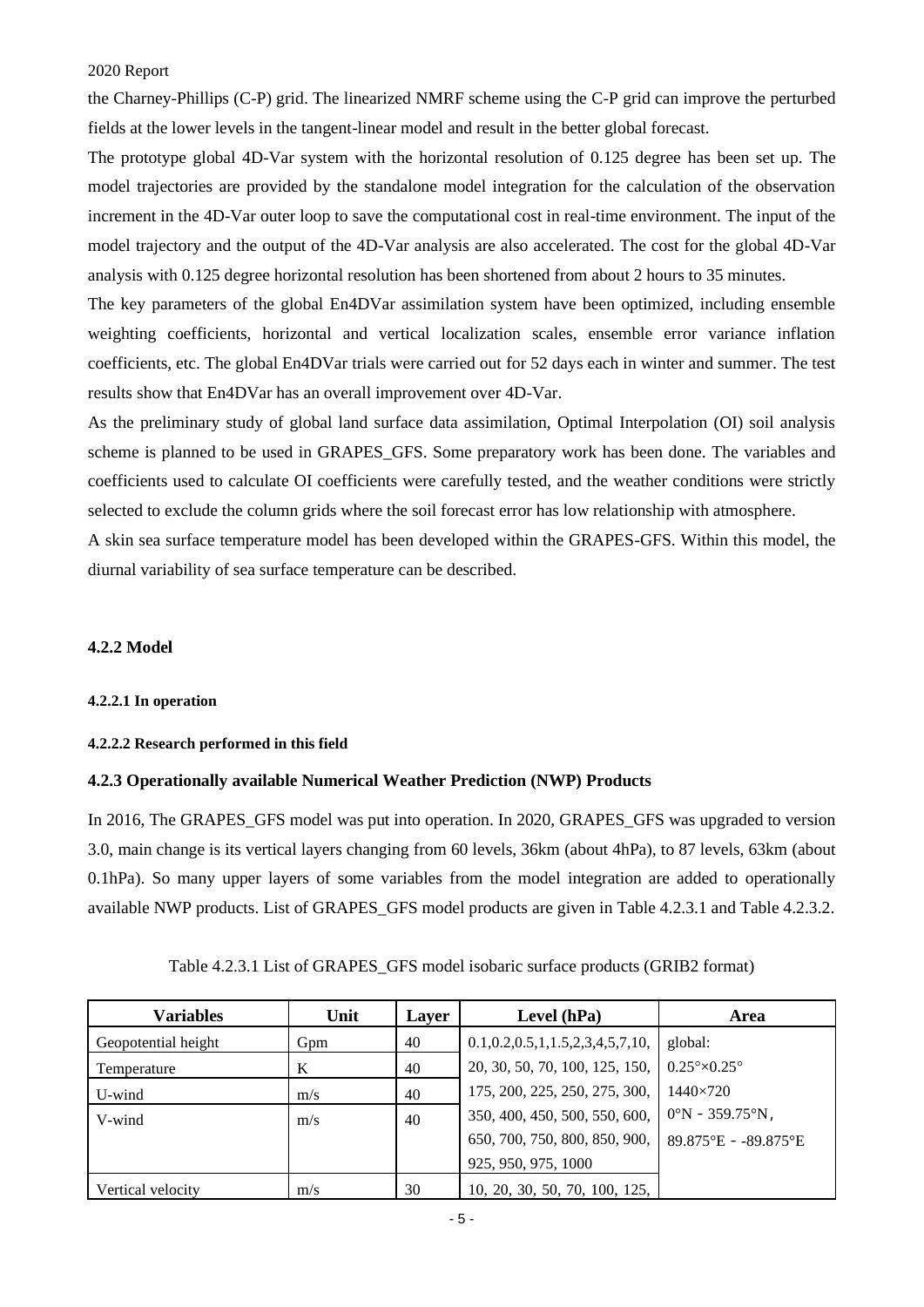| Vorticity                    | $s-1$           | 30           | 150, 175, 200, 225, 250, 275,                                  |  |
|------------------------------|-----------------|--------------|----------------------------------------------------------------|--|
| Divergence                   | $s-1$           | 30           | 300, 350, 400, 450, 500, 550,                                  |  |
| Specific humidity            | Kg/kg           | 30           | 600, 650, 700, 750, 800, 850,                                  |  |
| Relative humidity            | $\%$            | 30           | 900, 925, 950, 975, 1000                                       |  |
| Cloud water mixing ratio     | Kg/kg           | 30           |                                                                |  |
| Rain water mixing ratio      | Kg/kg           | 30           |                                                                |  |
| Ice water mixing ratio       | Kg/kg           | 30           |                                                                |  |
| Snow water mixing ratio      | Kg/kg           | 30           |                                                                |  |
| Graupel                      | Kg/kg           | 30           |                                                                |  |
| Cloud cover                  | $\%$            | 30           |                                                                |  |
| 10m U-wind                   | m/s             | 1            | 10 m above ground                                              |  |
| 10m V-wind                   | m/s             | 1            | 10 m above ground                                              |  |
| 2m Temperature               | $\bf K$         | 1            | 2 m above ground                                               |  |
| Surface temperature          | $\bf K$         | 1            | surface                                                        |  |
| Sea surface pressure         | Pa              | 1            | mean sea level                                                 |  |
| <b>Surface Pressure</b>      | Pa              | 1            | surface                                                        |  |
| 2m Specific humidity         | kg/kg           | 1            | 2 m above ground                                               |  |
| 2m Relative humidity         | $\%$            | 1            | 2 m above ground                                               |  |
| Convective precipitation     | mm              | 1            | surface                                                        |  |
| Large scale precipitation    | mm              | 1            | surface                                                        |  |
| Total precipitation          | mm              | 1            | surface                                                        |  |
| Low-level cloud cover        | $\%$            | 1            | cloud base                                                     |  |
| Middle-level cloud cover     | $\%$            | 1            | cloud base                                                     |  |
| High-level cloud cover       | $\%$            | 1            | cloud base                                                     |  |
| Total cloud cover            | $\%$            | $\mathbf{1}$ | cloud base                                                     |  |
| Total column integrated      | $kg/m**2$       | 1            | total column                                                   |  |
| vapour content               |                 |              |                                                                |  |
| Total column integrated      | $kg/m**2$       | 1            | total column                                                   |  |
| water content                |                 |              |                                                                |  |
| Total column integrated ice  | $kg/m**2$       | 1            | total column                                                   |  |
| content                      |                 |              |                                                                |  |
| Surface sensible heat flux   | $W m^{**-2} s$  | $\mathbf{1}$ | surface                                                        |  |
| Surface latent heat flux     |                 |              |                                                                |  |
| Surface solar radiation      | $W m^{**-2} s$  | $\mathbf{1}$ | surface                                                        |  |
| Upward long-wave radiation   | $W m^{**-2} s$  | 1            | surface                                                        |  |
| flux(surface)                |                 |              |                                                                |  |
| Terrain height               | Gpm             | 1            | surface                                                        |  |
| Dew point temperature        | $\bf K$         | 30           | 10, 20, 30, 50, 70, 100, 125,                                  |  |
| <b>Temperature Advection</b> | K/s             | 30           | 150, 175, 200, 225, 250, 275,<br>300, 350, 400, 450, 500, 550, |  |
| Vorticity Advection          | 1/s2            | 30           | 600, 650, 700, 750, 800, 850,                                  |  |
| Dew point temperature        | $\rm ^{\circ}C$ | 30           | 900, 925, 950, 975, 1000                                       |  |
| difference                   |                 |              |                                                                |  |
| Water vapour flux            | g/cm·hPa·s      | 30           |                                                                |  |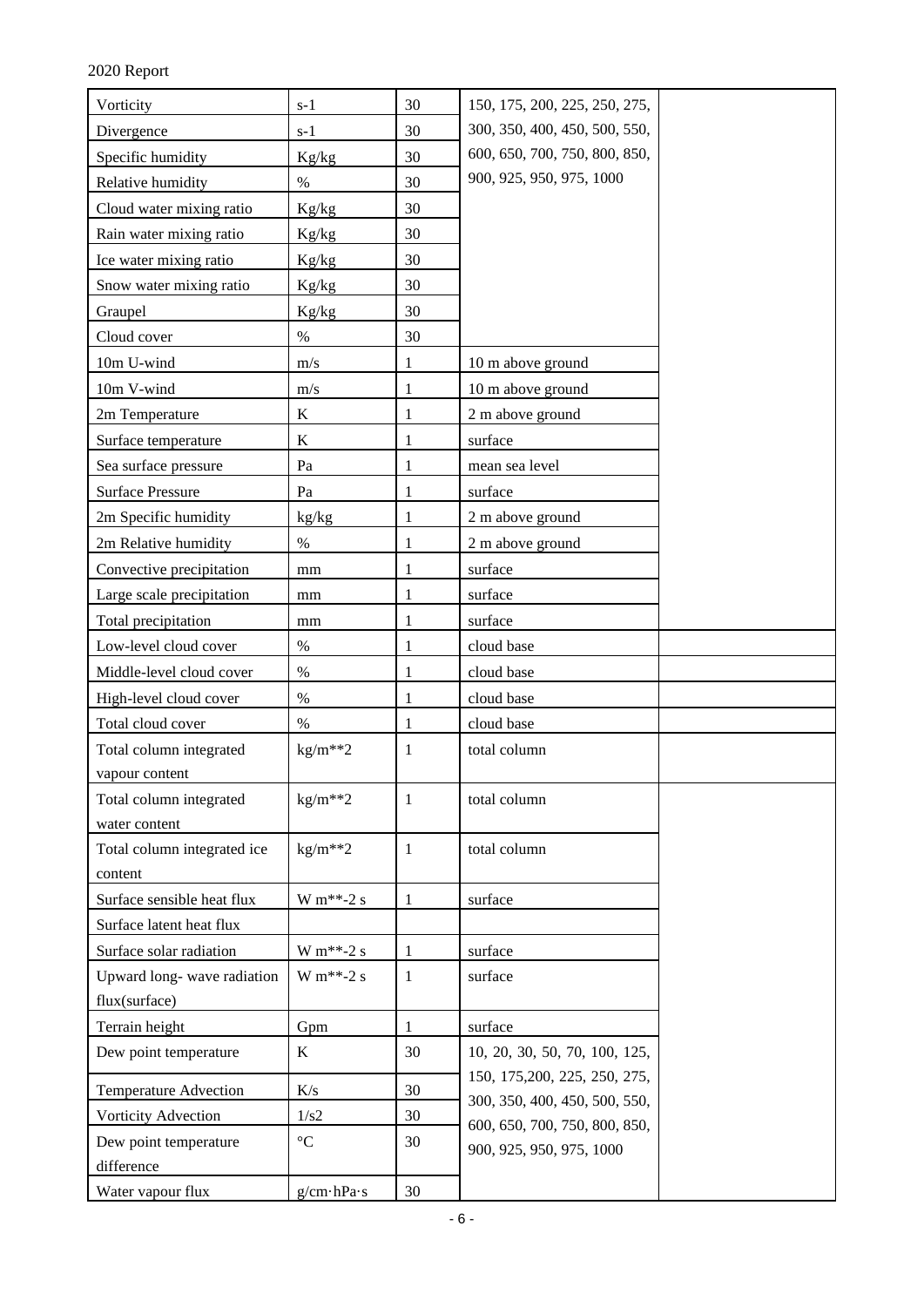| Divergence of vapour flux      | $g/cm2 \cdot hPa \cdot s$ | 30           |                              |  |
|--------------------------------|---------------------------|--------------|------------------------------|--|
| Pseudo-equivalent potential    | K                         | 30           |                              |  |
| Temperature                    |                           |              |                              |  |
| Radar reflectivity             | dBz                       | 30           |                              |  |
| Potential vorticity            | $K.m^2/s.kg$              | 30           |                              |  |
| Strong weather threat index    |                           | $\mathbf{1}$ | surface                      |  |
| Convective available           | J/kg                      | 1            | surface                      |  |
| potential energy               |                           |              |                              |  |
| Convective inhibition energy   | J/kg                      | $\mathbf{1}$ | surface                      |  |
| Lifting index                  | $\bf K$                   | 1            | surface                      |  |
| Condensation layer pressure    | hPa                       | 1            |                              |  |
| K index                        | $\rm ^{\circ}C$           | 1            | mean sea level               |  |
| Radar composite reflectivity   | dBz                       |              |                              |  |
| Simulated satellite brightness | $\bf K$                   | $\mathbf{1}$ | surface                      |  |
| temperature of vapor channel   |                           |              |                              |  |
| Simulated satellite brightness | $\bf K$                   | 1            | surface                      |  |
| temperature of infrared        |                           |              |                              |  |
| channel                        |                           |              |                              |  |
| Albedo                         | $\%$                      | $\mathbf{1}$ | surface                      |  |
| 2m Dew point temperature       | $\bf K$                   | 1            | 2 <sub>m</sub>               |  |
| Snow depth                     | m                         | $\mathbf{1}$ | surface                      |  |
| Amount of snow                 | m                         | $\mathbf{1}$ | surface                      |  |
| Soil moisture                  | Kg/kg                     | $\mathbf{1}$ | 0-0.1m below ground          |  |
| Soil moisture                  | Kg/kg                     | $\mathbf{1}$ | $0.1$ - $0.3$ m below ground |  |
| Soil moisture                  | Kg/kg                     | 1            | 0.3-0.6m below ground        |  |
| Soil moisture                  | Kg/kg                     | 1            | 0.6-1.0m below ground        |  |
| Soil temperature               | $\bf K$                   | 1            | 0-0.1m below ground          |  |
| Soil temperature               | $\rm K$                   | $\mathbf{1}$ | 0.1-0.3m below ground        |  |
| Soil temperature               | $\bf K$                   | 1            | 0.3-0.6m below ground        |  |
| Soil temperature               | $\mathbf K$               | 1            | 0.6-1.0m below ground        |  |
| North-south stress             | $n/m^2s$                  | 1            | surface                      |  |
| East-west stress               | $n/m^2s$                  | 1            | surface                      |  |
| Shawlt index                   | $\rm K$                   | 1            | surface                      |  |
| Boundary height                | m                         | 1            | surface                      |  |
| Atmospheric top Net short-     | $w.m^2-2.s$               | 1            | top of atmosphere            |  |
| wave radiation                 |                           |              |                              |  |
| Surface clear sky net short-   | $w.m^2-2.s$               | $\mathbf{1}$ | surface                      |  |
| wave radiation                 |                           |              |                              |  |
| Atmospheric clear sky net      | $w.m^2-2.s$               | 1            | top of atmosphere            |  |
| short-wave radiation           |                           |              |                              |  |
| Ground-up long-wave            | $w.m^2-2.s$               | 1            | surface                      |  |
| radiation                      |                           |              |                              |  |
| Atmospheric top upward         | $w.m^2-2.s$               | 1            | top of atmosphere            |  |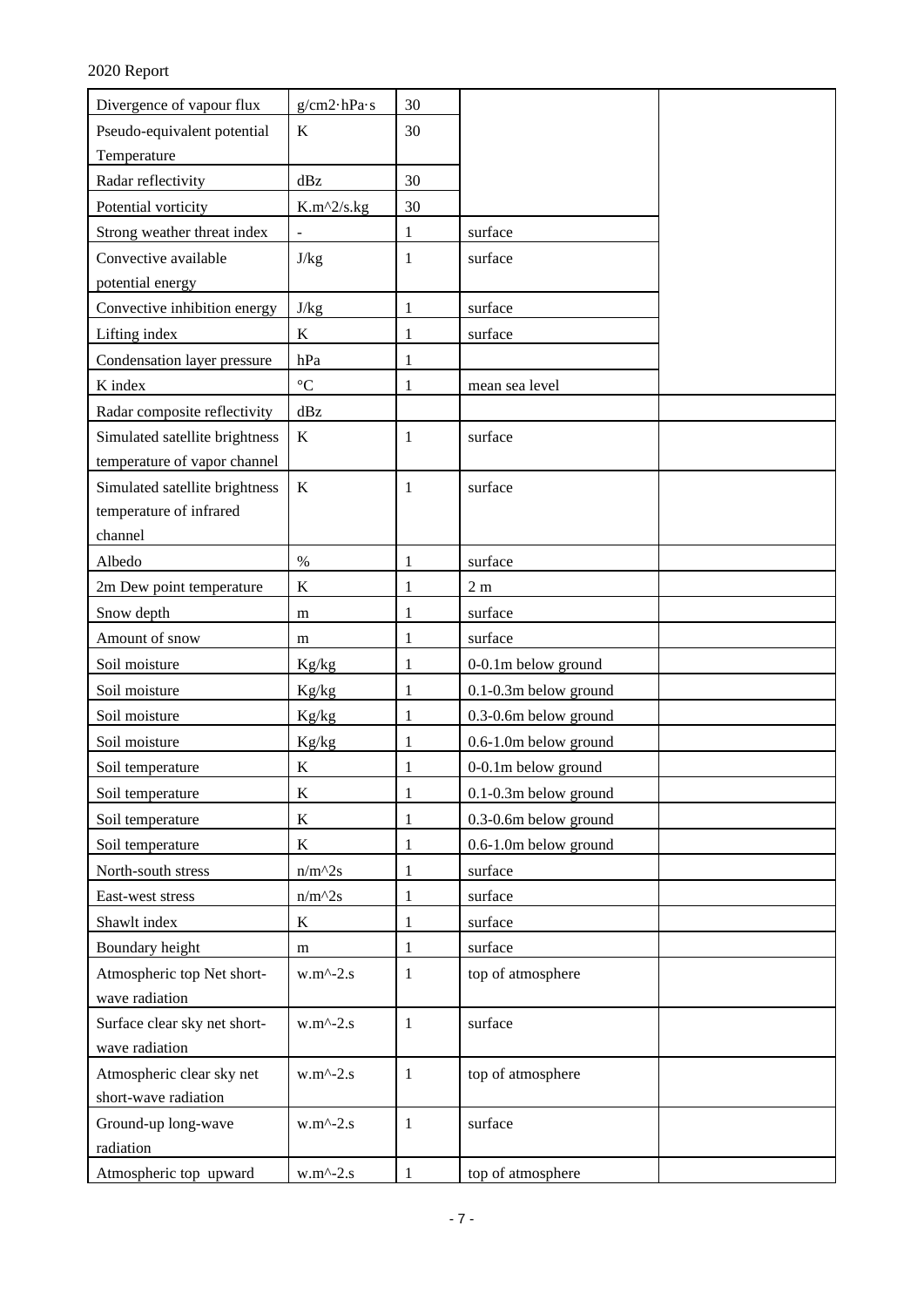| long-wave radiation         |                     |              |                               |  |  |  |
|-----------------------------|---------------------|--------------|-------------------------------|--|--|--|
| Surface upward short-wave   | $w.m^2-2.s$         | $\mathbf{1}$ | surface                       |  |  |  |
| radiation                   |                     |              |                               |  |  |  |
| Atmospheric top upward      | $w.m^2-2.s$         | $\mathbf{1}$ | top of atmosphere             |  |  |  |
| short-wave radiation        |                     |              |                               |  |  |  |
| Surface clear sky upward    | $w.m^{\wedge}-2.s$  | $\mathbf{1}$ | surface                       |  |  |  |
| short-wave radiation        |                     |              |                               |  |  |  |
| Atmospheric top clear sky   | $w.m^{\wedge}-2.s$  | $\mathbf{1}$ | top of atmosphere             |  |  |  |
| upward short-wave radiation |                     |              |                               |  |  |  |
| Surface clear sky upward    | $w.m^2-2.s$         | $\mathbf{1}$ | surface                       |  |  |  |
| long-wave radiation         |                     |              |                               |  |  |  |
| Atmospheric top clear sky   | $w.m^{\wedge}$ -2.s | $\mathbf{1}$ | top of atmosphere             |  |  |  |
| upward long-wave radiation  |                     |              |                               |  |  |  |
| Surface clear sky downward  | $w.m^2-2.s$         | $\mathbf{1}$ | surface                       |  |  |  |
| long-wave radiation         |                     |              |                               |  |  |  |
| roughness                   |                     | 1            | surface                       |  |  |  |
| 2m Maximum temperature      | $\bf K$             | 1            | $2\ {\rm m}$                  |  |  |  |
| 2m Minimum temperature      | $\bf K$             | $\mathbf{1}$ | 2 <sub>m</sub>                |  |  |  |
| 2m Maximum relative         | $\%$                | 1            | 2 <sub>m</sub>                |  |  |  |
| humidity                    |                     |              |                               |  |  |  |
| 2m Minimum relative         | $\%$                | 1            | 2m                            |  |  |  |
| humidity                    |                     |              |                               |  |  |  |
| Precipitable Water          | Kg/m2               | $\mathbf{1}$ | atmosphere<br>entire<br>total |  |  |  |
|                             |                     |              | column                        |  |  |  |
| Probability of thunder and  | $\%$                | 1            |                               |  |  |  |
| lightning                   |                     |              |                               |  |  |  |
| Height of 0°C isothermal    | $\mathbf{M}$        | 1            | $-$                           |  |  |  |
| level                       |                     |              |                               |  |  |  |
| Wind index                  | m/s                 | $\mathbf{1}$ |                               |  |  |  |
| 0-1000m Vertical speed      | 1/s                 | 1            | $1000 - 0$ m                  |  |  |  |
| shear                       |                     |              |                               |  |  |  |
| 0-3000m Vertical speed      | 1/s                 | $\mathbf{1}$ | 3000-0 m                      |  |  |  |
| shear                       |                     |              |                               |  |  |  |
| 0-6000m Vertical speed      | 1/s                 | $\mathbf{1}$ | $6000-0$ m                    |  |  |  |
| shear                       |                     |              |                               |  |  |  |
| Down convective available   | J/kg                | $\mathbf{1}$ | $\overline{a}$                |  |  |  |
| potential energy            |                     |              |                               |  |  |  |
| Best Lifting index          | $\bf K$             | 1            | $\overline{a}$                |  |  |  |
| Hail index                  | --                  | 1            |                               |  |  |  |
| Visibility                  | m                   | $\mathbf{1}$ | surface                       |  |  |  |
| Gust                        | m/s                 | 1            | 10m                           |  |  |  |

## Table 4.2.3.2 List of GRAPES\_GFS model layer products

|--|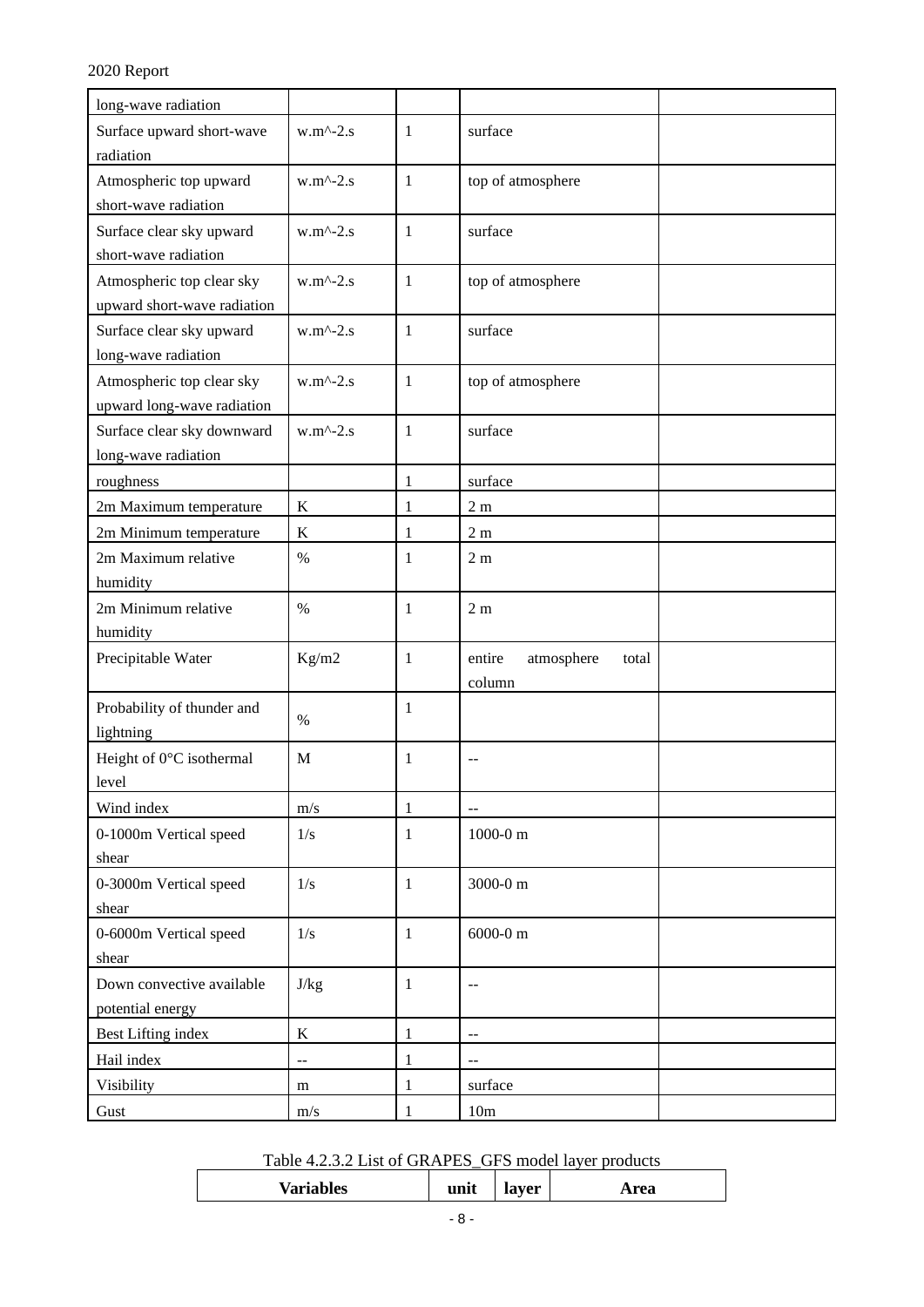| Exner pressure                  |       | 89 |                                               |
|---------------------------------|-------|----|-----------------------------------------------|
| Potential temperature           | K     | 88 |                                               |
| U-wind                          | m/s   | 87 |                                               |
| V-wind                          | m/s   | 87 |                                               |
| Vertical velocity               | m/s   | 88 |                                               |
| Specific humidity               | kg/kg | 88 |                                               |
| Cloud fraction                  | $0-1$ | 88 |                                               |
| Cloud water mixing ratio        | kg/kg | 88 | global:<br>$0.25^{\circ} \times 0.25^{\circ}$ |
| Rain water mixing ratio         | kg/kg | 88 | 1440×720                                      |
| Ice water mixing ratio          | kg/kg | 88 | $0^{\circ}$ N - 359.75 $^{\circ}$ N,          |
| Snow water mixing ratio         | kg/kg | 88 | 89.875°E - -89.875°E                          |
| Graupel                         | kg/kg | 88 |                                               |
| Perturbed potential temperature | K     | 88 |                                               |
| Perturbed Exner pressure        |       | 89 |                                               |
| temperature                     | K     | 88 |                                               |
| Geopotential height             | Gpm   | 88 |                                               |
| pressure                        | hPa   | 88 |                                               |

## <span id="page-12-0"></span>**4.2.4 Operational techniques for application of NWP products** *(MOS, PPM, KF, Expert Systems, etc..)*

### <span id="page-12-1"></span>**4.2.4.1 In operation**

Global objective weather forecast system developed by China Meteorological Administration (CMA-GOWFS) has been operating stably since it was officially put into operation nationwide on June 15, 2020. It provides meteorological elements guidance forecast to all meteorological departments across China both at grids and at 11621 observation locations. It also carries out some international assistance such as in Laos grid forecast. The products information is given in the following tables.

| N <sub>0</sub> | <b>Variable</b>                | unit            | <b>Forecast hours</b>   | <b>Resolution/Area/</b><br><b>Frequency</b>                       |  |
|----------------|--------------------------------|-----------------|-------------------------|-------------------------------------------------------------------|--|
| 1              | 24 h maximum temperature       | $\rm ^{\circ}C$ |                         |                                                                   |  |
| 2              | 24 h Minimum temperature       | $\rm ^{\circ}C$ |                         | horizontal                                                        |  |
| 3              | 24 h Maximum relative humidity | $\%$            | Every 24 h out to 240 h | resolution:<br>$0.1^{\circ} * 0.1^{\circ}$                        |  |
| 4              | 24 h Minimum relative humidity | $\%$            |                         |                                                                   |  |
| 5              | 24 h accumulated precipitation | mm              |                         |                                                                   |  |
| 6              | Temperature                    | $\rm ^{\circ}C$ |                         | $-90^{\circ}N \sim 90^{\circ}N$<br>$0^{\circ}E \sim 360^{\circ}E$ |  |
|                | 3 h Maximum temperature        | $\rm ^{\circ}C$ | Every 3 h out to 240 h  |                                                                   |  |
| 8              | 3 h Minimum temperature        | $\rm ^{\circ}C$ |                         |                                                                   |  |
| 9              | 3 h accumulated precipitation  | mm              |                         |                                                                   |  |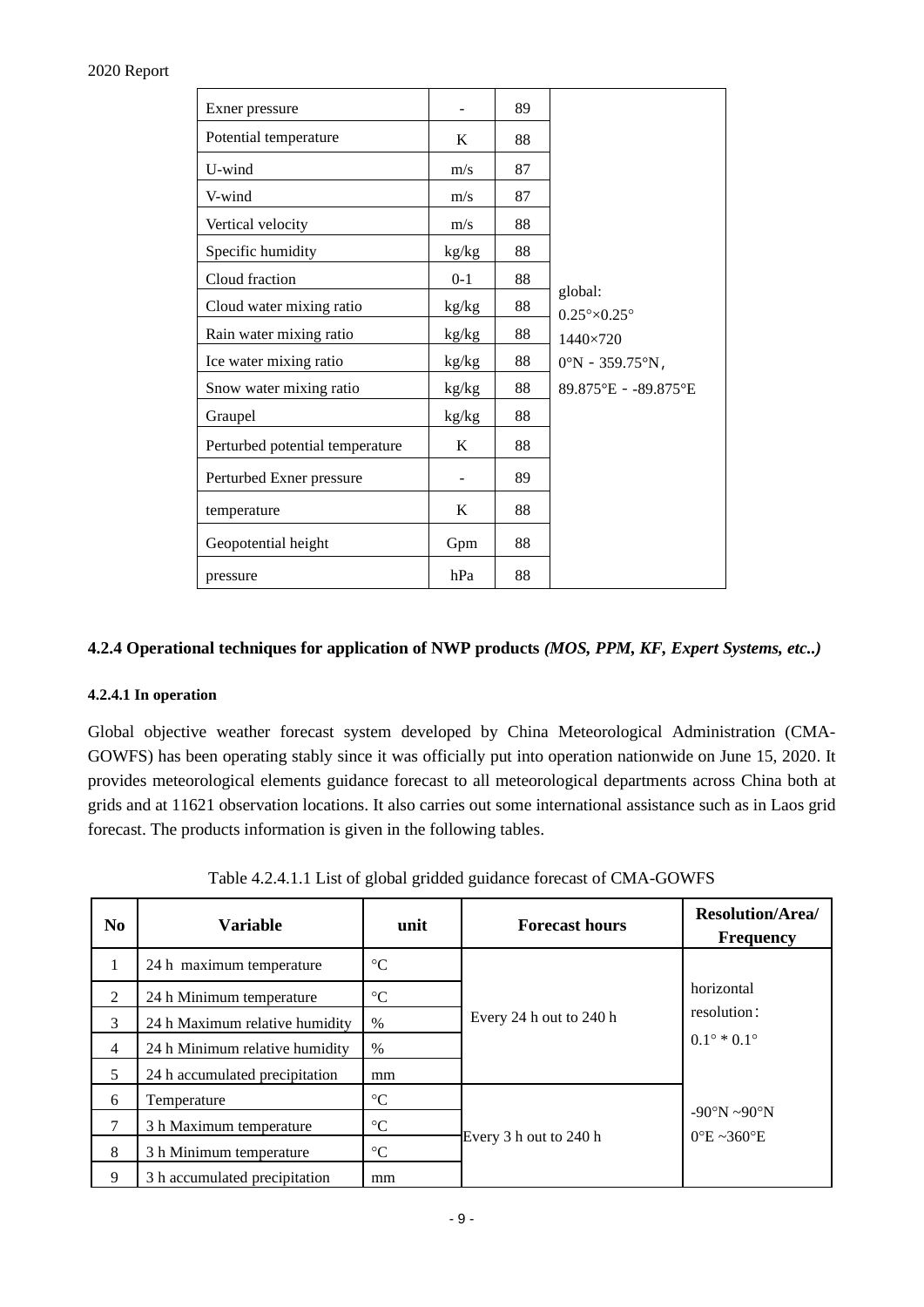| 10 | Relative humidity    | $\%$ |  |
|----|----------------------|------|--|
| 11 | Total cloud cover    | $\%$ |  |
| 12 | Low cloud cover      | $\%$ |  |
| 13 | Wind speed (u and v) | m/s  |  |
| 14 | Visibility           | Km   |  |
|    | Surface pressure     | hPa  |  |

### Table 4.2.4.1.2 List of global guidance forecast at observation locations of CMA-GOWFS

| N <sub>0</sub> | <b>Variable</b>                | unit            | <b>Forecast hours</b>  | <b>Resolution/Area/</b><br>Frequency |
|----------------|--------------------------------|-----------------|------------------------|--------------------------------------|
| $\mathbf{1}$   | Temperature                    | $\rm ^{\circ}C$ |                        |                                      |
| $\overline{2}$ | Relative humidity              | $\%$            |                        |                                      |
| 3              | Total cloud cover              | $\%$            |                        |                                      |
| $\overline{4}$ | Low cloud cover                | $\%$            |                        |                                      |
| 5              | Wind speed                     | m/s             |                        |                                      |
| 6              | Wind direction                 | $\circ$         |                        |                                      |
| $\tau$         | Visibility                     | Km              |                        |                                      |
| 8              | Surface pressure               | hPa             |                        |                                      |
| 9              | 3 h accumulated precipitation  | mm              |                        | 11621 locations                      |
| 10             | 3 h Weather phenomenon         |                 |                        |                                      |
| 11             | 12 h maximum temperature       | $\rm ^{\circ}C$ |                        |                                      |
| 12             | 12 h Minimum temperature       | $\rm ^{\circ}C$ | Every 3 h out to 240 h |                                      |
| 13             | 12 h Maximum relative humidity | $\%$            |                        |                                      |
| 14             | 12 h Minimum relative humidity | $\%$            |                        | $00:00$ UTC                          |
| 15             | 12 h average total cloud cover | $\%$            |                        | 12:00UTC                             |
| 16             | 12 h average low cloud cover   | $\%$            |                        |                                      |
| 17             | 12 h weather phenomenon        |                 |                        |                                      |
| 18             | 12 h maximum wind speed        | m/s             |                        |                                      |
| 19             | The wind direction             | $\circ$         |                        |                                      |
|                | corresponding to the first     |                 |                        |                                      |
|                | appearance of 12 h maximum     |                 |                        |                                      |
|                | wind speed                     |                 |                        |                                      |
| 20             | 12 h accumulated precipitation | Mm              |                        |                                      |
| 21             | 24 h accumulated precipitation | Mm              |                        |                                      |

### <span id="page-13-0"></span>**4.2.4.2 Research performed in this field**

The multi statistical post-processing methods were used to correct the numerical model forecast errors both at grid points and observation locations in CMA-GOWFS. The station forecast revision based on the observation data of global international exchange stations greatly improves the prediction performance of the stations and their surrounding grid points; The gridded prediction correction based on gridded analysis observation data fused by multi-source observation can further make up for the prediction performance over sparse-observation-station areas in land and ocean.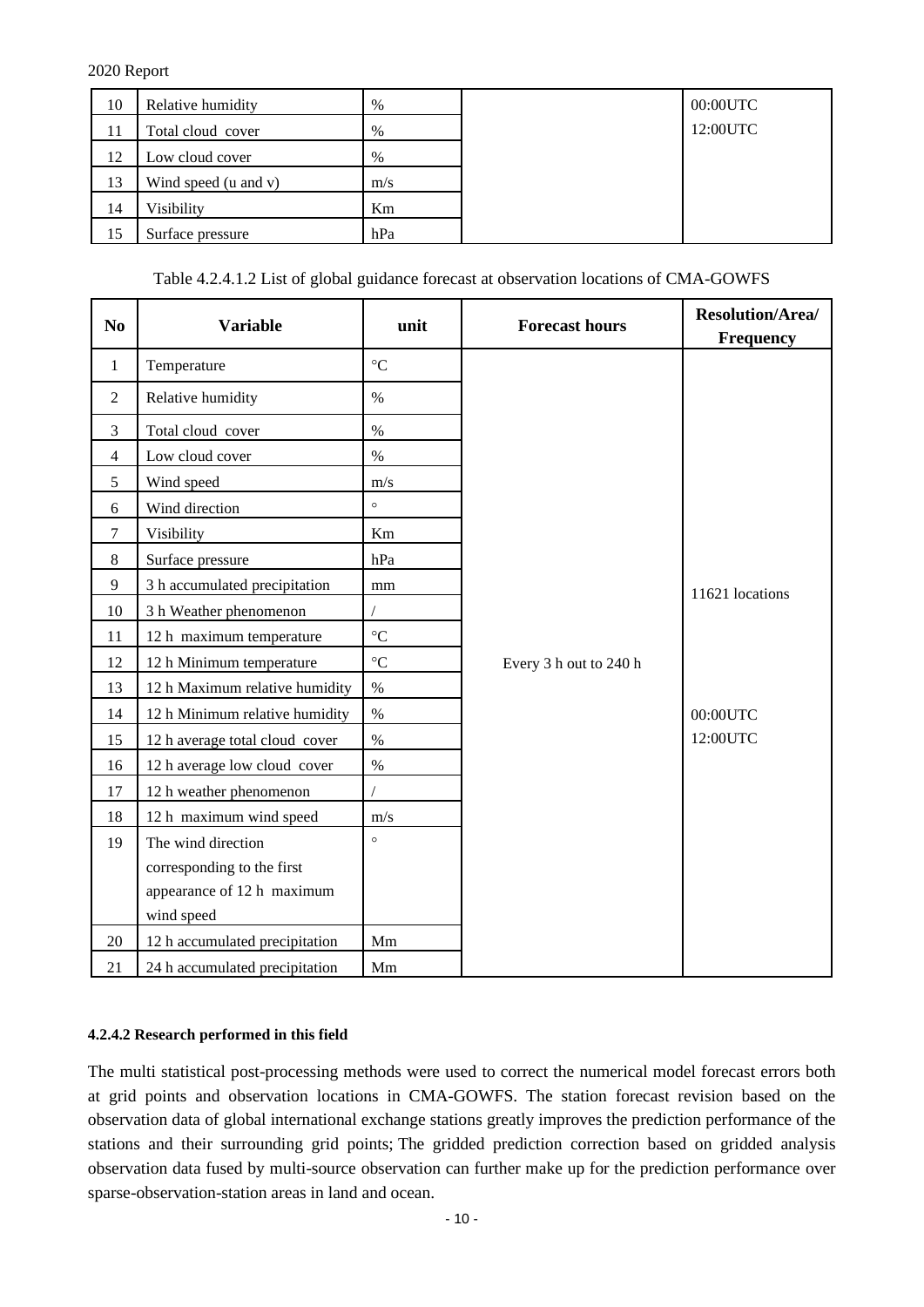To maximally improve the prediction performance, besides the conventional methods such as DMO, MOS, Kalman filtering and frequency matching, the self-developed method of OMOS that adopts prior spatial observational predictors is applied too.

Dynamical optimal integration of multi forecasts from different models and methods according to their latest performance is performed to obtain the best forecast for individual stations and different lead-times. Besides the GRAPES and ECMWF global numerical model output, the NCEP model output was taken as the input data to improve the integrated members and forecast performance in 2020.

Lastly, with the gridded corrected forecast as the background field, the station correction increments are objectively analyzed to the grid points to get the optimized gridded prediction by fusing the good performance of observation location forecast.

Furthermore, the hourly forecast experiment within 24 hours was also carried out in 2020. The biggest challenge and difficulty is the scarcity and unstable quality of 1h observation data. However, by lots of quality control efforts and making full use of the temporal and spatial consistency technology, relatively reliable prediction performance of hourly forecast within 24 hours was finally achieved.

<span id="page-14-0"></span>**4.2.5 Ensemble Prediction System (EPS) (Number of members, initial state, perturbation method, model(s) and number of models used, number of levels, main physics used, perturbation of physics, post-processing: calculation of indices, clustering )**

## <span id="page-14-1"></span>**4.2.5.1 In operation**

## <span id="page-14-2"></span>**4.2.5.2 Research performed in this field**

## <span id="page-14-3"></span>**4.2.5.3 Operationally available EPS Products**

The GRAPES based global ensemble prediction model products in operational are 0-360h forecasts for 00UTC and 12UTC initial time. Ensemble size is 31 including 30 perturbed forecast and 1 control run. The output interval is 6 hours. A list of GRAPES\_GEPS products in graphical format is given in Table 4.2.5.3.1. The graphical products are available via the CMA website as follows:

[http://www.nmc.cn/publish/grapes-new/Probability/24h-Accum-Precip/25mm.html.](http://www.nmc.cn/publish/grapes-new/Probability/24h-Accum-Precip/25mm.html)

| <b>Variables</b> | Unit | Layer | <b>Level</b>         | <b>EPS</b> products | <b>Probability threshold</b>    |
|------------------|------|-------|----------------------|---------------------|---------------------------------|
| Geopotential     | Gpm  |       | 500 hPa<br>Spaghetti |                     |                                 |
| height           |      |       |                      | EM & Spread         |                                 |
| 24-hr Accum.     | mm   |       | Surface              | EM                  |                                 |
| Precip.          |      |       |                      | <b>STAMP</b>        |                                 |
|                  |      |       |                      | Max                 |                                 |
|                  |      |       |                      | <b>PRBT</b>         | $1, 10, 25, 50, 100 \text{ mm}$ |
| 10m Wind         | m/s  |       | 10 <sub>m</sub>      | EM & Spread         |                                 |

Table 4.2.5.3.1 List of global EPS products in graphical format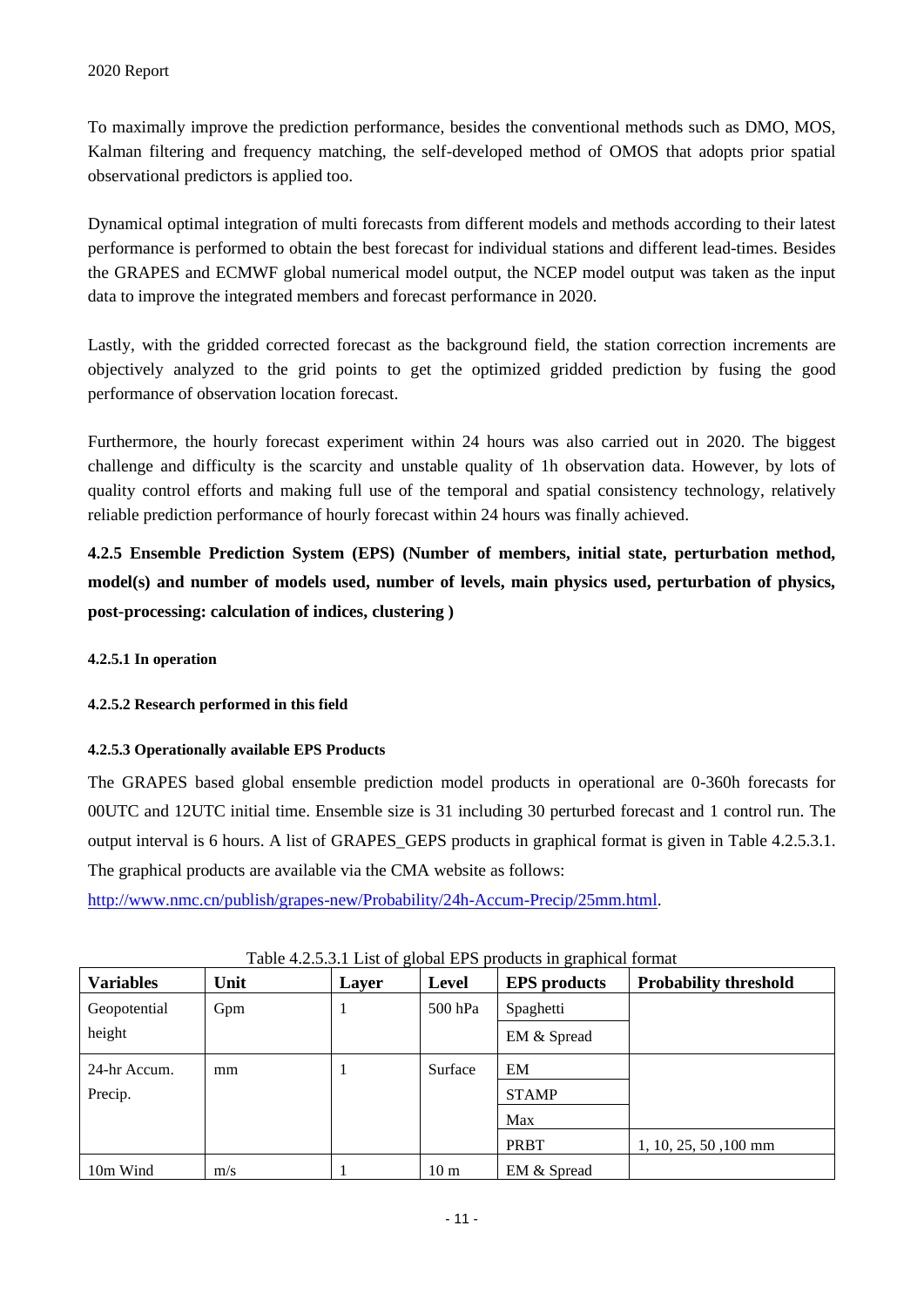|                   |   |                 | PRBT                    | $10.8$ , $17.2 \text{ m/s}$ |
|-------------------|---|-----------------|-------------------------|-----------------------------|
| EFI for 24-HR     | 1 | Surface         | <b>Extreme</b> forecast |                             |
| Accum. Precip     |   |                 | index                   |                             |
| EFI for 2m Temp   | 1 | 2 <sub>m</sub>  | Extreme forecast        |                             |
|                   |   |                 | index                   |                             |
| EFI for 10m       | 1 | 10 <sub>m</sub> | Extreme forecast        |                             |
| Wind              |   |                 | index                   |                             |
| <b>EPS</b>        |   |                 | BOX &                   |                             |
| <b>METEOGRAM</b>  |   |                 | <b>WHISKERS</b>         |                             |
| (including Total) |   |                 |                         |                             |
| cloud cover 6-H   |   |                 |                         |                             |
| Accum Precip      |   |                 |                         |                             |
| 10m Wind 2m       |   |                 |                         |                             |
| Temp)             |   |                 |                         |                             |

## <span id="page-15-0"></span>**4.3 Short-range forecasting system (0-72 hrs)**

## <span id="page-15-1"></span>**4.3.1 Data assimilation, objective analysis and initialization**

### <span id="page-15-2"></span>**4.3.1.1 In operation**

### <span id="page-15-3"></span>**4.3.1.2 Research performed in this field**

### <span id="page-15-4"></span>**4.3.2 Model**

### <span id="page-15-5"></span>**4.3.2.1 In operation**

### <span id="page-15-6"></span>**4.3.2.2 Research performed in this field**

## <span id="page-15-7"></span>**4.3.3 Operationally available NWP products**

In 2020, no change of NWP products from 2019. Lists of GRAPES\_MESO products are given in Table 4.3.3.1 and Table 4.3.3.2.

| No.            | <b>Variable</b>     | unit                            | Layer | Level (hPa)              | Area         |
|----------------|---------------------|---------------------------------|-------|--------------------------|--------------|
| 1              | Geopotential height | Gpm<br>(geopotential<br>meters) | 30    |                          |              |
| 2              | Temperature         | K                               | 30    |                          | horizontal   |
| 3              | U-wind              | m/s                             | 30    | 10, 20, 30, 50, 70, 100, | resolution:  |
| $\overline{4}$ | V-wind              | m/s                             | 30    | 125, 150, 175, 200, 225, | $0.1*0.1$    |
| 5              | Vertical velocity   | m/s                             | 30    | 250, 275, 300, 350, 400, |              |
| 6              | Vorticity           | $s-1$                           | 30    | 450, 500, 550, 600, 650, | Grid points: |

## Table 4.3.3.1 List of GRAPES\_MESO model isobaric surface products (GRIB2 format)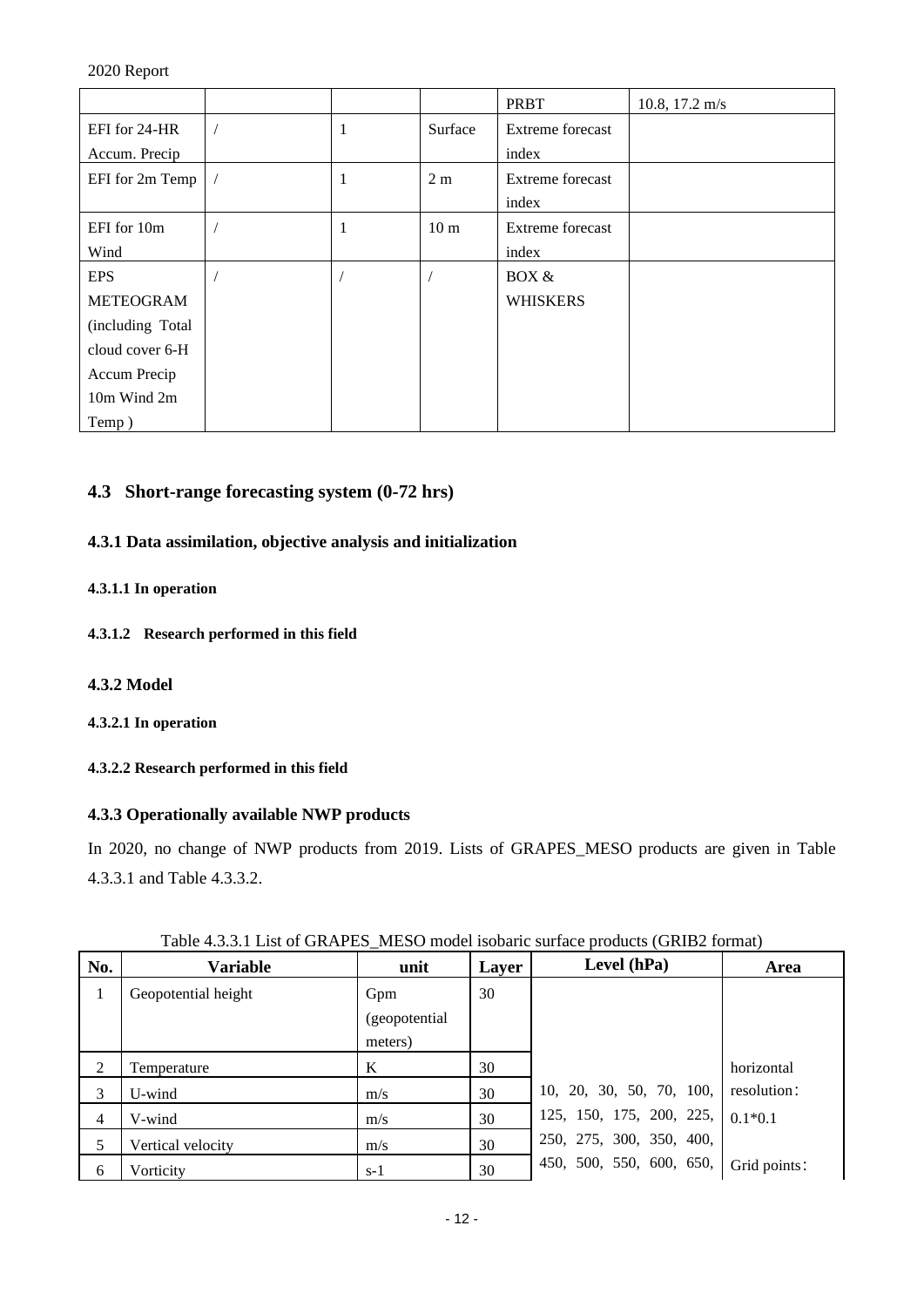| $\overline{7}$ | Divergence                       | $s-1$                     | 30          | 700, 750, 800, 850, 900,                             | 751*501               |
|----------------|----------------------------------|---------------------------|-------------|------------------------------------------------------|-----------------------|
| $\,8\,$        | Specific humidity                | Kg/kg                     | 30          | 925, 950, 975, 1000                                  |                       |
| 9              | Relative humidity                | $\%$                      | 30          |                                                      | $15^{\circ}$ N ~65°N  |
| 10             | Cloud water mixing ratio         | Kg/kg                     | 30          |                                                      | $70^{\circ}$ E ~145°E |
| 11             | Rain water mixing ratio          | Kg/kg                     | 30          |                                                      |                       |
| 12             | Ice water mixing ratio           | Kg/kg                     | 30          |                                                      |                       |
| 13             | Snow water mixing ratio          | Kg/kg                     | 30          |                                                      |                       |
| 14             | Graupel                          | Kg/kg                     | 30          |                                                      |                       |
| 15             | Cloud cover                      | $\%$                      | 30          |                                                      |                       |
| 16             | 10m U-wind                       | m/s                       | 1           | 10 m above ground                                    |                       |
| 17             | 10m V-wind                       | m/s                       | 1           | 10 m above ground                                    |                       |
| 18             | 2m Temperature                   | $\bf K$                   | 1           | 2 m above ground                                     |                       |
| 19             | Surface temperature              | $\bf K$                   | 1           | surface                                              |                       |
| 20             | Sea surface pressure             | Pa                        | 1           | mean sea level                                       |                       |
| 21             | Surface pressure                 | Pa                        | 1           | surface                                              |                       |
| 22             | 2m Specific humidity             | kg/kg                     | 1           | 2 m above ground                                     |                       |
| 23             | 2m Relative humidity             | $\%$                      | 1           | 2 m above ground                                     |                       |
| 24             | Convective precipitation         | mm                        | 1           | surface                                              |                       |
| 25             | Large scale precipitation        | mm                        | 1           | surface                                              |                       |
| 26             | Total precipitation              | mm                        | 1           | surface                                              |                       |
| 27             | Surface sensible heat flux       | $W/m**2$                  | 1           | surface                                              |                       |
| 28             | Surface water vapor flux         | $kg/(m2 \cdot s)$         | 1           | surface                                              |                       |
| 29             | Surface solar radiation          | $W/m**2$                  | 1           | surface                                              |                       |
| 30             | Upward long-wave radiation       | $W/m**2$                  | $\mathbf 1$ | surface                                              |                       |
|                | flux(surface)                    |                           |             |                                                      |                       |
| 31             | Terrain height                   | Gpm                       | 1           | surface                                              |                       |
| 32             | Dew point temperature            | $\bf K$                   | 30          | 10, 20, 30, 50, 70, 100,                             |                       |
| 33             | <b>Temperature Advection</b>     | K/s                       | 30          | 125,150,<br>175,200,<br>225,                         |                       |
| 34             | Vorticity Advection              | $1/s2$                    | 30          | 250, 275, 300, 350, 400,<br>450, 500, 550, 600, 650, |                       |
| 35             | Dew point temperature difference | $\bf K$                   | 30          | 700, 750, 800, 850, 900,                             |                       |
| 36             | Water vapour flux                | g/cm·hPa·s                | 30          | 925, 950, 975, 1000                                  |                       |
| 37             | Divergence of vapour flux        | $g/cm2 \cdot hPa \cdot s$ | 30          |                                                      |                       |
| 38             | Pseudo-equivalent potential      | $\bf K$                   | 30          |                                                      |                       |
|                | temperature                      |                           |             |                                                      |                       |
| 39             | Radar reflectivity               | dBz                       | 30          |                                                      |                       |
| 40             | Strong weather threat index      |                           | 1           |                                                      |                       |
| 41             | Convective available potential   | J/kg                      | 1           | $-$                                                  |                       |
|                | energy                           |                           |             |                                                      |                       |
| 42             | Convective inhibition energy     | J/kg                      | $\mathbf 1$ | $-$                                                  |                       |
| 43             | Lifting index                    | $\bf K$                   | 1           | $-$                                                  |                       |
| 44             | Condensation layer pressure      | hPa                       | 1           | $-$                                                  |                       |
| 45             | K index                          | $\bf K$                   | 1           | $\mathord{\hspace{1pt}\text{--}\hspace{1pt}}$        |                       |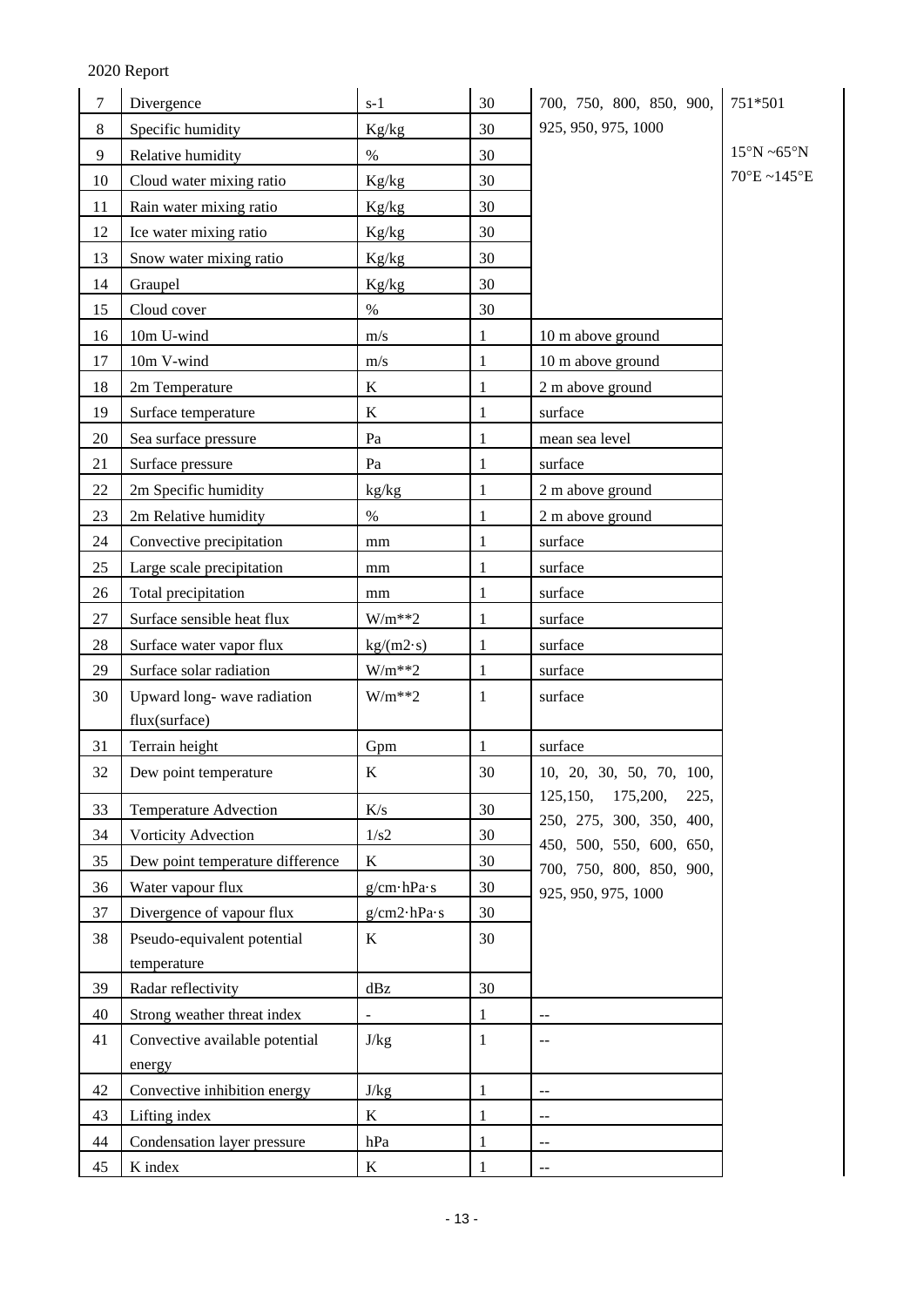| 46 | Snow                                | m            | 1                 | surface               |
|----|-------------------------------------|--------------|-------------------|-----------------------|
| 47 | 0-1000m storm-relative helicity     | M2/s2        | 1                 | $0-1000m$             |
| 48 | 0-3000m storm-relative helicity     | M2/s2        | 1                 | $0-3000m$             |
| 49 | Planetary boundary layer height     | M            | 1                 |                       |
| 50 | Height of radar echo top            | M            | 1                 |                       |
| 51 | Richardson number of surface        |              | 1                 | Surface               |
|    | layer                               |              |                   |                       |
| 52 | Richardson number of PBL            |              | 1                 | Boundary layer        |
| 53 | Maximum of u10m in output           | m/s          | 1                 | 10 <sub>m</sub>       |
|    | interval                            |              |                   |                       |
| 54 | Maximum of v10m in output           | m/s          | $\mathbf{1}$      | 10 <sub>m</sub>       |
|    | interval                            |              |                   |                       |
| 55 | 0-1000m Vertical speed shear        | 1/s          | 1                 | $0-1000m$             |
| 56 | 0-3000m Vertical speed shear        | 1/s          | 1                 | $0-3000m$             |
| 57 | 0-6000m Vertical speed shear        | 1/s          | 1                 | $0 - 6000m$           |
| 58 | Radar composite reflectivity        | dBz          | 1                 |                       |
| 59 | Simulated satellite brightness      | K            | 1                 |                       |
|    | temperature of vapor channel        |              |                   |                       |
| 60 | Simulated satellite brightness      | K            | 1                 |                       |
|    | temperature of infrared channel     |              |                   |                       |
| 61 | Maximum vertical speed in output    | m/s          | 1                 | --                    |
|    | interval                            |              |                   |                       |
| 62 | The best lifting index              | $\bf K$      | $\mathbf{1}$      |                       |
| 63 | Maximum radar composite             | dbz          | 1                 | $-$                   |
|    | reflectivity in output interval     |              |                   |                       |
| 64 | Hail index                          |              | 1                 |                       |
| 65 | Shawalter index                     | $\bf K$      | 1                 |                       |
| 66 | Wind index                          | m/s          | $\mathbf{1}$      |                       |
| 67 | Height of 0 degree isothermal level | m            | 1                 |                       |
| 68 | Height of -20 degree isothermal     | m            | 1                 | $-$                   |
|    | level                               |              |                   |                       |
| 69 | Down convective available           | j/kg         | $\mathbf{1}$      |                       |
|    | potential energy                    |              |                   |                       |
| 70 | Storm strength index                | J/kg         | 1                 |                       |
| 71 | Soil moisture                       | Kg/kg        | 1                 | 0-0.1m below ground   |
| 72 | Soil moisture                       | Kg/kg        | 1                 | 0.1-0.3m below ground |
| 73 | Soil moisture                       | Kg/kg        | 1                 | 0.3-0.6m below ground |
| 74 | Soil moisture                       | Kg/kg        | 1                 | 0.6-1.0m below ground |
| 75 | Soil temperature                    | K            | 1                 | 0-0.1m below ground   |
| 76 | Soil temperature                    | K            | 1                 | 0.1-0.3m below ground |
| 77 | Soil temperature                    | $\bf K$      | 1                 | 0.3-0.6m below ground |
| 78 | Soil temperature                    | K            | 1                 | 0.6-1.0m below ground |
| 79 | Total index                         | K<br>$\bf K$ | 1<br>$\mathbf{1}$ |                       |
| 80 | 2m dew point temperature            |              |                   | 2 <sub>m</sub>        |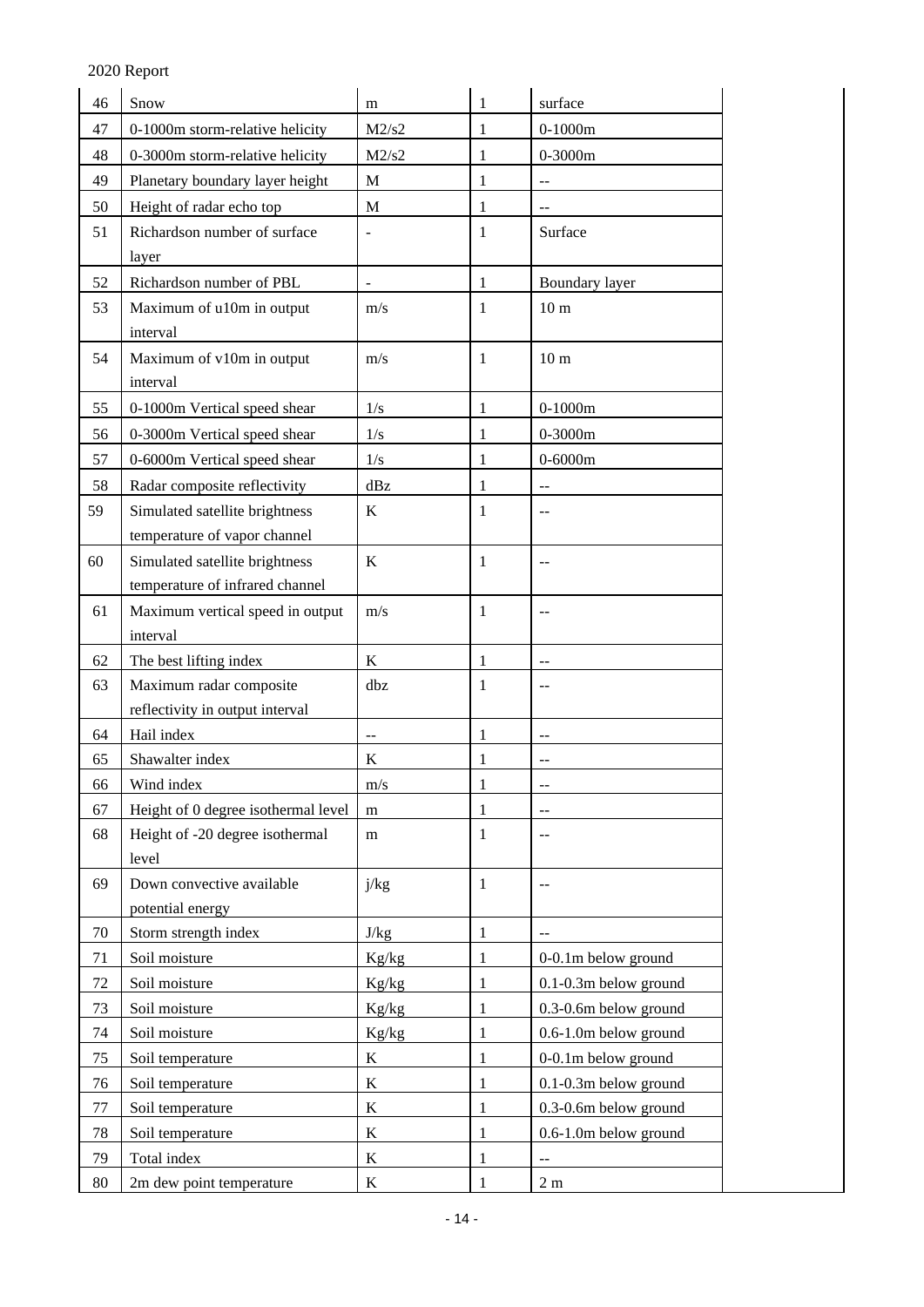| 81 | Maximum ascending helicity               | $M^2/s^2$         | 1            | 2000-5000 m                             |
|----|------------------------------------------|-------------------|--------------|-----------------------------------------|
| 82 | The whole layer perceptible water        | $Kg/m^2$          |              |                                         |
| 83 | Total cloud cover                        | $\%$              |              | cloud base                              |
| 84 | Low-level cloud cover                    | $\%$              |              | cloud base                              |
| 85 | Middle-level cloud cover                 | $\%$              | 1            | cloud base                              |
| 86 | High-level cloud cover                   | $\%$              | 1            | cloud base                              |
| 87 | Atmospheric total column vapour          | $\text{kg/m}^2$   | 1            | entire<br>atmosphere<br>total<br>column |
| 88 | Atmospheric total column cloud<br>water  | kg/m <sup>2</sup> | 1            | entire<br>atmosphere<br>total<br>column |
| 89 | Atmospheric total column cloud<br>ice    | kg/m <sup>2</sup> | $\mathbf{1}$ | entire<br>atmosphere<br>total<br>column |
| 89 | Height of maximum radar<br>reflectivity  | m                 | 1            | $-1$                                    |
| 90 | Speed of maximum vertical speed<br>shear | m/s               | 1            | $600-0$ m                               |
| 91 | Angle of maximum vertical speed<br>shear | degree            | 1            | $600-0$ m                               |
| 92 | Visbility                                | m                 | 1            | surface                                 |
| 93 | Gust                                     | m/s               | 1            | 10 <sub>m</sub>                         |
| 94 | Precipitation type                       |                   |              | surface                                 |

## Table 4.3.3.2 List of GRAPES\_GFS model layer products

| <b>Variables</b>                | unit  | layer | Area                             |
|---------------------------------|-------|-------|----------------------------------|
| Exner pressure                  |       | 51    |                                  |
| Potential temperature           | K     | 50    |                                  |
| U-wind                          | m/s   | 49    |                                  |
| V-wind                          | m/s   | 49    |                                  |
| Vertical velocity               | m/s   | 50    |                                  |
| Specific humidity               | kg/kg | 50    | horizontal resolution:           |
| Cloud fraction                  | $0-1$ | 50    | $0.1^{\circ} \times 0.1^{\circ}$ |
| Cloud water mixing ratio        | kg/kg | 50    | Grid points:                     |
| Rain water mixing ratio         | kg/kg | 50    | $751\times501$                   |
| Ice water mixing ratio          | kg/kg | 50    |                                  |
| Snow water mixing ratio         | kg/kg | 50    | $70^{\circ}N - 145^{\circ}N$ ,   |
| graupel                         | kg/kg | 50    | $15^{\circ}E - 65^{\circ}E$      |
| Perturbed potential temperature | K     | 50    |                                  |
| Perturbed Exner pressure        |       | 51    |                                  |
| temperature                     | K     | 50    |                                  |
| Dew-point temperature           | K     | 50    |                                  |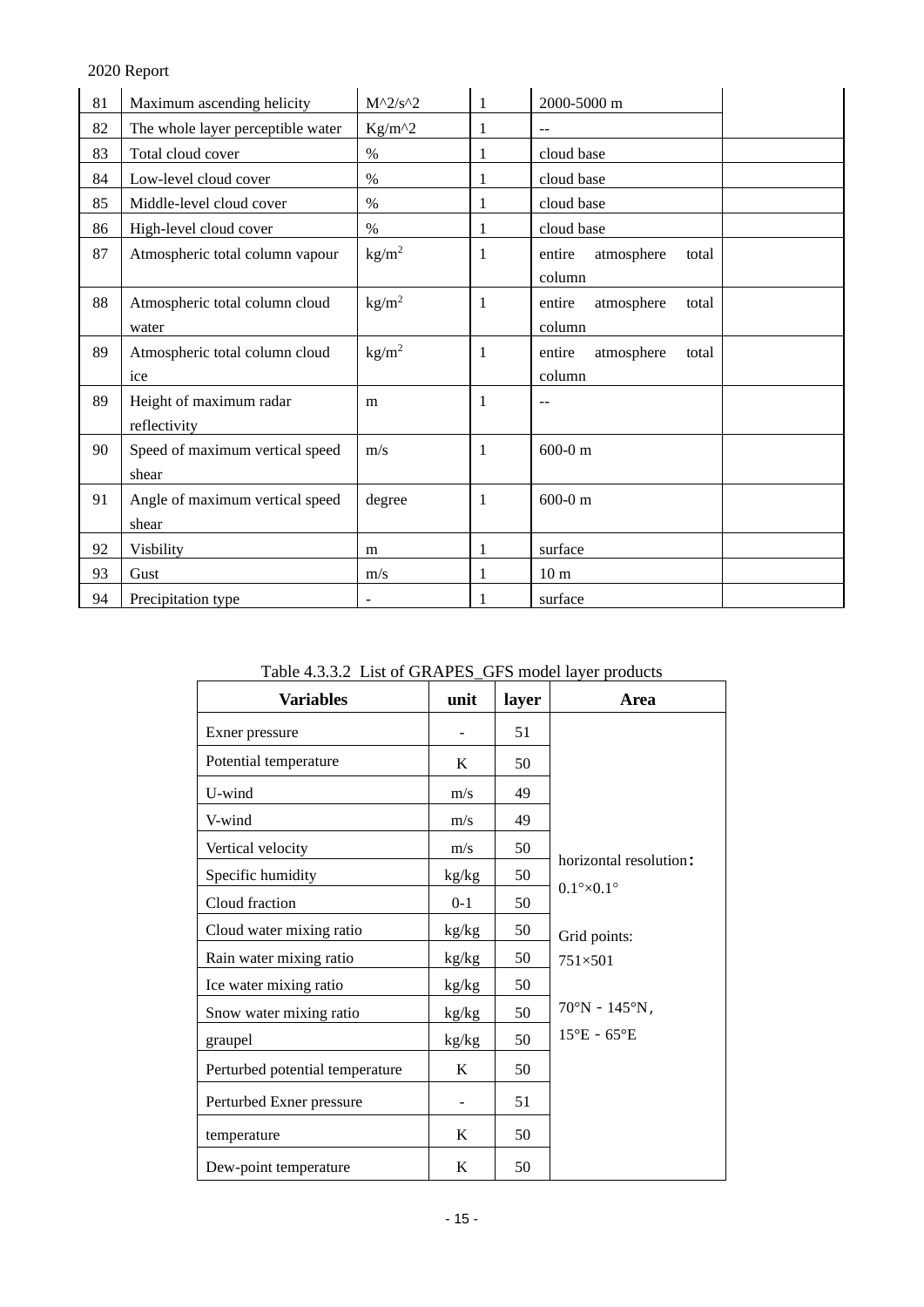| Dew point temperature difference                 | K   | 50 |
|--------------------------------------------------|-----|----|
| Pseudo-equivalent potential<br>temperature       | K   | 50 |
| Richardson number                                |     | 49 |
| Geopotential height                              | Gpm | 50 |
| Radar reflectivity                               | dBz | 50 |
| Maximum radar reflectivity at<br>output interval | dBz | 50 |

<span id="page-19-0"></span>**4.3.4 Operational techniques for application of NWP products (MOS, PPM, KF, Expert Systems, etc...)**

#### <span id="page-19-1"></span>**4.3.4.1 In operation**

Same as the medium range forecasting system and products. Refer to section 4.2.4.1 for details.

#### <span id="page-19-2"></span>**4.3.4.2 Research performed in this field**

Same as the medium range forecasting system and techniques. Refer to section 4.2.4.2 for details.

## <span id="page-19-3"></span>**4.3.5 Ensemble Prediction System (Number of members, initial state, perturbation method, model(s) and number of models used, perturbation of physics, post-processing: calculation of indices, clustering)**

#### <span id="page-19-4"></span>**4.3.5.1 In operation**

#### <span id="page-19-5"></span>**4.3.5.2 Research performed in this field**

Ensemble forecast is a method to faithfully describe initial and model uncertainties in a weather forecasting system. Initial uncertainties are much more important than model uncertainties in the short-range numerical prediction. Currently, initial uncertainties are described by Ensemble Transform Kalman Filter (ETKF) initial perturbation method in Global and Regional Assimilation and Prediction Enhanced System-Regional Ensemble Prediction System (GRAPES-REPS). However, an initial perturbation distribution similar to the analysis error cannot be yielded in the ETKF method of the GRAPES-REPS. To improve the method, we introduce a regional rescaling factor into the ETKF method (we call it ETKF\_R). We also compare the results between the ETKF and ETKF\_R methods and further demonstrate how rescaling can affect the initial perturbation characteristics as well as the ensemble forecast skills. The characteristics of the initial ensemble perturbation improve after applying the ETKF\_R method. For example, the initial perturbation structures become more reasonable, the perturbations are better able to explain the forecast errors at short lead times, and the lower kinetic energy spectrum as well as perturbation energy at the initial forecast times can lead to a higher growth rate of themselves. Additionally, the ensemble forecast verification results suggest that the ETKF\_R method has a better spread-skill relationship, a faster ensemble spread growth rate and a more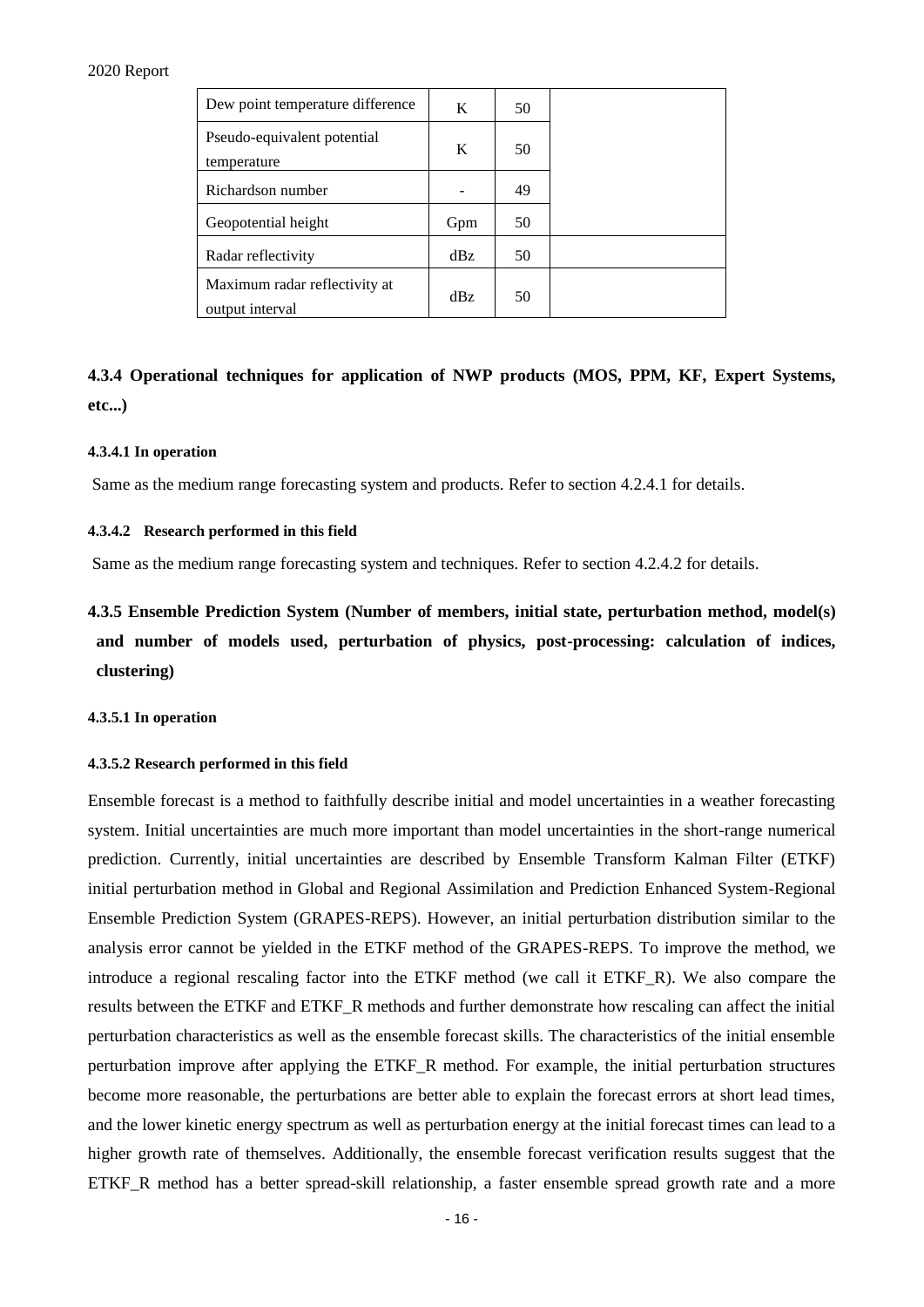reasonable rank histogram distribution than ETKF. Furthermore, the rescaling has only a minor impact on the assessment of the sharpness of probabilistic forecasts. The above results all suggest that ETKF\_R can be effectively applied to the operational GRAPES-REPS.

To more comprehensively and accurately address model uncertainties in the East Asia monsoon region, a single-physics suite where each ensemble member uses the same set of physics parameterizations as the control member in combination with multiple stochastic schemes is developed to investigate if the multistochastic schemes that combine different stochastic schemes together can be an alternative to a multiphysics suite, where each ensemble member uses a different set of physics parameterizations (e.g., cumulus convection, boundary layer, surface layer, microphysics, and shortwave and longwave radiation). For this purpose, two experiments are performed for a summer monsoon month over China: one with a multiphysics suite and the other with a single-physics suite combined with multistochastic schemes. Three stochastic schemes are applied: the Stochastically Perturbed Parameterizations (SPP) scheme, consisting of temporally and spatially varying perturbations of 18 parameters in the microphysics, convection, boundary layer, and surface layer parameterization schemes; the Stochastically Perturbed Parameterization Tendencies (SPPT) scheme; and the Stochastic Kinetic Energy Backscatter (SKEB) scheme. The combination of the three stochastic schemes is compared with the multiphysics suite in the Global and Regional Assimilation and Prediction Enhanced System-Regional Ensemble Prediction System with a horizontal grid-spacing of 15-km. Verification results show that, overall, a single-physics suite that combines SPP, SPPT, and SKEB outperforms the multiphysics suite in precipitation verification and verification for upper-air weather variables, 10-m zonal wind, and 2-m temperature in the East Asian monsoon region. The indication is that a single-physics suite combining SPP, SPPT, and SKEB may be an appropriate alternative to a multiphysics suite. This finding lays a foundation for the development and design of future regional and global ensembles.

To represent model uncertainties more comprehensively, a stochastically perturbed parameterization (SPP) scheme consisting of temporally and spatially varying perturbations of 18 parameters in the microphysics, convection, boundary layer, and surface layer parameterization schemes, as well as the stochastically perturbed parameterization tendencies (SPPT) scheme, and the stochastic kinetic energy backscatter (SKEB) scheme is applied in the Global and Regional Assimilation and Prediction Enhanced System-Regional Ensemble Prediction System (GRAPES-REPS) to evaluate and compare the general performance of various combinations of multiple stochastic physics schemes. Six experiments are performed for a summer month (1- 30 June 2015) over China and multiple verification metrics are used. The results show that: (1) All stochastic experiments outperform the CTL experiment, and all combinations of stochastic parameterization schemes perform better than the single SPP scheme, indicating that stochastic methods can effectively improve the forecast skill, and combinations of multiple stochastic parameterization schemes can better represent model uncertainties; (2) the combination of all three stochastic physics schemes (SPP, SPPT, and SKEB) outperforms any other combination of two schemes in precipitation forecasting and surface and upper air verification to better represent the model uncertainties and improve the forecast skill; (3) Combining the SKEB with the SPP and/or SPPT results in a notable increase in spread and reduction in outlier for the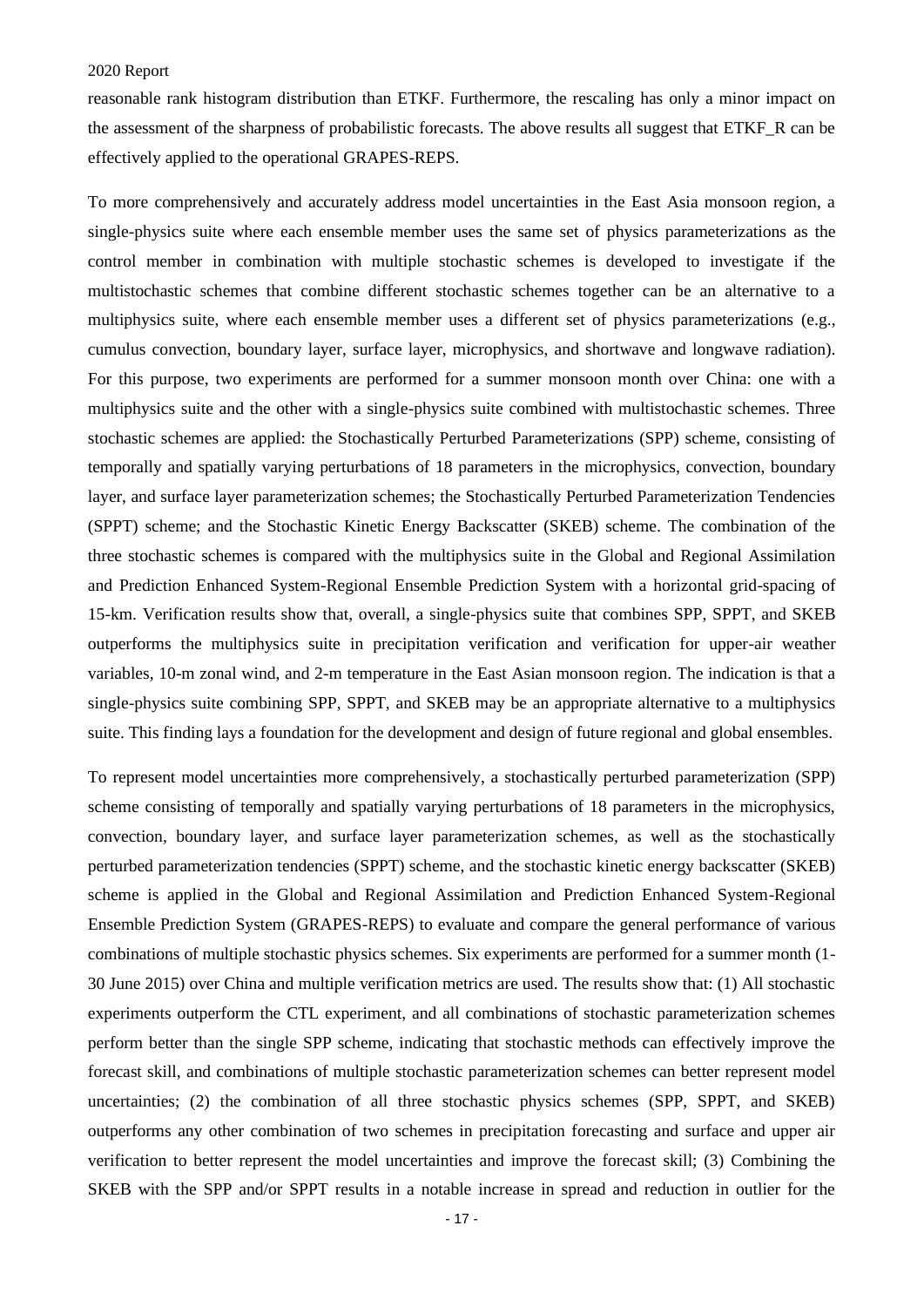upper-air wind speed. SKEB directly perturbs the wind field and therefore its addition will greatly impact the upper-air wind speed fields, and it contributes most to the improvement in spread and outlier for wind; (4) the introduction of SPP has a positive added value, and does not lead to large changes in the evolution of the kinetic energy (KE) spectrum at any wavelength; and (5) the introduction of SPPT and SKEB would cause a 5%-10% and 30%-80% change in the kinetic energy of mesoscale systems, and all three stochastic schemes (SPP, SPPT, and SKEB) mainly affect the kinetic energy of mesoscale systems. This study indicates the potential of combining multiple stochastic physics schemes and lays a foundation for the future development and design of regional and global ensembles.

This study experimented a unified scheme of stochastic physics and bias correction within a regional ensemble model GRAPES-REPS. It is intended to maximize ensemble prediction skill by reducing both random and systematic errors at the same time. Three experiments were performed on the top of GRAPES-REPS. The 1st experiment is adding the stochastic physics alone. The 2nd experiment is adding the bias correction scheme alone. The 3rd experiment is adding both the stochastic physics and bias correction. The experimental period is 10 days from 1 to 10 July 2015 over the China domain.

The result showed that: (1) the stochastic physics can effectively increase the ensemble spread, while the bias correction cannot. Therefore, the ensemble averaging of the stochastic physics run can reduce more random error than the bias correction run. (2) The bias correction can significantly reduce systematic error, while the stochastic physics cannot. As a result, the bias correction greatly improved the quality of ensemble mean forecast but the stochastic physics didn't. (3) The unified scheme can greatly reduce both random and systematic errors at the same time and performed the best among the three experiments. These results were further confirmed by the verification of ensemble mean, spread and probabilistic forecasts of many atmospheric fields both at upper air and surface including precipitation. Based on this study, we recommend operational numerical weather prediction to adopt this unified scheme approach in ensemble models to achieve the best forecasts.

### <span id="page-21-0"></span>**4.3.5.3 Operationally available EPS Products**

GRAPES based mesoscale ensemble prediction system model products are 0-72h forecasts for 00UTC and 12UTC initial time. The ensemble size is 15 including 14 perturbed forecast and control run. The output interval is 3 hours. A list of GRAPES REPS products in graphical format is given in Table 4.3.5.3.1. The graphical products are available via the CMA website as follows:

http://www.nmc.cn/publish/nwpc/grapes-regional/probability/24hrain/index-3.html

| Twore not to the of order the run o proceed in graphical format |      |              |       |                     |                              |  |
|-----------------------------------------------------------------|------|--------------|-------|---------------------|------------------------------|--|
| <b>Variables</b>                                                | Unit | <b>Laver</b> | Level | <b>EPS</b> products | <b>Probability threshold</b> |  |
| 24-hr Accum.                                                    | mm   |              | Surf  | Ens Mean            |                              |  |
| Precip.                                                         |      |              |       | Mode & Max          |                              |  |
|                                                                 |      |              |       | Thumbnails          |                              |  |

Table 4.3.5.3.1 List of GRAPES\_REPS products in graphical format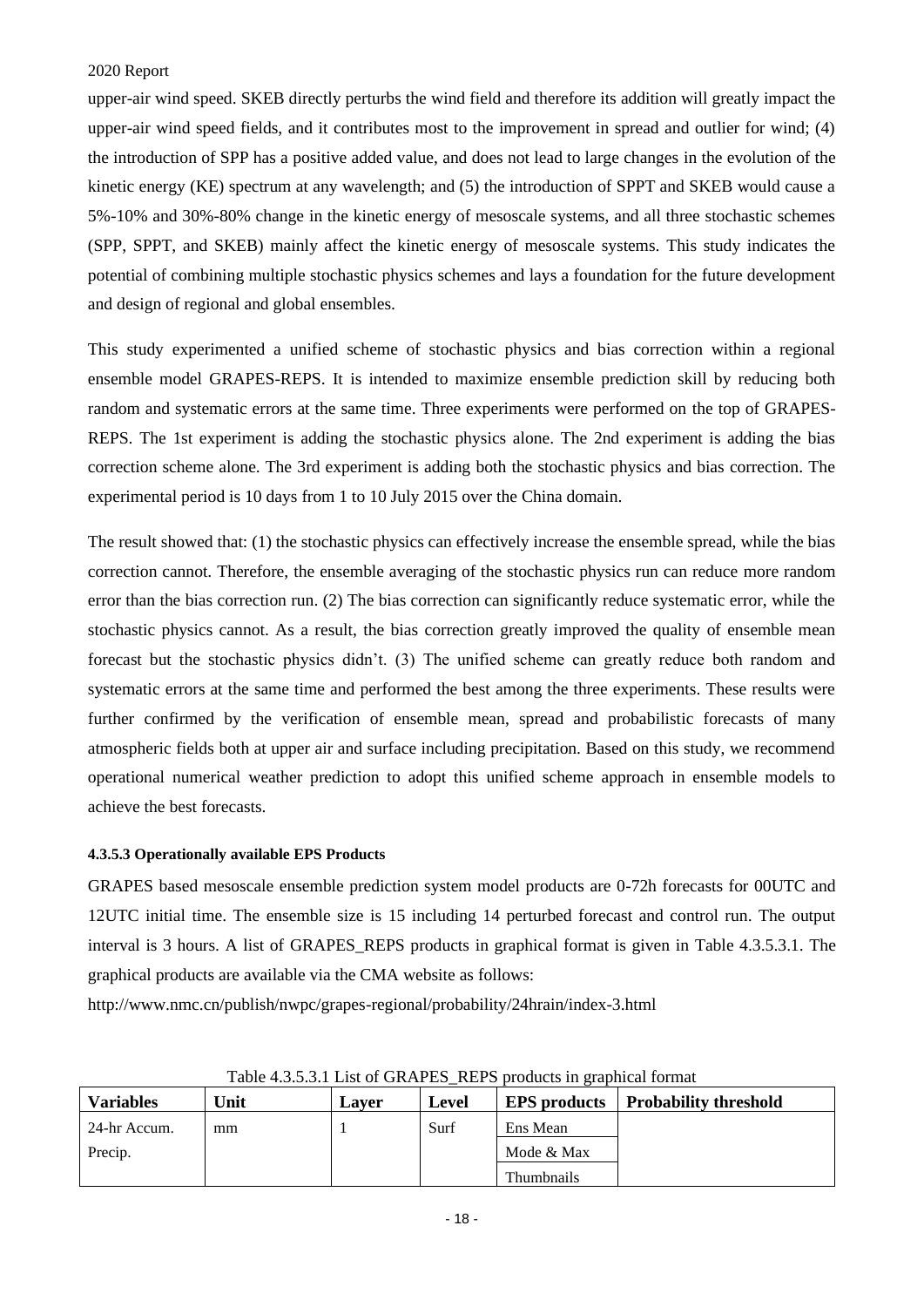|                         |            |                |                 | <b>PRBT</b>    | 1, 10, 25, 50, 100             |
|-------------------------|------------|----------------|-----------------|----------------|--------------------------------|
| 12-hr Accum.            | mm         | 1              | Surf            | Ens Mean       |                                |
| Precip.                 |            |                |                 | Mode & Max     |                                |
|                         |            |                |                 | Thumbnails     |                                |
|                         |            |                |                 | <b>PRBT</b>    | 1, 5, 15, 30, 70               |
| 6-hr Accum.             | mm         | $\mathbf{1}$   | Surf            | Ens Mean       |                                |
| Precip.                 |            |                |                 | Mode & Max     |                                |
|                         |            |                |                 | Thumbnails     |                                |
|                         |            |                |                 | <b>PRBT</b>    | 1, 4, 13, 25, 60               |
| 3-hr Accum.             | mm         | 1              | Surf            | Ens Mean       |                                |
| Precip.                 |            |                |                 | Mode & Max     |                                |
|                         |            |                |                 | Thumbnails     |                                |
|                         |            |                |                 | <b>PRBT</b>    | 1, 3, 10, 20, 50               |
| 2m Temperature          | $\bf K$    | $\mathbf{1}$   | 2m              | EM & Spread    |                                |
| 10m Wind speed          | m/s        | 1              | 10 <sub>m</sub> | EM & Spread    |                                |
|                         |            |                |                 | <b>PRBT</b>    | 5.5, 8, 10.8, 17.2, 24.5, 32.7 |
| Convective              | J/kg       | $\overline{1}$ | $\overline{1}$  | EM & Spread    |                                |
| Available               |            |                |                 |                |                                |
| <b>Potential Energy</b> |            |                |                 | <b>PRBT</b>    | 200, 500, 1000, 1500, 2000,    |
|                         |            |                |                 |                | 250                            |
| Convective              | J/kg       | $\sqrt{2}$     | $\sqrt{2}$      | EM & Spread    |                                |
| Inhibition              |            |                |                 | PRBT           | 50, 100, 150, 200              |
| <b>Combined Radio</b>   | dbz        | $\sqrt{2}$     | $\prime$        | EM & Spread    |                                |
| <b>Reflection Ratio</b> |            |                |                 | <b>PRBT</b>    | 5, 10, 20, 30, 40              |
| K index                 | $\sqrt{2}$ | $\sqrt{2}$     | $\overline{1}$  | EM & Spread    |                                |
|                         |            |                |                 | <b>PRBT</b>    | 30, 35, 40, 45                 |
| 0-3km Vertical          | $\sqrt{2}$ | $\mathbf{1}$   | $0-3km$         | EM & Spread    |                                |
| Wind shear              |            |                |                 | <b>PRBT</b>    | 12, 16, 20, 24                 |
| <b>EPS</b>              |            |                |                 | $\rm{BOX}$ &   |                                |
| <b>METEOGRAM</b>        |            |                |                 | <b>WHISKER</b> |                                |
| (Including 3-H          |            |                |                 |                |                                |
| Accum. Precip.          |            |                |                 |                |                                |
| 10m Wind 2m             |            |                |                 |                |                                |
| Temp 2m RH)             |            |                |                 |                |                                |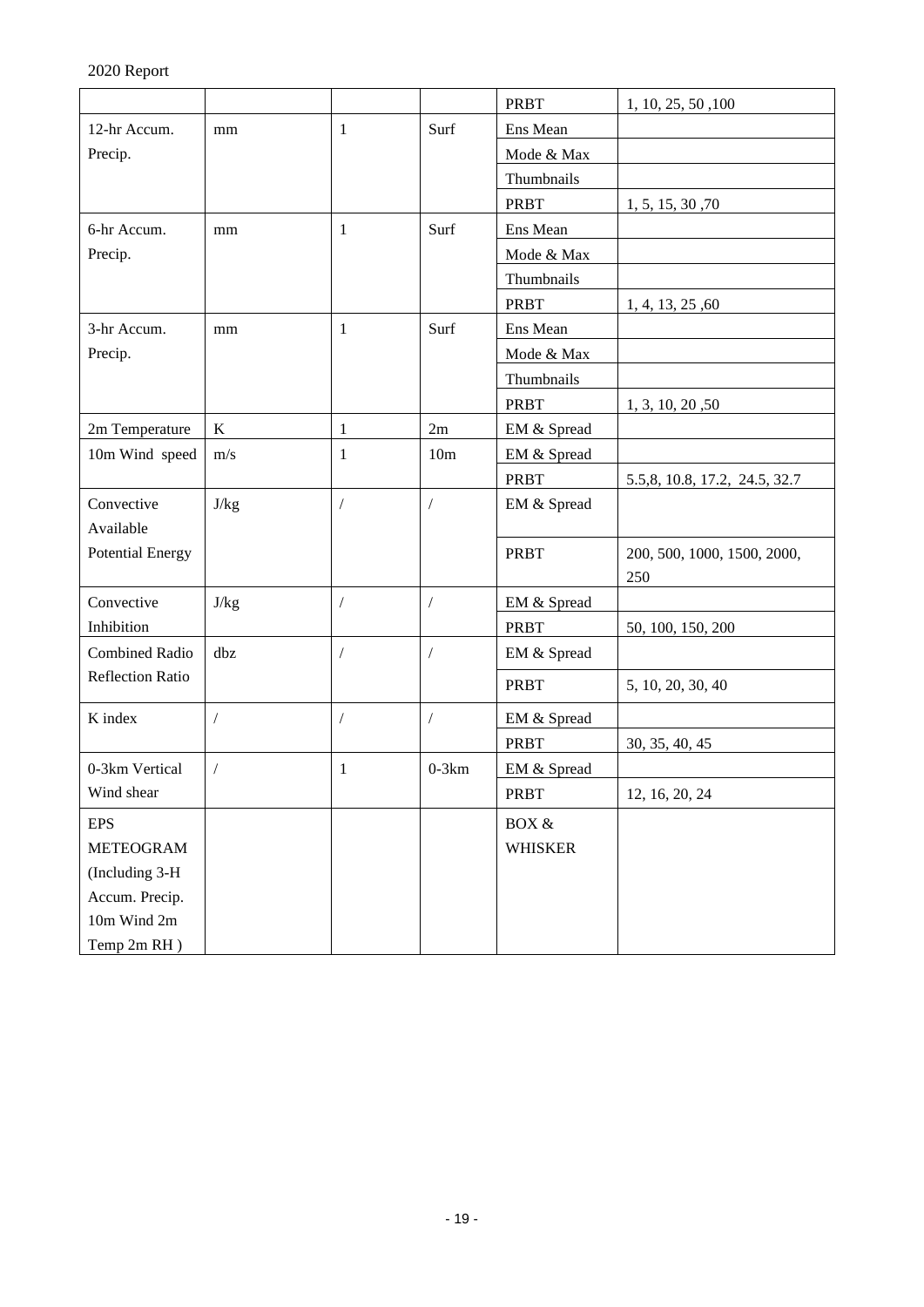## <span id="page-23-0"></span>**4.4 Nowcasting and Very Short-range Forecasting Systems (0-12 hrs)**

## <span id="page-23-1"></span>**4.4.1 Nowcasting system**

#### <span id="page-23-2"></span>**4.4.1.1 In operation**

<span id="page-23-3"></span>**4.4.1.2 Research performed in this field**

<span id="page-23-4"></span>**4.5 Specialized numerical predictions (on sea waves, storm surge, sea ice, marine pollution transport and weathering, tropical cyclones, air pollution forecasting, smoke, sand and dust, etc.)**

### <span id="page-23-5"></span>**4.5.1 Assimilation of specific data, analysis and initialization (where applicable)**

### <span id="page-23-6"></span>**4.5.1.1 In operation**

### <span id="page-23-7"></span>**4.5.1.2 Research performed in this field**

#### <span id="page-23-8"></span>**4.5.2.1 Operation and research on Typhoon**

● Environmental Emergency Response System (EERS):

For the global environmental emergency response system, GRAPES GFS is used for driving the atmospheric transport model HYSPLIT. The horizontal resolution of GRAPES\_GFS is 0.25°, and there are 60 levels in vertical. However, the NEW ensemble GRAPES\_GEPS meteorological fields are used to force HYPSLIT, the new global ensemble ATDM system can provide the global probability forecast atmospheric dispersion products with 31 members.

⚫ Regional fine-gridded environmental emergency response system:

For regional EERS, the GRAPES\_MESO with 10 km resolution with 72h forecast in horizontal, 51 vertical levels and 1 hourly output is used to drive the HYSPLIT model. Meanwhile, the new GRAPES\_MESO 3km meteorological fields are used to force HYSPLIT providing the 36 h forecast. Additionally, the ensemble GRAPES REPS meteorological fields are still used to force HYSPLIT, the new ensemble ATDM system can provide the regional probability forecast atmospheric dispersion products with 15 members.

● Regional Typhoon prediction system GRAPES TYM

No change to operational GRAPES\_TYM.

Research were carried out in order to improve the precipitation forecast of GRAPES\_TYM, including:

- (1) A Scale-ware SAS was developed in order to reduce the over-prediction of light rain
- (2) The static data was upgraded using MODIS observation
- (3) The roughness parameterization scheme was changed to Moon et al 2007
- (4) Cloud analyses was introduced in the continent and near land area of China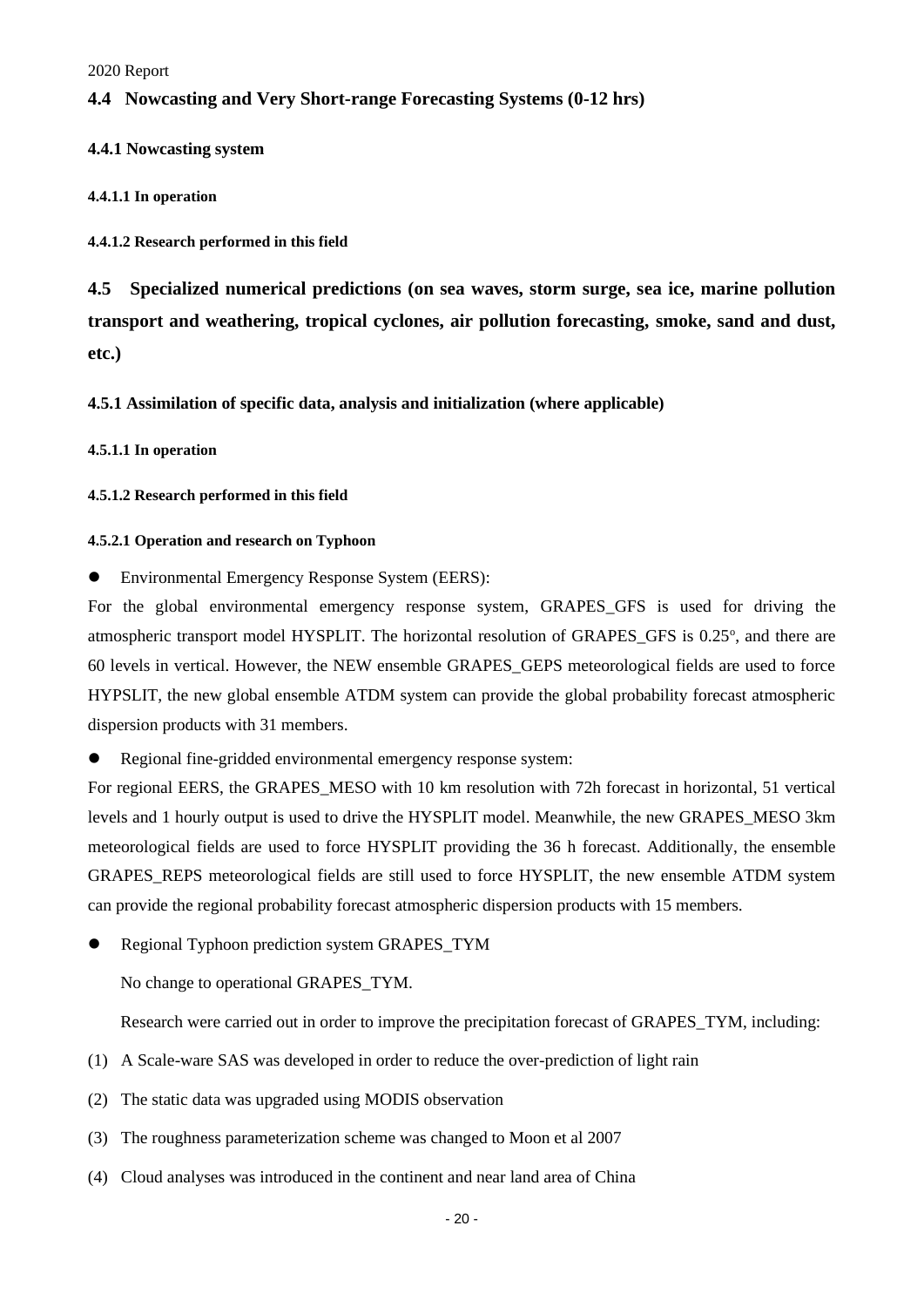⚫ Global typhoon track prediction system.

A new vortex initialization scheme was used in GRAPES-GFS in 2020.

● Ocean wave models

NMC operates a wave model suite consisting of global and regional nested grids. The domains of the system are global seas, the Western North Pacific (WNP) and China Offshore (CO). The wave models, built on the third-generation WAVEWATCH III model, are driven by meteorological inputs resulting from the operational numerical weather prediction system.

For the global wave model, the wind fields are input with GRAPES GFS; For the WNP and CO wave models, the above wind fields are input with GRAPES\_TYM typhoon winds. Sea Surface Temperatures as needed in the stability correction for wave growth are obtained from the same model. Boundary data for the regional WNP model is obtained from the global model and the boundary data for the regional CO model is obtained from the WNP model and these data are updated 3 h. No wave data assimilation is performed.

All models are run on the 00z and 12z model cycles, and start with a 12h hindcast to assure continuity of swell. Additional model information is provided in the Table 4.5.2.1. The four time steps are the global step, propagation step for longest wave, refraction step and minimum source term step.

|                           | <b>Western North Pacific</b><br>Global<br>(WNP)                                                                                                                                 |                                                                     | China Offshore (CO)                                                  |
|---------------------------|---------------------------------------------------------------------------------------------------------------------------------------------------------------------------------|---------------------------------------------------------------------|----------------------------------------------------------------------|
| Domain                    | $0^{\circ}$ - 360 $^{\circ}$ E,<br>$78°S - 78°N$                                                                                                                                | $90^{\circ}$ - 170 $^{\circ}$ E,<br>$0^{\circ}$ N - 51 $^{\circ}$ N | $105^{\circ}$ - 130 $^{\circ}$ E,<br>$7^{\circ}$ N - 42 $^{\circ}$ N |
| Resolution                | $0.5^{\circ}\times0.5^{\circ}$                                                                                                                                                  | $1/6^{\circ} \times 1/6^{\circ}$                                    | $1/15^{\circ} \times 1/15^{\circ}$                                   |
| Grid size                 | $720 \times 311$                                                                                                                                                                | $481\times307$                                                      | 376×526                                                              |
| Forecast hour             | 240h                                                                                                                                                                            | 120h                                                                | 72h                                                                  |
| Atmospheric input         | <b>GRAPES GFS</b>                                                                                                                                                               | <b>GRAPES TYM</b>                                                   | <b>GRAPES TYM</b>                                                    |
| Minimum<br>water<br>depth | 2.5m                                                                                                                                                                            | 2.5 <sub>m</sub>                                                    | 2.5m                                                                 |
| Time steps                | 2400s, 480s, 900s,<br>30s                                                                                                                                                       | 1800s, 450s, 900s, 15s                                              | 300s, 185s, 150s,<br>15s                                             |
| Model physics             | Wave propagation: ULTIMATE QUICKEST propagation scheme;<br>Source term: Tolman and Chalikov source term package;<br>Nonlinear interactions: Discrete interaction approximation; |                                                                     |                                                                      |

Table 4.5.2.1 List of ocean wave model information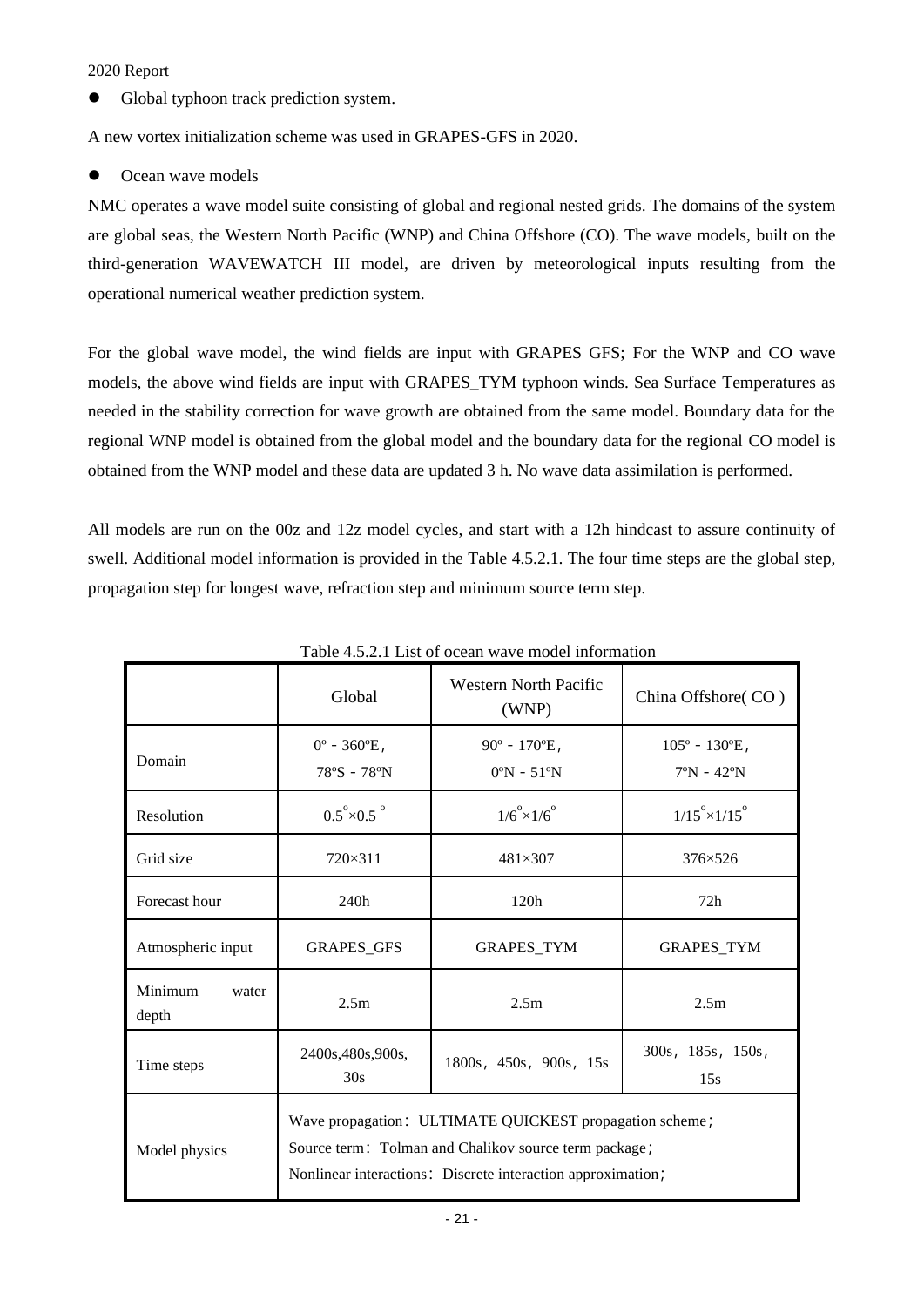Bottom friction: JONSWAP bottom friction formulation.

#### <span id="page-25-0"></span>**4.5.2.2 Operation and research on Wave**

⚫ Regional Typhoon prediction system GRAPES\_TYM

Experiment on surface roughness was carried out in order to decrease the intensity forecast error of sever typhoon and super typhoon. Scale-aware cumulus convection scheme was modified to improve precipitation forecast.

Coupled GRAPES\_TYM with HYCOM is still under development; experiment on higher vertical resolution was designed and tested.

⚫ Global typhoon track prediction system

A new TC vortex initialization scheme was developed based on 4Dvar data assimilation system through assimilation the central sea level pressure of TC.

⚫ Micro-scale environmental emergency response system (EERS):

The new high-resolution about 100m ATDM technology is still under development, which is used to provide the high-resolution environmental emergency response services with 200 m or 100 m resolution for 100km range.

#### <span id="page-25-1"></span>**4.5.2.3 Operation and research on Dispersion Model**

● Environmental Emergency Response System (EERS):

For the global environmental emergency response system, GRAPES\_GFS is used for driving the atmospheric transport model HYSPLIT. The horizontal resolution of GRAPES\_GFS is 0.25°, and there are 87 levels in vertical. However, the NEW ensemble GRAPES\_GEPS meteorological fields are used to force HYPSLIT, the new global ensemble ATDM system can provide the global probability forecast atmospheric dispersion products with 31 members.

⚫ Regional fine-gridded environmental emergency response system:

For regional EERS, the GRAPES MESO with 10 km resolution with 72h forecast in horizontal, 51 vertical levels and 1 hourly output is used to drive the HYSPLIT model. Meanwhile, the new GRAPES\_MESO 3km meteorological fields are used to force HYSPLIT providing the 36 h forecast. Additionally, the ensemble GRAPES REPS meteorological fields are still used to force HYSPLIT, the new ensemble ATDM system can provide the regional probability forecast atmospheric dispersion products with 15 members.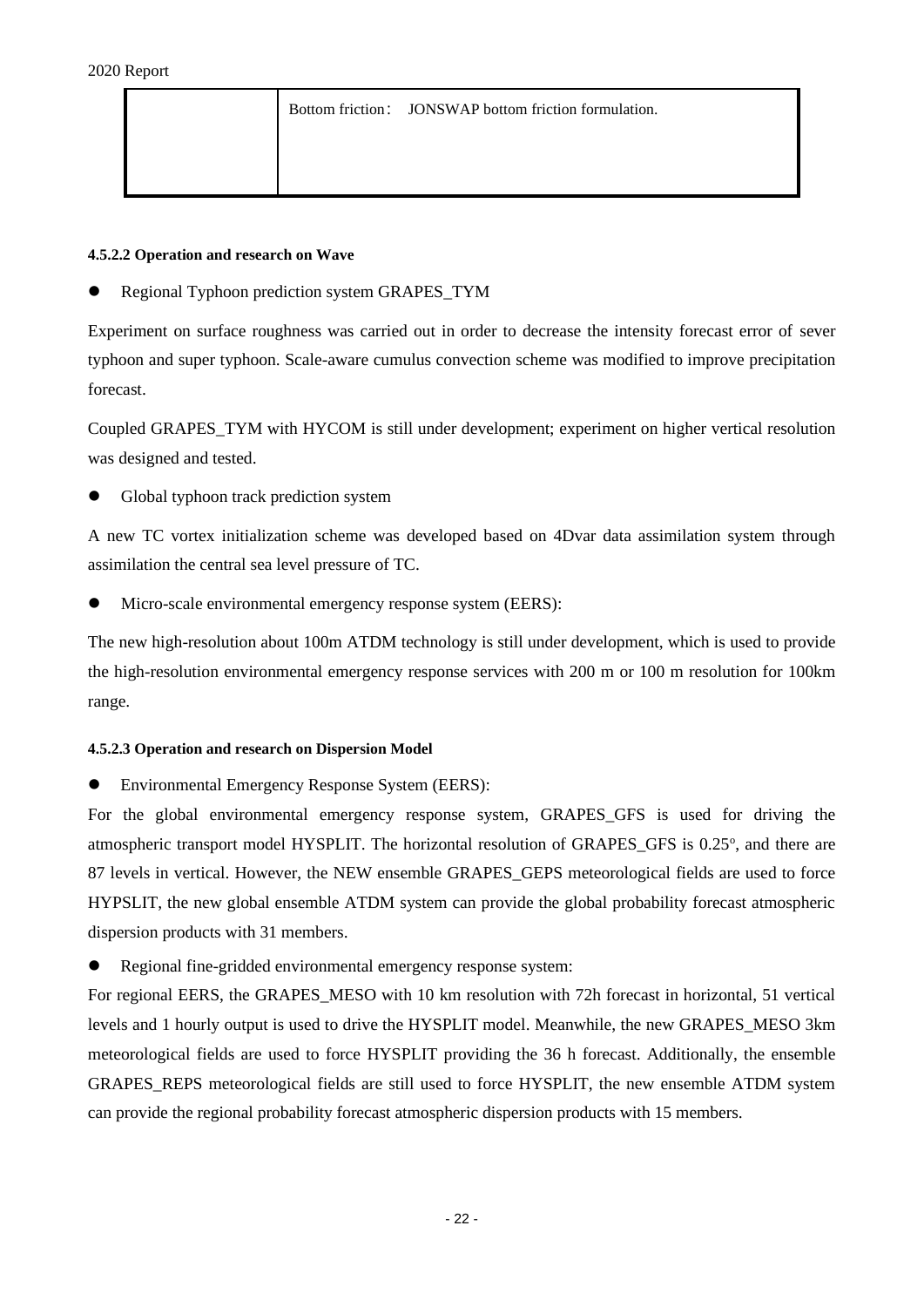## <span id="page-26-0"></span>**4.5.3 Specific products operationally available**

⚫ Environmental emergency response system and Regional fine-gridded environmental emergency response system (EERS):

The products of EERS include

1) trajectories at different heights, forecast valid for 0~72 hours;

2) exposure from 0 to 500 m for 0~24 h, 24~48 h and 48~72 h;

3) the surface accumulated deposition for  $0\nu$ -24 h,  $0\nu$ -48 h and  $0\nu$ -72 h;

4) the Time Of Arrival (TOA) products at 6 h interval for 0~24 h, 24~48 h and 48~72 h.

● Regional Typhoon prediction system GRAPES\_TYM:

The specific products of GRAPES\_TYM include the following as shown in Table 4.5.3.1

| Table 4.5.3.1 List of GRAPES_TYM model isobaric surface Products (Pictures) |  |
|-----------------------------------------------------------------------------|--|
|-----------------------------------------------------------------------------|--|

| Area       | <b>Variable</b>                                             | <b>Times</b>                                                                                                                                                            |
|------------|-------------------------------------------------------------|-------------------------------------------------------------------------------------------------------------------------------------------------------------------------|
| <b>NWP</b> | 3h accumulated<br>precipitation                             | 003,006,009,012,015,018,021,024,027,030,033,036,039,042,0<br>45,048,051,054,057,060,063,066,069,072,075,078,081,084,08<br>7,090,093,096,099,102,105,108,111,114,117,120 |
|            | 6h accumulated<br>precipitation                             | 006,012,018,024,030,036,042,048,054,060,066,072,078,084,0<br>90,096,102,108,114,120                                                                                     |
|            | 12h accumulated<br>precipitation                            | 012,024,036,048,060,072,084,096,108,120                                                                                                                                 |
|            | 24h accumulated<br>precipitation                            | 024,048,072,096,120                                                                                                                                                     |
|            | 48h accumulated<br>precipitation                            | 048,096                                                                                                                                                                 |
|            | 72h accumulated<br>precipitation                            | 072                                                                                                                                                                     |
|            | 96h accumulated<br>precipitation                            | 096                                                                                                                                                                     |
|            | 120h accumulated<br>precipitation                           | 120                                                                                                                                                                     |
|            | 6h accumulated<br>maximum wind speed at<br>10 <sub>m</sub>  | 006,012,018,024,030,036,042,048,054,060,066,072,078,084,0<br>90,096,102,108,114,120                                                                                     |
|            | 12h accumulated<br>maximum wind speed at<br>10 <sub>m</sub> | 012,024,036,048,060,072,084,096,108,120                                                                                                                                 |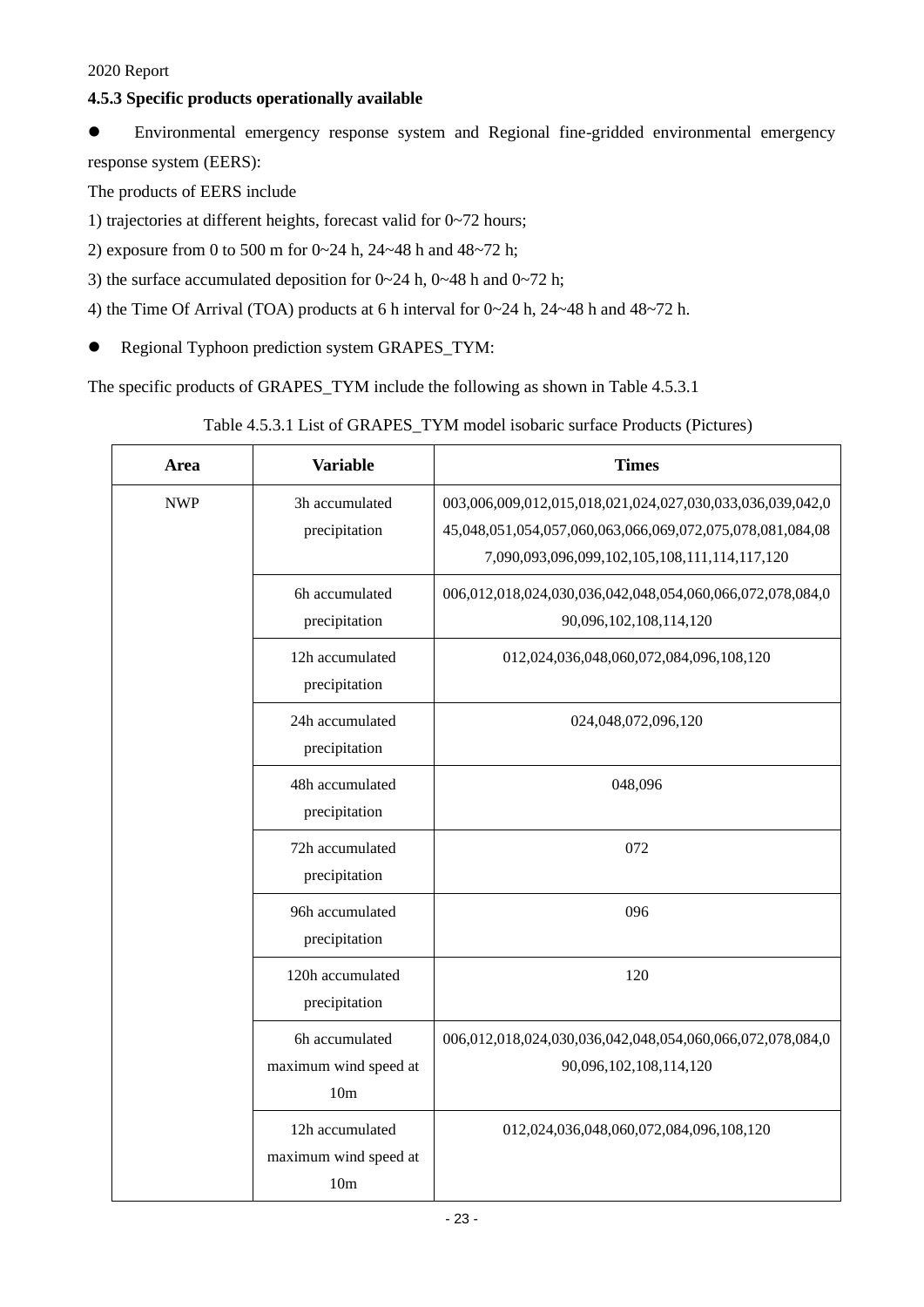| 24h accumulated<br>maximum wind speed at<br>10 <sub>m</sub> | 024,048,072,096,120                                                                                                                                                     |
|-------------------------------------------------------------|-------------------------------------------------------------------------------------------------------------------------------------------------------------------------|
| 72h<br>accumulated maximum<br>wind speed at 10m             | 072                                                                                                                                                                     |
| Wind speed at 10m for<br>120h with 3h interval              | 003,006,009,012,015,018,021,024,027,030,033,036,039,042,0<br>45,048,051,054,057,060,063,066,069,072,075,078,081,084,08<br>7,090,093,096,099,102,105,108,111,114,117,120 |
| TC track                                                    | $0-120$                                                                                                                                                                 |
| TC intensity                                                | $0-120$                                                                                                                                                                 |

⚫ Global typhoon track prediction system

Ensemble TC track and probability products available up to 120h.

⚫ Ocean wave forecasting system.

A list of ocean wave products is given in Table 4.5.3.2.

| <b>Variables</b>                                       | unit      | Area                                                           |
|--------------------------------------------------------|-----------|----------------------------------------------------------------|
| U-component of wind at 10<br>meters height             | m/s       | Global sea<br>$0^{\circ}$ - 360 $^{\circ}$ E,                  |
| V-component of wind at 10<br>meters height             | m/s       | 78°S - 78°N                                                    |
| Significant Height of Combined<br>Wind Waves and Swell | m         | <b>Western North Pacific</b>                                   |
| Mean length of Combined Wind<br>Waves and Swell        | m         | $90^{\circ}$ - 170 $^{\circ}$ E,<br>$0^{\circ}N - 51^{\circ}N$ |
| Mean Period of Combined Wind<br>Waves and Swell        | S         |                                                                |
| Mean direction of Combined<br>Wind Waves and Swell     | rad       | China Offshore<br>$105^{\circ}$ - 130 $^{\circ}$ E,            |
| Peak frequency                                         | S         | $7^{\circ}$ N - 42°N                                           |
| Peak direction                                         | rad       |                                                                |
| Significant Height of Wind<br>Waves                    | m         |                                                                |
| Primary swell wave height                              | m         |                                                                |
| Secondary swell wave height                            | m         | Global sea                                                     |
| Mean Period of Wind Waves                              | S         | $0^{\circ}$ - 360 $^{\circ}$ E,                                |
| Primary Wave Mean Period                               | ${\bf S}$ | 78°S - 78°N                                                    |

## ● Table 4.5.3.2 List of ocean wave model products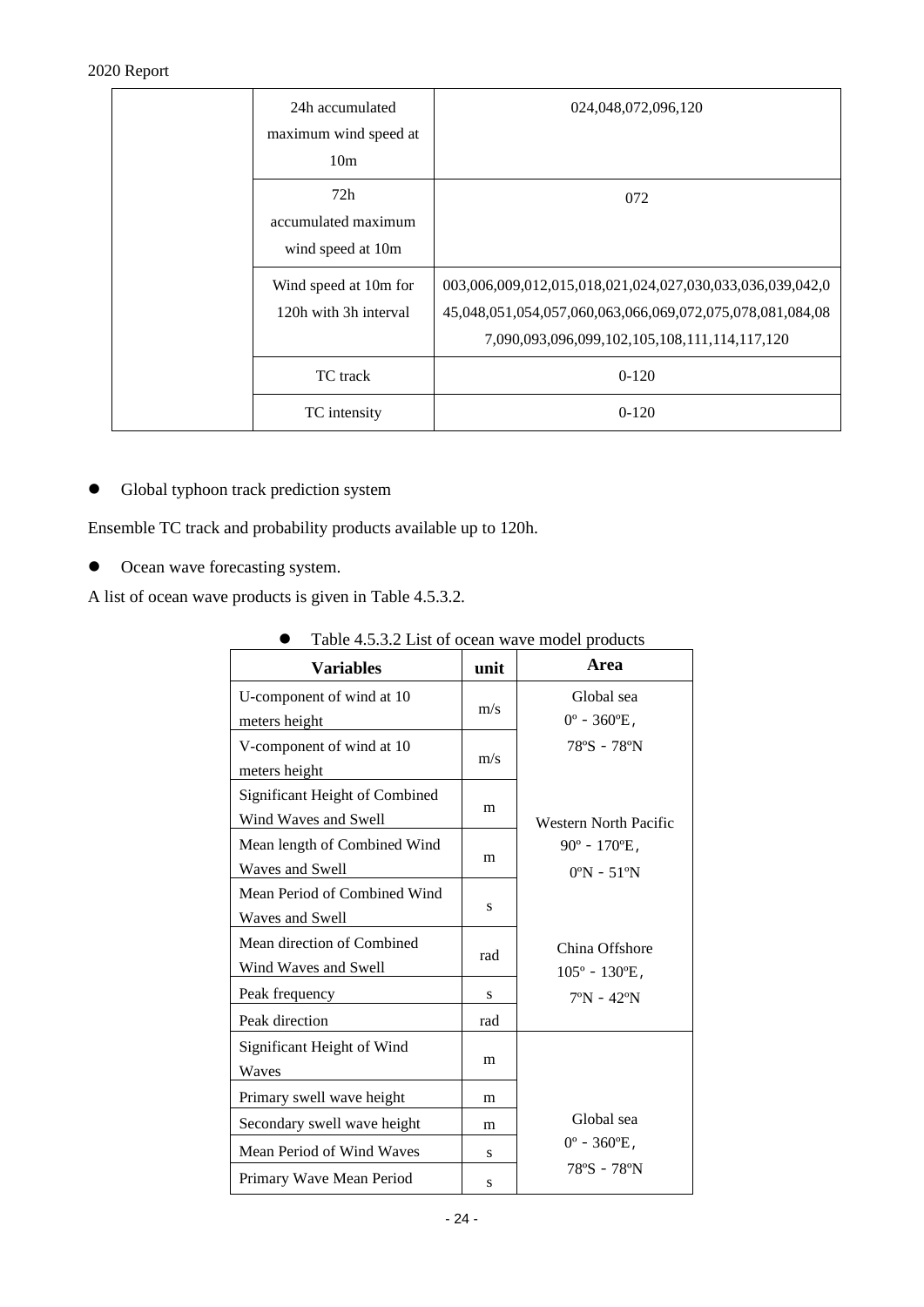| Secondary Wave Mean Period      | S   |
|---------------------------------|-----|
| Mean wave length of wind waves  | m   |
| Primary swell wave length       | m   |
| Secondary swell wave length     | m   |
| Mean Direction of Wind Wave     | rad |
| Primary Wave Direction          | rad |
| <b>Secondary Wave Direction</b> | rad |

## <span id="page-28-0"></span>**4.5.4 Operational techniques for application of specialized numerical prediction products** *(MOS, PPM, KF, Expert Systems, etc...)* **(As appropriate related to 4.5)**

#### <span id="page-28-1"></span>**4.5.4.1 In operation**

#### <span id="page-28-2"></span>**4.5.4.2 Research performed in this field**

### <span id="page-28-3"></span>**4.5.5 Probabilistic predictions (where applicable)**

#### <span id="page-28-4"></span>**4.5.5.1 In operation**

The environment emergency response, haze and heavy pollution weather probability forecast products have been developed in 2018.

● Environment emergency response products:

The global ensemble atmospheric dispersion forecast system was developed, which based on 31 members of GRAPES\_GEPS ensemble numerical prediction system with 0.5° in horizontal and 61 level in vertical. The global ensemble forecast products include the ensemble trajectories, the ensemble average and probability products of concentration and accumulated deposition in 0-72 hours.

⚫ Regional fine-gridded environmental emergency response system (EERS):

The regional ensemble atmospheric dispersion forecast system was maintained in 2018, which based on 15 members of GRAPES\_REPS ensemble numerical prediction system. The regional ensemble forecast products of atmospheric dispersion include the ensemble trajectories, the ensemble average and probability products of concentration and accumulated deposition in 0-24 hours.

#### <span id="page-28-5"></span>**4.5.5.2 Research performed in this field**

Based on the analysis of atmospheric circulation background and boundary layer physical quantities of fog/haze generation and disappearance and on the basis of fine particle pollution characteristics and source intensity distribution in different regions of China, the medium and long term fog/haze prediction factors and indicators were constructed in different regions. Using ECMWF extended period ensemble forecasting products, multi-linear stepwise regression method and artificial neural network machine learning technology; the mid-long term probabilistic forecasting test products of fog/haze for 1 to 15 days were developed. Good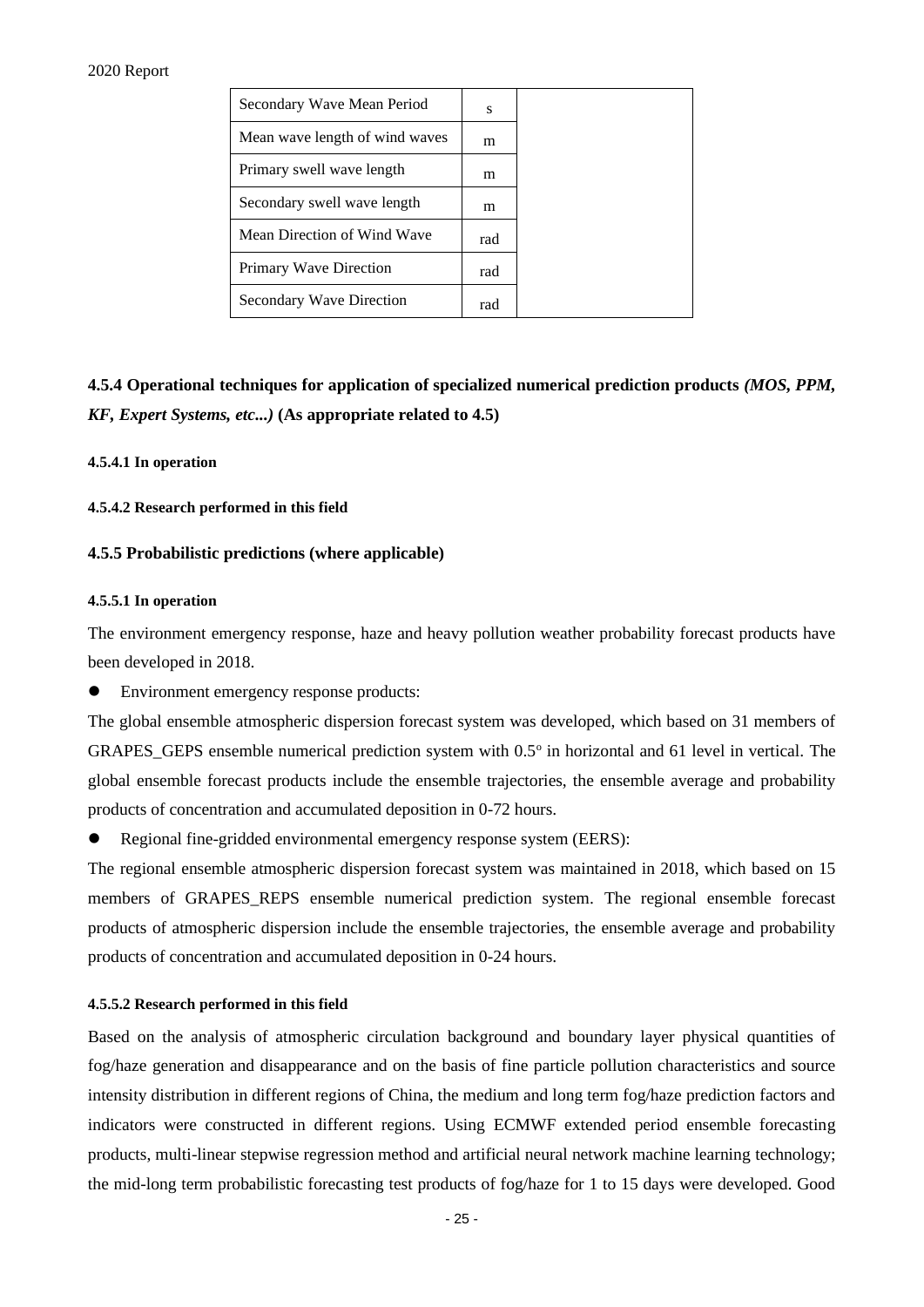results have been achieved in the forecast of fog and haze processes since 2017. The mid-long-term forecast of fog and haze has been extended to 30 days in 2019, which can provide more time advance for formulating air pollution reduction measures.

The ensemble ocean wave prediction system is under development in NMC. The system has been established with running the existing operational wave model WAVEWATCH III using winds from the 31 members' ensemble weather forecast system based on the GRAPES GFS model. The ensemble model calculates 31 members wave field, including one control forecast and 30 perturbation members forecast. The model computes the waves over all the oceans up to 10 days from 12 UTC at 0.5o resolution. Based on hot initialization, the model uses the 12-h wave hindcast as its initial field.

### <span id="page-29-0"></span>**4.5.5.3 Operationally available probabilistic prediction products**

- **Environment emergency response products:** Atmospheric Environment emergency response system provides the following products: (1) 3D dispersion trajectories of the pollutants 0-72 hours after their detection; (2) 24 h average pollution concentration in 0-72 h; (3) the accumulated deposition (wet & dry) distribution accumulated in 0-24, 0-48 and 0-72 h.
- Regional Refined Atmospheric Environment Emergency Response System provides the products superimposed with detailed geographic information, as follows: (1) 3D dispersion trajectories of the pollutants (0-24 h after detection); (2) hourly average pollution concentration in 0-24 h; (3) Total deposition (wet & dry) distribution accumulated in 0-24 h. In a special emergency response procedure, the system can provide the above products in more details.
- **Fog and haze probability forecast products:** (1) medium-long-term (1-30 days) probabilistic prediction products of  $PM_{2.5}$  concentration; (2) medium-long-term (1-15days) probabilistic prediction

products of visibility;(3) medium-long-term (1-15 days) probabilistic prediction products of fog and haze.

- **TC track numerical prediction products:** The global TC track prediction system provides the following products (1) TC tracks up to 120 h; (2) maximum wind at surface; (3) vertical shear; (4) steering flow; (5) vorticity; (6) divergence.
- **TC ensemble prediction system**: This system mainly provides the TC ensemble tracks and the strike probability.

## <span id="page-29-1"></span>**4.6 Extended range forecasts (ERF)** *(10 days to 30 days)* **(Models, Ensemble, Methodology)**

## <span id="page-29-2"></span>**4.6.1 In operation**

The second generation Dynamical Extended Range Forecast System (DERF2.0) in Beijing Climate Centre (BCC) has become operational since Dec 2014. DERF2.0 was developed based on BCC atmospheric general circulation model (BCC\_AGCM2.2) in 2011. The ensemble prediction generated by lagged-average-forecast (LAF) method includes 20 members of the latest five days.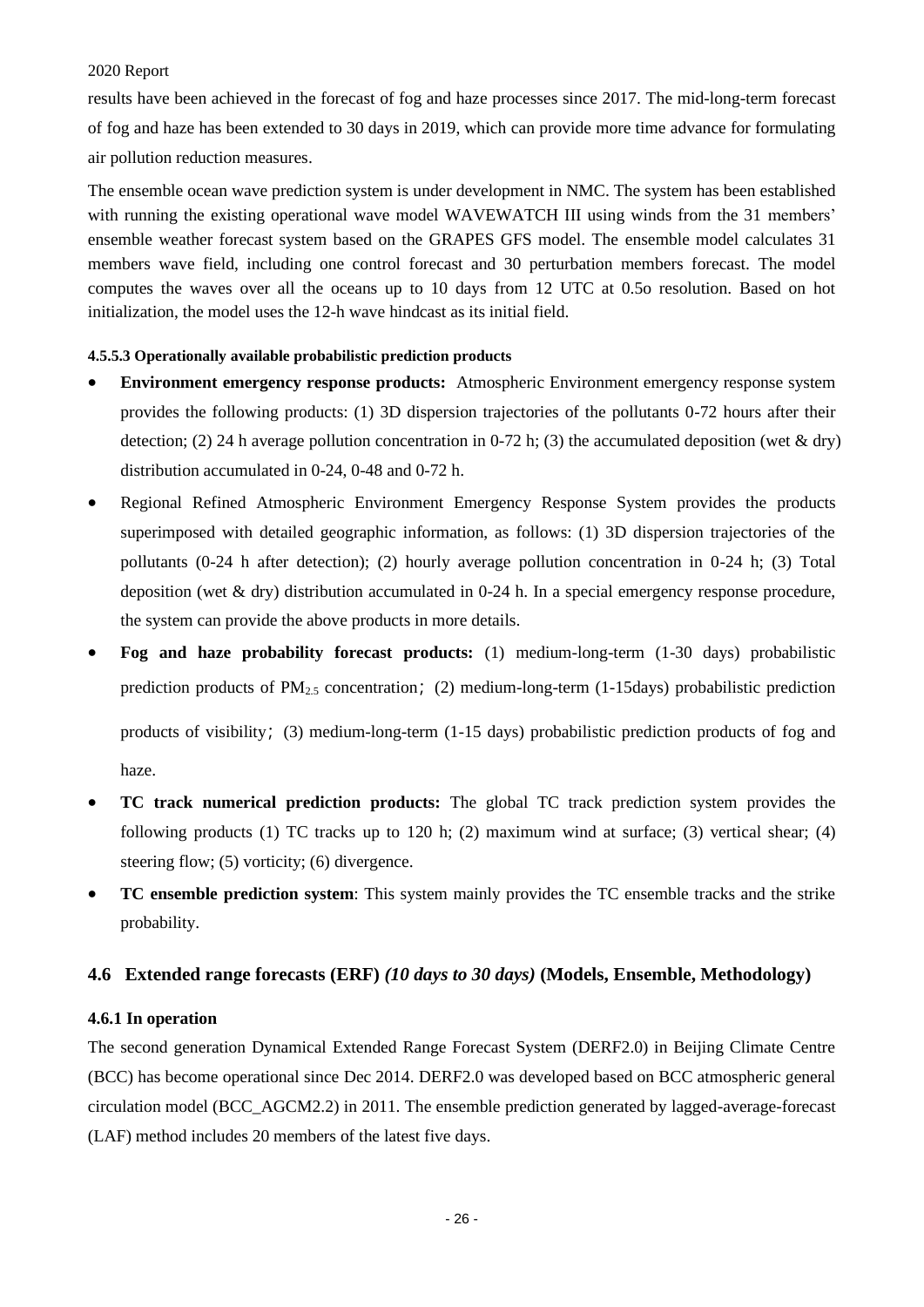#### <span id="page-30-0"></span>**4.6.2 Research performed in this field**

Daily maximum temperature data collected at 2374 stations in China, the NCEP/NCAR atmospheric circulation data and NOAA sea surface temperature (SST) data are used to analyze the main types of midsummer high temperature in the southern China. Large-scale circulations corresponding to these high temperature types and their relation with SST anomalies are explored. The results show that the annual high temperature days in the southern China has a significant increasing trend. Cluster analysis is used to classify the midsummer high temperature in the southern China into three types: Jianghuai type, South China type and Central China type. The Jianghuai type high temperature is centered in the Jianghuai area, with a wide range and high occurrence frequency. When the Jianghuai type high temperature occurs, anomalous anticyclone occurs in the troposphere from low to high levels. Meanwhile, the Western Pacific subtropical high (WPSH) is stronger than normal and shifts to the west with the ridgeline located slightly northward. Therefore, Jianghuai type high temperature is a high temperature type under the control of the WPSH. This type of high temperature is mainly related to the attenuation of the central type El Niño from the pre-winter to the subsequent summer and warmer SST in the equatorial Atlantic in spring. The central area of South China type high temperature occurs from the southern Yangtze River basin to South China. The typical circulation systems are the southward displacement of the East Asian subtropical jet, the stronger and westward shift of the WPSH with a southward shift of the ridgeline. Also, the South China type high temperature is directly under the control of the WPSH, accompanied by a weakened southwesterly monsoon circulation. It has an obvious characteristic of dry heat. This type of high temperature is closely related to the attenuation of the eastern type El Niño and its associated Indian Ocean capacitor effect. The Central China type high temperature is mainly located in Hubei province and Hunan province. The corresponding circulation is that the WPSH is slightly weaker and shifts eastward, which shows a similar pattern to the North Atlantic-Eurasia remote correlation pattern in the middle and high latitudes. It is the high temperature under the control of continental high pressure, which makes the water vapor condition better than the other two types of high temperature. The North Atlantic- Eurasian teleconnection is a possible signal source of Central China type high temperature.

### <span id="page-30-1"></span>**4.6.3 Process and sort of the products in extended range forecast**

Products are provided in a routine operation way, which include surface temperature, precipitation, sea level pressure, 200 hPa, 500 hPa, 700 hPa geopotential height, 200 hPa, 700 hPa wind field, as well as reexplanation of numerical forecasts such as temperature and precipitation expressed in terms of three categories including below normal, near normal and above normal. The periods of prediction are the coming 1st ten days, 2nd ten days, 3rd ten days, 4th ten days, 1-30 days and 11-40 days.

### <span id="page-30-2"></span>**4.7 Long range forecasts** *(30 days up to two years)* **(Models, Ensemble, Methodology)**

### <span id="page-30-3"></span>**4.7.1 In operation**

In recent years, a new generation coupled climate system model (BCC\_CSM) has been developed in BCC.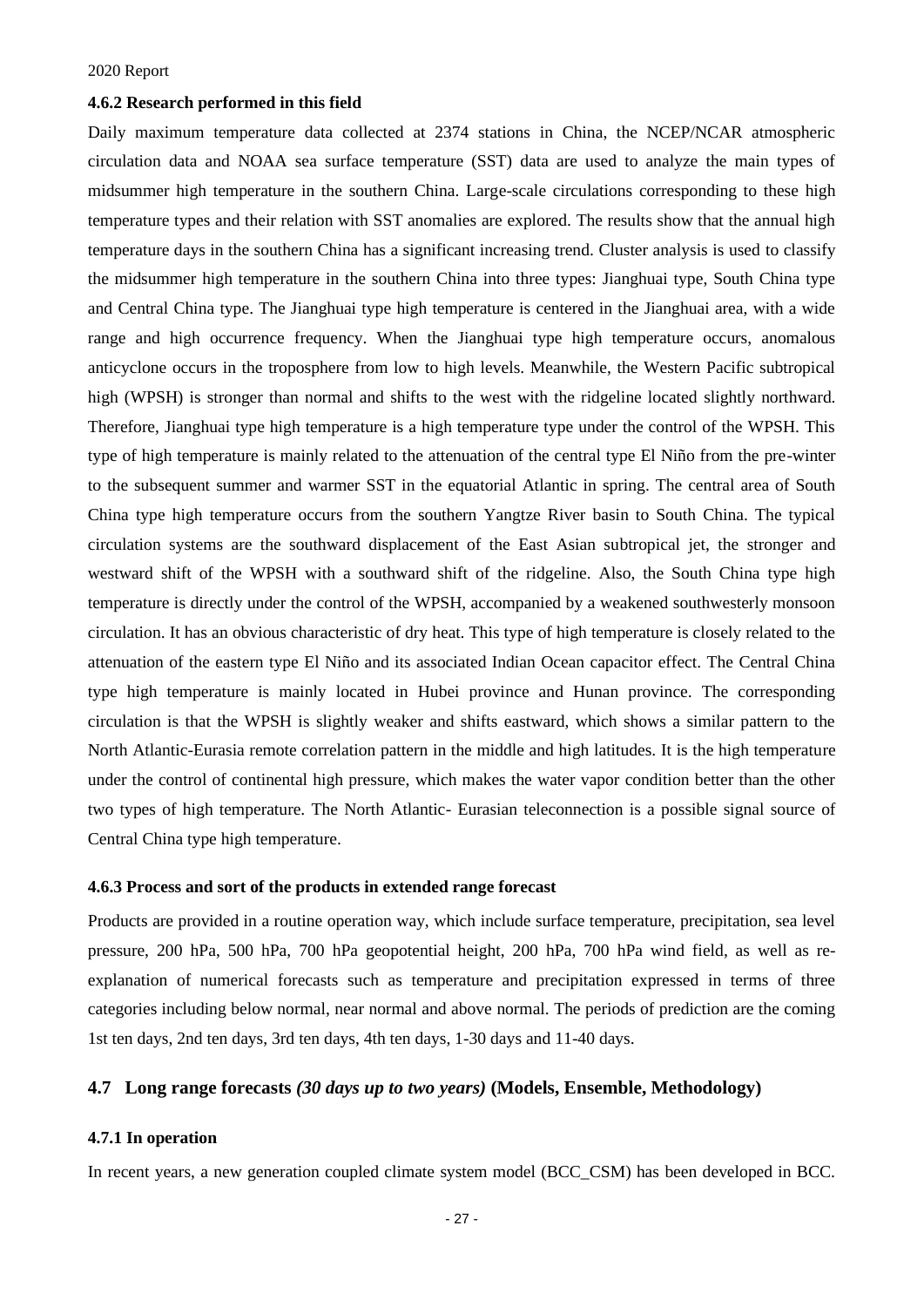With a better assimilation of temperature and salinity than the first-generation system, the second-generation ocean data assimilation system is now at the quasi-operation level. The land data assimilation system is still under development, but the multisource precipitation merging subsystem is now quasi-operational and can produce reanalysis of precipitation as a forcing to land system. The atmospheric general circulation model BCC\_AGCM2.2 and the climate system model BCC\_CSM1.1 (m) are the main tools for the secondgeneration monthly-scale DERF and the second-generation seasonal prediction system, respectively. The former has entered quasi-operational use since middle August of 2012 and conducted four-member real-time forecast jobs and 80 hindcast jobs every day, and the latter has also entered its quasi-operational stage in the end of 2013. A preliminary evaluation indicates that the second-generation system shows a certain capability in predicting the pentad, ten-day, monthly, seasonal and inter-annual climate variability. BCC-CSM1.1m has been operational in application from 2016 to 2020.

#### <span id="page-31-0"></span>**4.7.2 Research performed in this field**

(1) BCC/CMA is committed to carry out a series of dynamical-statistical seasonal precipitation prediction research and operational application, and establish the forecast system on dynamical and analogy skills (FODAS) in recent years, and carried out the improved new forecast system based on dynamical and analogy capabilities (FODAS2.0) in 2020. The system is based on the second generation seasonal model including BCC (BCC-CSM1.1), NCEP\_CFSv2, ECMWF\_SYSTEM5, JMA\_CPS2 and UKMO\_GLOSEA5, and use the 74 circulation factors of BCC, 40 circulation factors of NOAA and optimal multiple factor regression method to correct model errors. This operational system had a rather higher prediction skill for summer precipitation anomaly percentages over China. The Prediction Skill (PS) score of FODAS2.0 on the summer precipitation is 81.7 in 2020. And the FODAS2.0 will be further developed and more applied in the future. Based on the hindcast data of BCC Climate System Model BCC-CSM1.2, the anomalous circulation characteristics of intraseasonal variation of East Asian in Meiyu Period was evaluated by employing deterministic methods. The results showed that the performance of the BCC-CSM1.2 is significantly good for the subtropical high over the Western Pacific (WPSH). In addition, we are planning to develop the multimodel ensemble prediction system.

(2) What Drives the Super Strong Precipitation over the Yangtze–Huaihe River Basin in the Meiyu Period of 2020? During the Meiyu Period (June–July, JJ) of 2020, the Yangtze–Huaihe River Basin (YHRB) in China experienced record-breaking rainfalls, resulting in severe floods and disasters. These rainfall anomalies were closely related to the extremely strong anomalous anticyclone developed over the western North Pacific (WNPAC), which favored convergence of water vapor over YHRB. The aim of this study is to determine the cause of the record-breaking rainfalls and WNPAC in the Meiyu period of 2020. It was found that a weak Central-Pacific El Niño rapidly decayed in spring and developed to a La Niña in late summer, whereas sea surface temperature (SST) in the tropical Indian Ocean (TIO) and tropical northern Atlantic (TNA) was considerably and persistently high from the previous winter to summer. The results showed that the weak decaying El Niño alone was insufficient to sustain the strong WNPAC in JJ of 2020, whereas the longlasting warm SST anomalies in the TIO and TNA significantly contributed to the enhancement and westward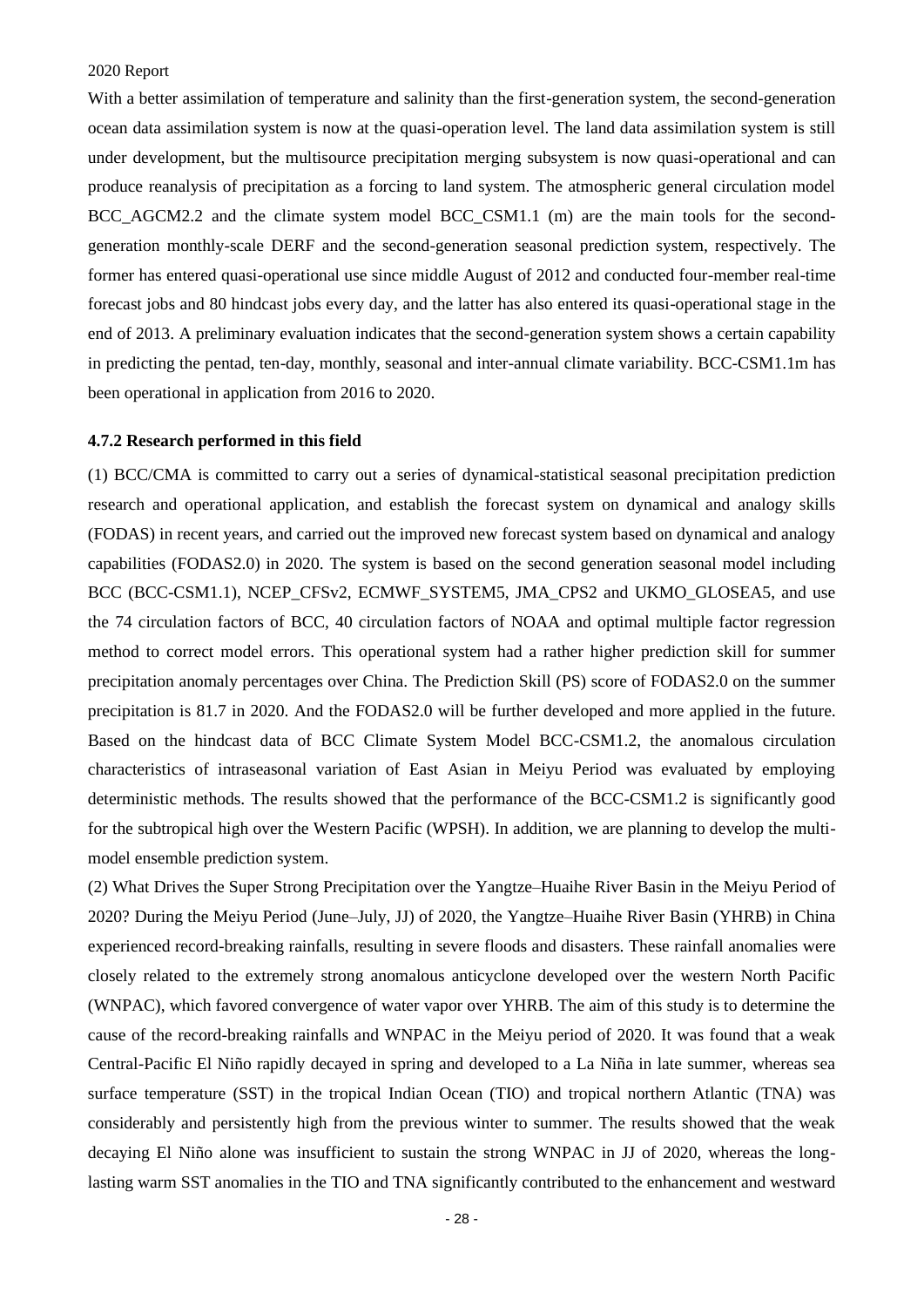shift of the WNPAC. The TIO warming intensifies the WNPAC by propagating Kelvin waves eastward and/or modulating the Hadley circulation. The TNA warming can force a westward-extending overturning circulation over the Pacific–Atlantic Oceans, with a sinking branch over the central tropical Pacific, which suppresses the convection activity over there and gives rise to the WNPAC. The TIO and TNA warming significantly contributed to the extremely strong WNPAC in JJ of 2020.

### <span id="page-32-0"></span>**4.7.3 Operationally available products**

### **a) 30-day period prediction**

The spatial resolution of the global 10-day and monthly prediction products is  $2.5\degree \times 2.5\degree$ . These products are issued in the first day of each pentad (5-day period) each month. The variables include geopotential heights at 200 hPa, 500 hPa and 700 hPa levels, precipitation, 2-m temperature, wind fields at 200 hPa and 700 hPa levels and SLP.

#### **b) seasonal and interannual prediction**

- The spatial resolution of the global seasonal and interannual prediction products is  $2.5° \times 2.5°$  covering such variables as 850 hPa temperature, geopotential heights at 500 hPa and 200 hPa levels, wind fields at 200 hPa and 850 hPa levels, and a Gaussian-grid with horizontal resolution of 192×96 for precipitation, 2-m temperature and sea level pressure. The lead time of the seasonal predictions varies from 0 to 8 months. These products are issued in the first pentad every month. Currently, all these products are issued in the NetCDF format, which can be used directly with GrADS software. And it is planned to change them to GRIB-2 format, to facilitate transmission and download through FTP, GTS and Internet.
- ⚫ The real-time forecast accuracies of summer precipitation in Northeast China (NEC) from 1978 to 2018 were significantly low. Moreover, in the recent four years, when the prediction of the overall distribution of summer precipitation anomaly for the whole country was relatively accurate, the prediction of summer precipitation anomaly in NEC was contrary to the actual situation. Therefore, analyzing the cause for the low forecasting accuracy is necessary. In this paper, the forecasting ability of dynamic models and cognitive defects on forecasting summer rainfall in NEC are discussed. Moreover, by systematically reviewing the climatic characteristics, influencing factors, prediction methods of summer drought and flood in NEC, and the real-time forecasting skills, the causes have been obtained as follows: (1) The precipitation in early summer in NEC is mainly affected by the cold eddy activity in NEC, and in midsummer, it is mainly affected by the subtropical high in the West Pacific, the southerly wind in the Northeast, and the circulation pattern in the middle and high latitudes. However, the main dynamic climate models commonly used at home and abroad cannot accurately reflect the key circulation systems associated with precipitation in early summer and midsummer in NEC. (2) The relationship between the summer rainfall in NEC and the global sea surface temperature (SST) is weak and unstable. Especially, the influence of El Niño–southern oscillation (ENSO) on summer precipitation in NEC is complicated; the relationship between them varies from decade to decade. (3) The summer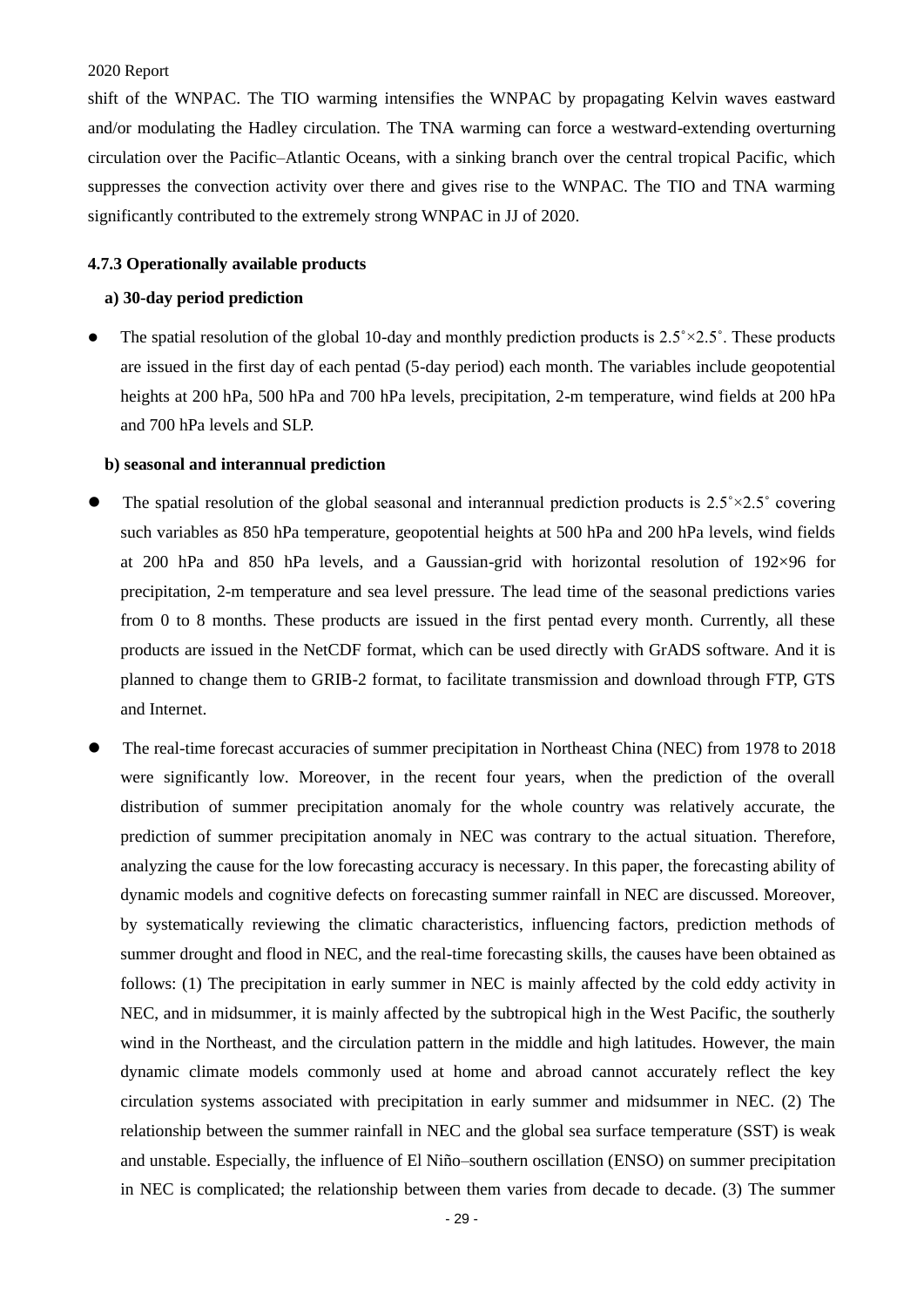rainfall in NEC has remarkable multi-timescale variability (inter-seasonal, inter-annual, and interdecadal timescales), influenced by different circulation systems, which makes accurately predicting summer precipitation in NEC more difficult. Finally, some scientific problems and possible solutions regarding summer rainfall forecasting in NEC are further discussed, which may be helpful for the future summer rainfall predictions in this area.

## <span id="page-33-0"></span>**5. Verification of prognostic products**

## <span id="page-33-1"></span>**5.1 Annual verification summary**

<span id="page-33-2"></span>**5.2 Research performed in this field**

## <span id="page-33-3"></span>**6. Plans for the future**

## <span id="page-33-4"></span>**6.1 Development of the GDPFS**

## <span id="page-33-5"></span>**6.1.1 Major changes in the Operational DPFS which are expected in the next year**

The third generation of Beijing Climate Center Climate Prediction System (BCC-CPSv3) begins a quasioperational run in 2021. It is based on a high-resolution climate system model with T266 horizontal resolution and 56 vertical levels in atmospheric component and 1/4º horizontal grid resolution in oceanic component. In the next year, it will finish all reforecast and real-time forecast experiments and provide subseasonal, seasonal, and inter-annual climate prediction products.

## <span id="page-33-6"></span>**6.1.2 Strategy in the next four years**

## <span id="page-33-7"></span>**6.2 Planned research Activities in NWP, Nowcasting, Long-range Forecasting and Specialized Numerical Predictions**

## <span id="page-33-8"></span>**6.2.1 Planned Research Activities in NWP**

## <span id="page-33-9"></span>**6.2.2 Planned Research Activities in Nowcasting**

## <span id="page-33-10"></span>**6.2.3 Planned Research Activities in Long-range Forecasting**

In the next few years, a new generation of Beijing Climate Center Climate Prediction System (BCC-CPSv4) will be designed. BCC is planning to increase the atmospheric model resolution to T382 horizontal resolution and 70 vertical levels, and further improve the cumulus convection scheme, atmospheric boundary scheme, gravity wave parameterization, and atmospheric chemistry scheme, and so on. Meanwhile, based on the new version of climate system model, a coupled atmosphere-ocean-land-sea ice assimilation scheme and a stochastically perturbed parametrization tendency ensemble scheme will be developed and used in subseasonal and seasonal prediction.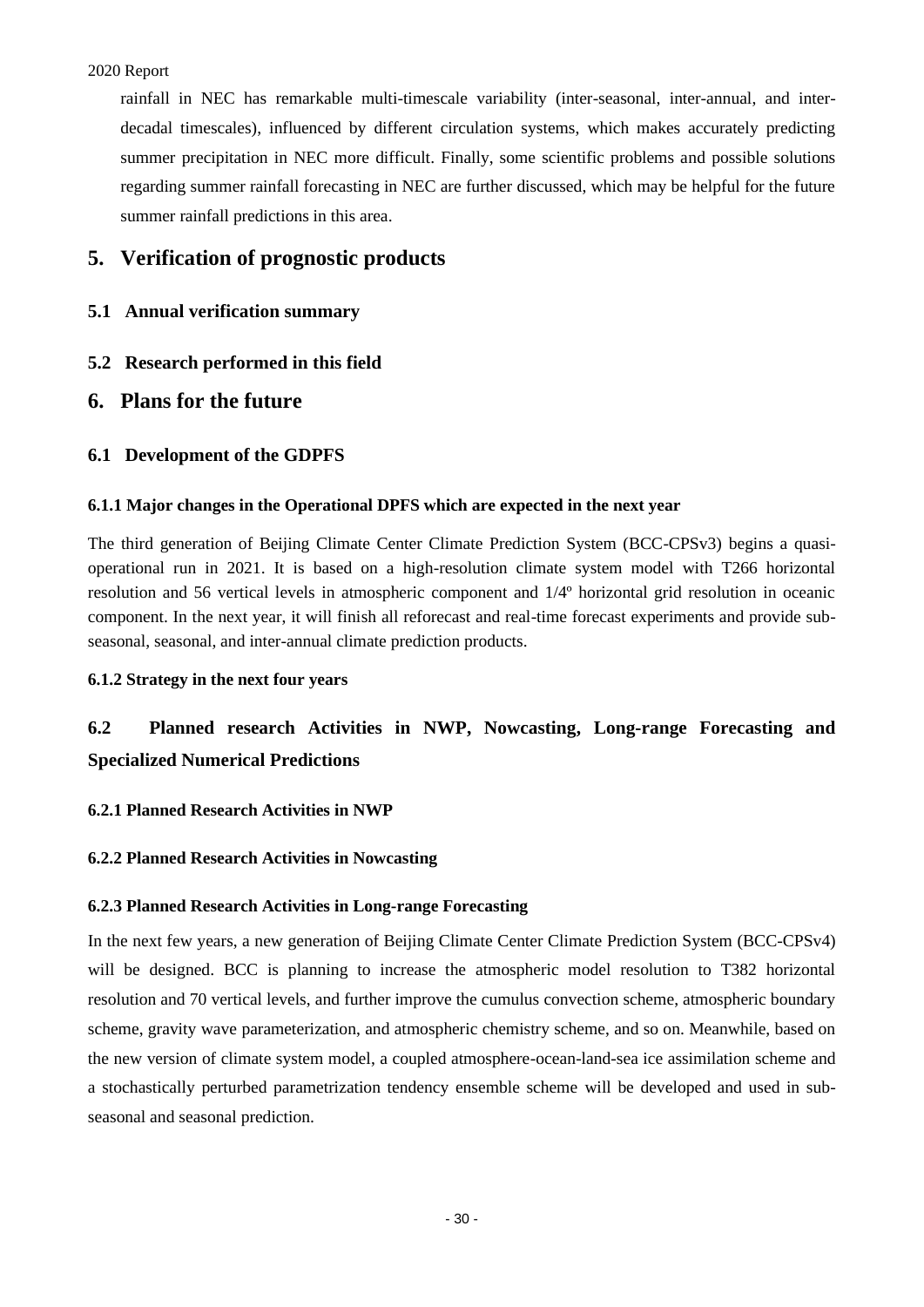#### <span id="page-34-0"></span>**6.2.4 Planned Research Activities in Specialized Numerical Predictions**

#### **Air Quality Forecasts by Machine Learning**

An automated air quality forecasting system based on machine learning has been developed and applied for daily forecasts of six common pollutants (PM2.5, PM10, SO2, NO2, O3, and CO) and pollution levels, which can automatically find the best "Model + Hyperparameters" without human intervention. Five machine learning models and an ensemble model (Stacked Generalization) were integrated into the system, supported by a knowledge base containing the meteorological observed data, pollutant concentrations, pollutant emissions, and model reanalysis data. Based on the analysis of seven evaluation criteria and pollution level forecasts, combined with the forecasting results for the next 3-days, it is found that the automated system can achieve satisfactory forecasting performance, better than most of numerical model results. This implied that the developed system unveils a good application prospect in the field of environmental meteorology.

#### **Ocean wave forecasting system**

The ocean wave forecasting system plans to increase the resolution of global and regional wave model, and develops wave assimilation technology.

#### **Environmental Emergency Response System:**

To develop an operational system for the mico-scale ATDM model with the horizontal resolution about 100m, and apply the GIS to new high-resolution system.

### <span id="page-34-1"></span>**7. References**

Chen H, Chen J, Wang J, et al. Sensitivity tests of the influence of observation mean square error on GRAPES regional ensemble prediction. Transactions of Atmospheric Sciences, 2017.

- Chen Lianglü, CHEN Jing, XUE Jishan, et al. Development and Testing of the GRAPES Regional Ensemble-3DVAR Hybrid Data Assimilation System. Journal of Meteorology, 2015, 29(6):981-996.
- Chen D. H., Xue J. S., Yang X. S. et al. New Generation of multi-scale NWP system (GRAPES): general scientific design. Chinese Science Bulletin, 2008, 53(22), 3433-3445.
- Dehui CHEN, Xuesheng YANG, Jianglin HU and Hongliang ZHANG. On strategic design of multi-scale unified dynamical cores. Journal of Applied Meteorology (in Chinese), Vol. 14, No. 4, 2003, P452-461.
- Li Z.J., Wang L.L, et al. Rainfall-Runoff Simulation and Flood Forecast of Huaihe River. Water Science and Engineering. 2008, 1(3):24-35.
- Liu K, Chen Q, Jian S. Modification of cumulus convection and planetary boundary layer schemes in the GRAPES global model. Journal of Meteorology, 2015, 29(5):806-822.
- Guo Yunyun, DENG Liantang, FAN Guangzhou, Comparative Analysis of Different Cumulus Parameterization Schemes in GRAPES\_Meso Model, Meteorological Monthly, 2015, 41(8): 932-941.
- M.H. Wang, a high order, positive and conservative scalar variable advection scheme in GRAPES model. Master thesis in May 2007; available in Chinese Academy of Meteorological Sciences (in Chinese).
- Ma Xuling, Ji Yanxia, Zhou Boyang, A new scheme of blending initial perturbation of the GRAPES regional ensemble prediction system, Transactions of Atmospheric Sciences, 2018, 41(2): 248-257.
- Shen Xueshun, Su Yong, Hu Jianglin, Development and Operation Transformation of GRAPES Global Middle-range Forecast System, Journal of Applied Meteorological Science, 2017, 28(1): 1-9.
- Su Yong, Sheng Xueshun, Chen Zitong, A study on the three-dimensional reference atmosphere in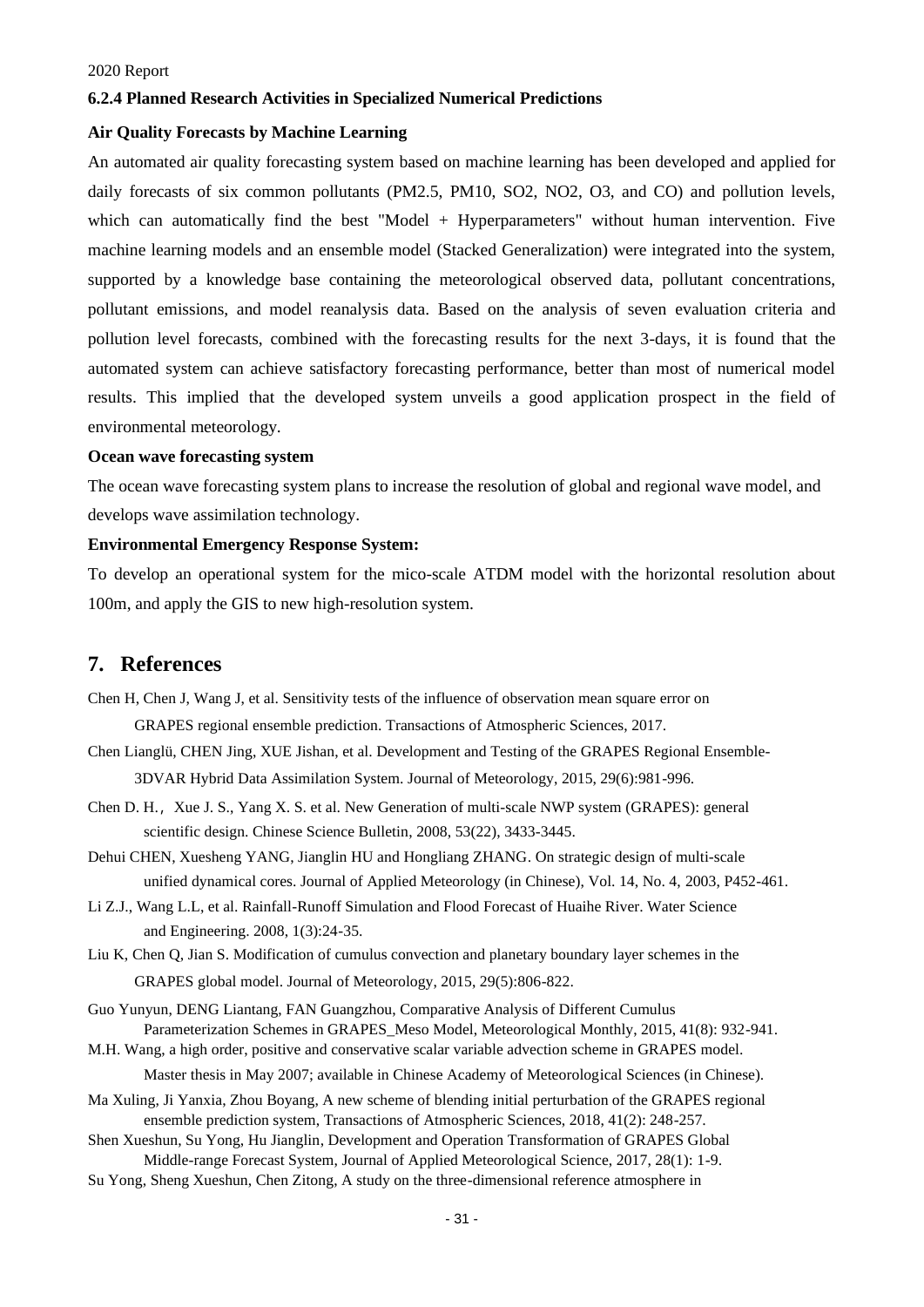GRAPES\_GFS: Theoretical design and ideal test, Acta Meteorologica Sinica, 2018, 76(2): 241-254.

- Wang L.L.,Chen D.H. Coupling Green-Ampt infiltration method and Two-dimensional kinematic wave theory for flood forecast in semi-arid basin. Water Science and Engineering, 2011.review.
- Wang L.L, Li Z.J., et al. Application of Developed Grid-GA distributed hydrologic Model in Semi-Humid and Semi-Arid Basin. Trans.Tianjin Univ. 2010,16(3):209-215.
- Wu Tongwen, Yu Rucong, Zhang Fang, Wang Zaizhi, Dong Min, Wang Lanning, Jin Xia, Deliang Chen, Laurent Li. The Beijing Climate Centre atmospheric general circulation model: description and its performance for the present-day climate. Clim. Dyn, 2010, 34 (1):123-147
- Wu Yang, XU Zhifang, WANG Ruichun, Improvement of GRAPES3Dvar with a New Multi-Scale Filtering and Its Application in Heavy Rain Forecasting, Meteorological Monthly, 2018, 44(5): 621-633.
- Wu Yu, Ma Suhong, Li Xun, Test and Analysis of GRAPES\_TYM Model for TC Track and Environmental Steering Flow Forecast, Meteorological Science and Technology, 2016, 44(6): 937-948.
- Xia Yu, Chen Jing, Liu Yan, A tentative experiment of GRAPES En-3DVAR hybrid data assimilation method over the Tibet Plateau, Transactions of Atmospheric Sciences, 2018, 41(2): 239-247.
- Xiao F., Peng X.D.A convexity preserving scheme for conservative advection transport, J.Comput.Phys., 2004, 198, 389:402.
- Y. Su, Application of the improved PRM scheme in GRAPES model. Master thesis in May 2009; available in Chinese Academy of Meteorological Sciences (in Chinese).
- Zhang H, Chen J, Zhi X, et al. Study on the Application of GRAPES Regional Ensemble Prediction System. Meteorological Monthly, 2014.
- Zhang Hanbin, Chen Jing, Zhi Xiefei, Wang Yi, Wang Yanan.Study on Multi-Scale Blending Initial Condition Perturbations for a Regional Ensemble Prediction System. Adv.Atmos.Sci., 2015, 32(8), 1143-1155.
- <span id="page-35-0"></span>Zheng Xiaohui, XU Guoqiang, JIA Lihong, Incorporation of a Cumulus Fraction Scheme in the GRAPES\_Meso and Evaluation of Its Performance, Chinese Journal of Atmospheric Sciences, 2016, 40(5): 908-919.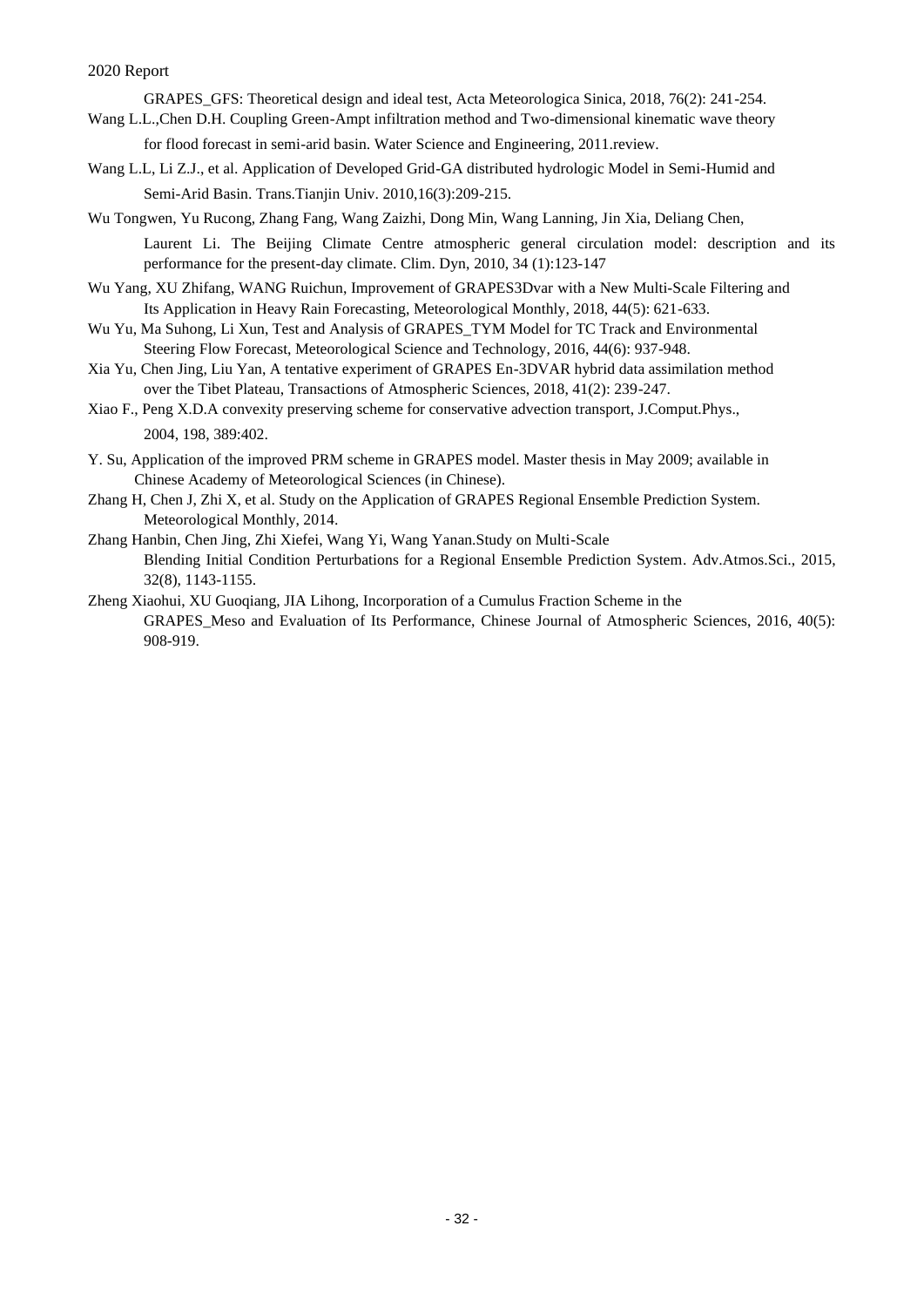# **List of abbreviations**

| <b>CMA</b>         | China Meteorological Administration                               |
|--------------------|-------------------------------------------------------------------|
| <b>NMC</b>         | National Meteorological Centre                                    |
| <b>NCC</b>         | <b>National Climate Centre</b>                                    |
| <b>BCC</b>         | Beijing Climate Centre                                            |
| <b>NMIC</b>        | National Meteorological Information Centre                        |
| WMC (Beijing)      | World Meteorological Centre (Beijing)                             |
| <b>GRAPES</b>      | Global Regional Assimilation and PrEdiction System                |
| <b>GRAPES_GFS</b>  | <b>GRAPES_Global Forecast System</b>                              |
| <b>GRAPES_GEPS</b> | <b>GRAPES_Global Ensemble Prediction System</b>                   |
| <b>GRAPES_REPS</b> | <b>GRAPES_Regional Ensemble Prediction System</b>                 |
| <b>GRAPES_TYM</b>  | GRAPES_TYphoon Model                                              |
| <b>GRAPES_MESO</b> | <b>GRAPES_MESO</b> scale                                          |
| <b>GRAPES_RAFS</b> | <b>GRAPES_Rapid Analysis and Forecasting System</b>               |
| <b>BCC_CSM</b>     | BCC_coupled Climate System Model (BCC_CSM)                        |
| <b>SWAN</b>        | Severe Weather Analysis and Nowcasting system                     |
| <b>CUACE</b>       | China Meteorological Administration Unified Atmospheric Chemistry |
|                    | <b>Environment</b> for aerosols                                   |
| <b>DERF</b>        | <b>Dynamical Extended Range Forecast System</b>                   |